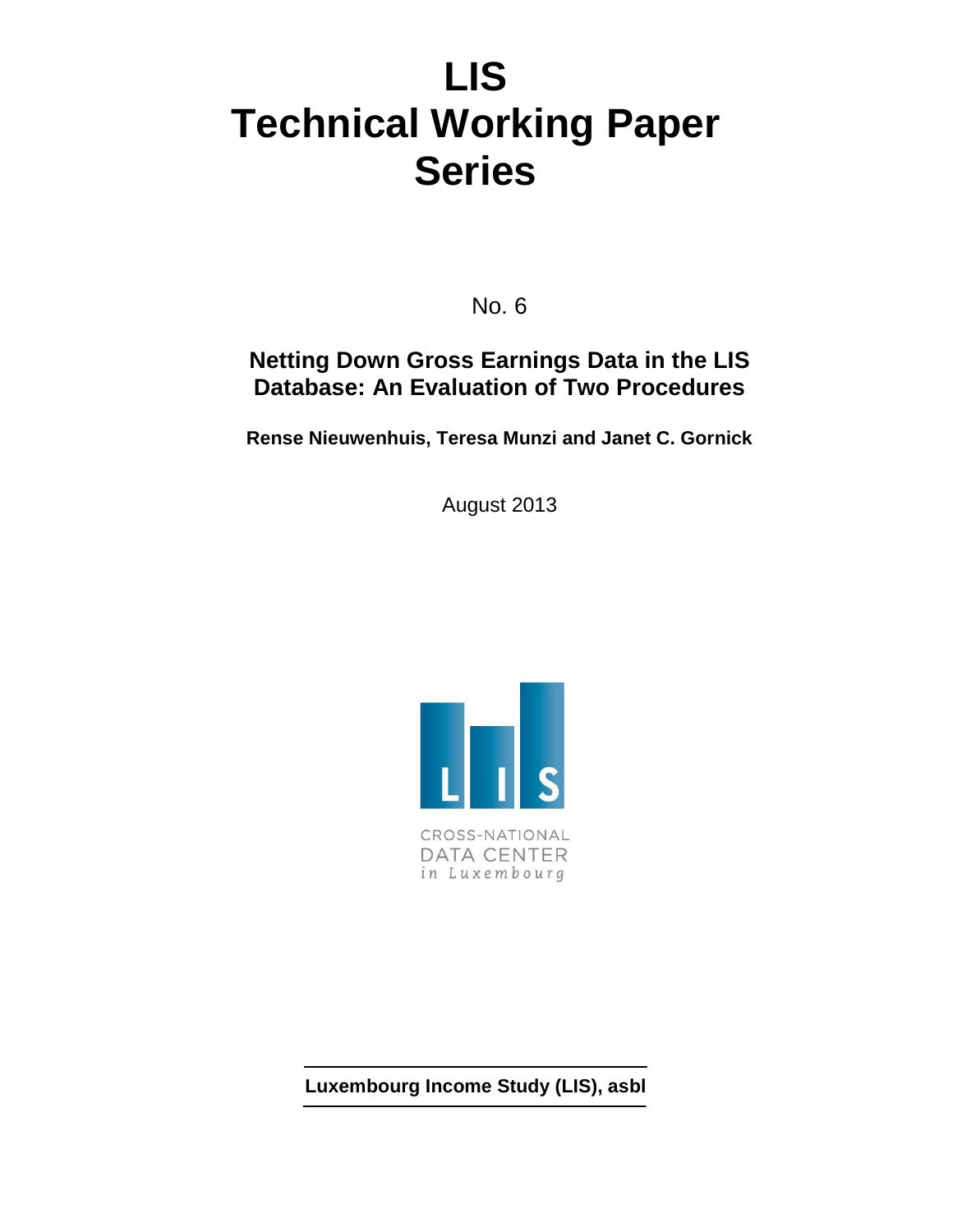# Netting Down Gross Earnings Data in the LIS Database: An Evaluation of Two Procedures

Rense Nieuwenhuis<sup>1</sup>, Teresa Munzi<sup>2</sup>, Janet Gornick<sup>3</sup>

August 1, 2013

#### Abstract

LIS researchers who seek to perform country-comparative and / or trend analyses have to account for the fact that in some LIS datasets income variables were reported net of taxes and social security contributions, while in other datasets income variables were reported gross of taxes and social security contributions. In this technical paper we discuss, develop, and evaluate two 'netting down procedures' that help reduce bias that would be introduced by directly comparing net and gross datasets. Results of evaluating the performance of these netting down procedures indicate that the validity of the comparison of net and gross datasets can be greatly improved when netting down procedures are applied. In several cases, however, substantial amounts of bias remain.

<sup>&</sup>lt;sup>1</sup>Institute for Innovation and Governance Studies (IGS), University of Twente. r.nieuwenhuis@utwente.nl

<sup>2</sup>LIS. munzi@lisdatacenter.org

<sup>3</sup>LIS & Graduate Center, City University of New York. jgornick@gc.cuny.edu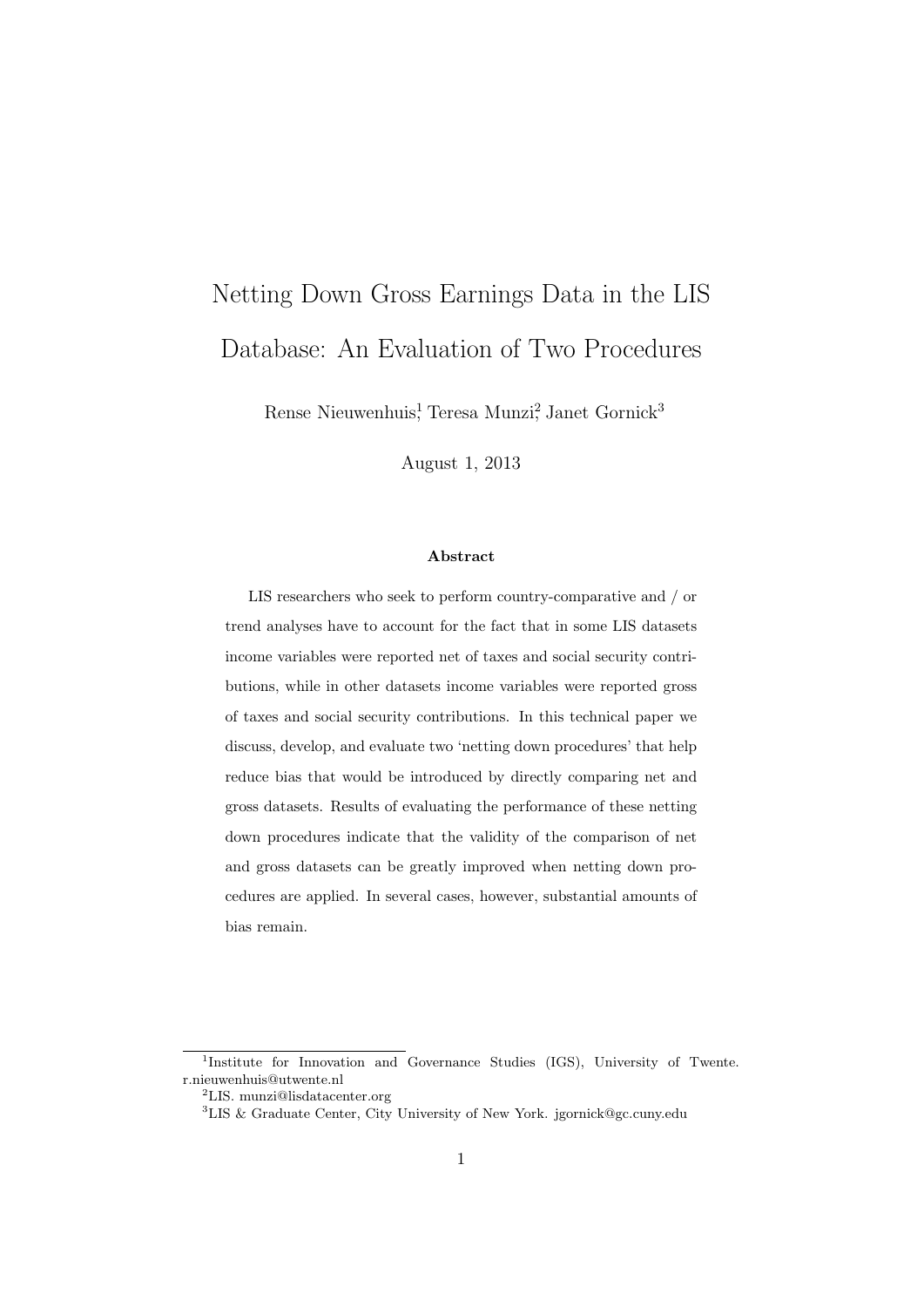## Contents

| $\mathbf 1$ |         | Introduction                                                    | 4  |
|-------------|---------|-----------------------------------------------------------------|----|
| $\bf{2}$    |         | Comparing Net and Gross Earnings Data                           | 6  |
|             | 2.1     | Why is the difference between net and gross datasets important? | 7  |
|             | 2.2     | Netting Down, or Grossing up?                                   | 9  |
| 3           |         | Practical Guidelines on Netting Down Person-level Earn-         |    |
|             | ings    |                                                                 | 10 |
|             | 3.1     | Netting Down Specific Income Sources                            | 11 |
|             | 3.2     |                                                                 | 12 |
|             | 3.3     |                                                                 | 12 |
| 4           |         | Method and Data                                                 | 14 |
|             | 4.1     |                                                                 | 14 |
|             | 4.2     |                                                                 | 17 |
| $\bf{5}$    |         | Results                                                         | 18 |
|             | $5.1\,$ |                                                                 | 18 |
|             | 5.2     | Results on Measures of Inequality                               | 22 |
|             | 5.3     | Two Notes on the Benchmark                                      | 24 |
|             | 5.4     | Alternative Netting Down Procedures                             | 29 |
| 6           |         | Conclusion                                                      | 30 |
|             |         | A STATA Program Person-Level netting down                       | 36 |
|             |         | <b>B STATA Program Household-Level netting down</b>             | 37 |
|             |         | C R Program Person-Level netting down                           | 38 |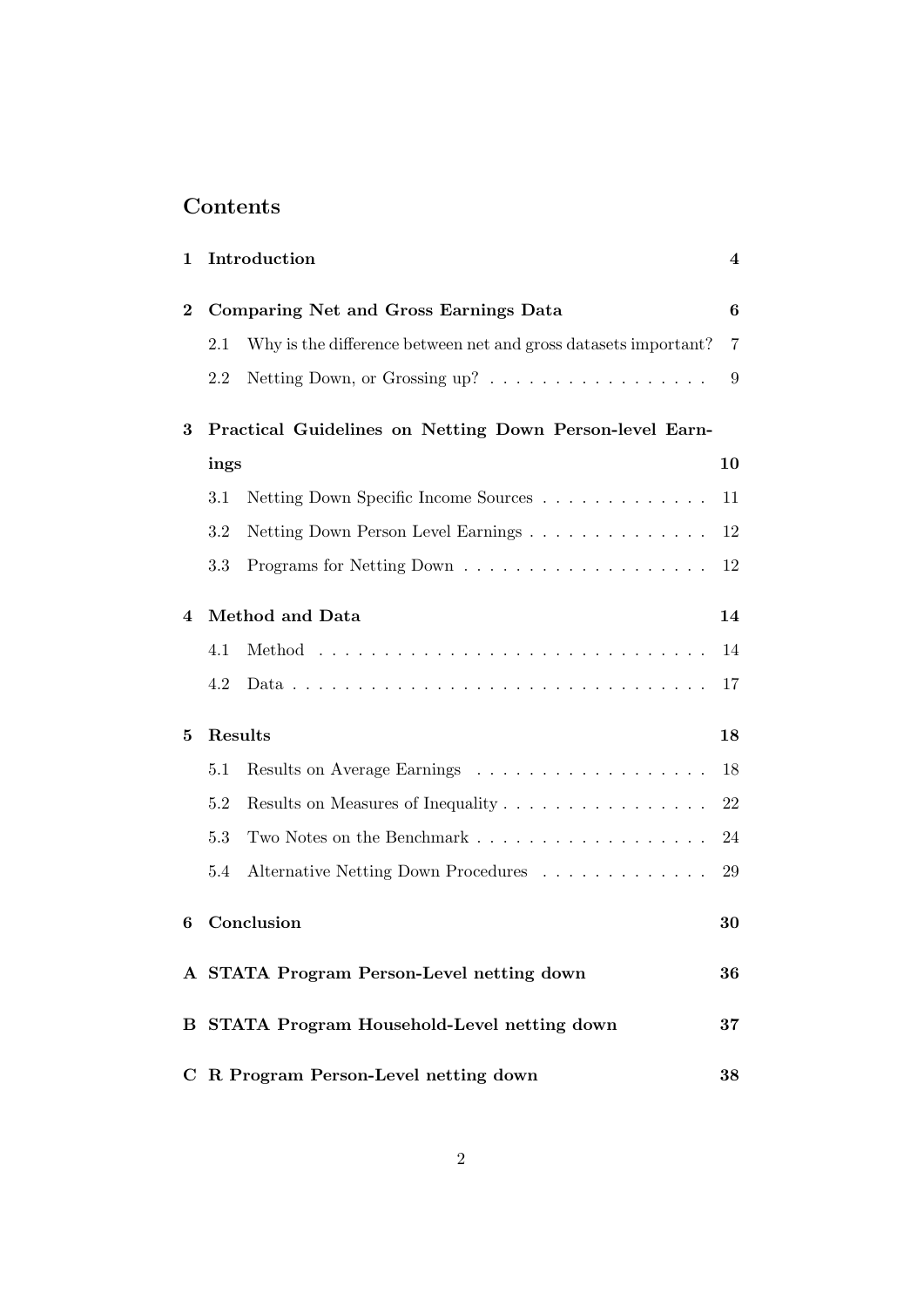| D R Program Household-Level netting down    | 39  |
|---------------------------------------------|-----|
| E SPSS Program Person-Level netting down    | 40  |
| F SPSS Program Household-Level netting down | 42  |
| G SAS Program Person-Level netting down     | 43  |
| H SAS Program Household-Level netting down  | 45. |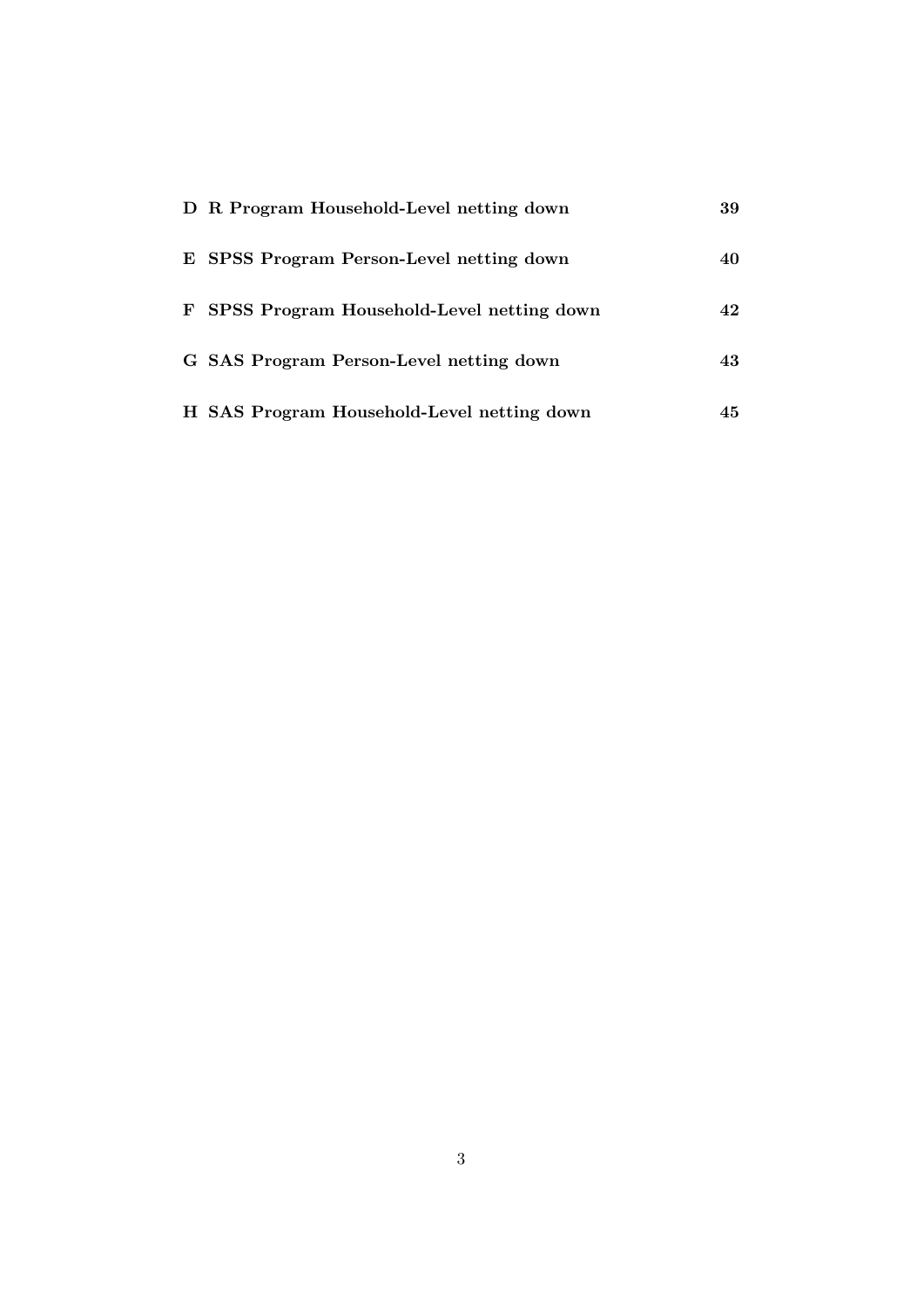## 1 Introduction

LIS researchers who seek to perform country-comparative or trend analyses have to account for the fact that in some LIS datasets earnings variables were reported net of income taxes and social security contributions (paid by the employee), while in other datasets earnings variables were reported gross of income taxes and social security contributions. Directly comparing net and gross earnings variables while assuming both measure the same earnings concept introduces bias to the analysis. Net earnings variables represent earnings after income taxes and contributions were subtracted, while gross earnings variables represent earnings before income taxes and contributions were subtracted. For the users of LIS who seek to perform country-comparative or trend analyses, this results in the challenge that their selected earnings variable(s) refer(s) refer to different earnings concepts in the different datasets used, and therefore in most applications should not be compared directly. In the remainder of this technical paper, wherever it is stated 'taxes', we refer to the combination of income taxes and social security contributions. In addition, throughout this paper, when we use the term 'contributions', we refer to 'social security contributions' (paid by the employee); in other words, we use those terms interchangeably

LIS researchers have available (and have applied) four different strategies for comparing net and gross datasets. The first is to include both types of datasets in the same (comparative) analysis, explicitly stating that the comparison might be biased. The second strategy is to limit the analysis either to only net datasets, or to only gross datasets. This results in correct analyses, but clearly limits the scope of the research. Thirdly, LIS users can

 ${}^{0}$ The authors thank Markus Jäntti for valuable comments on an earlier version of this paper, and Thierry Kruten for translating our code to SAS.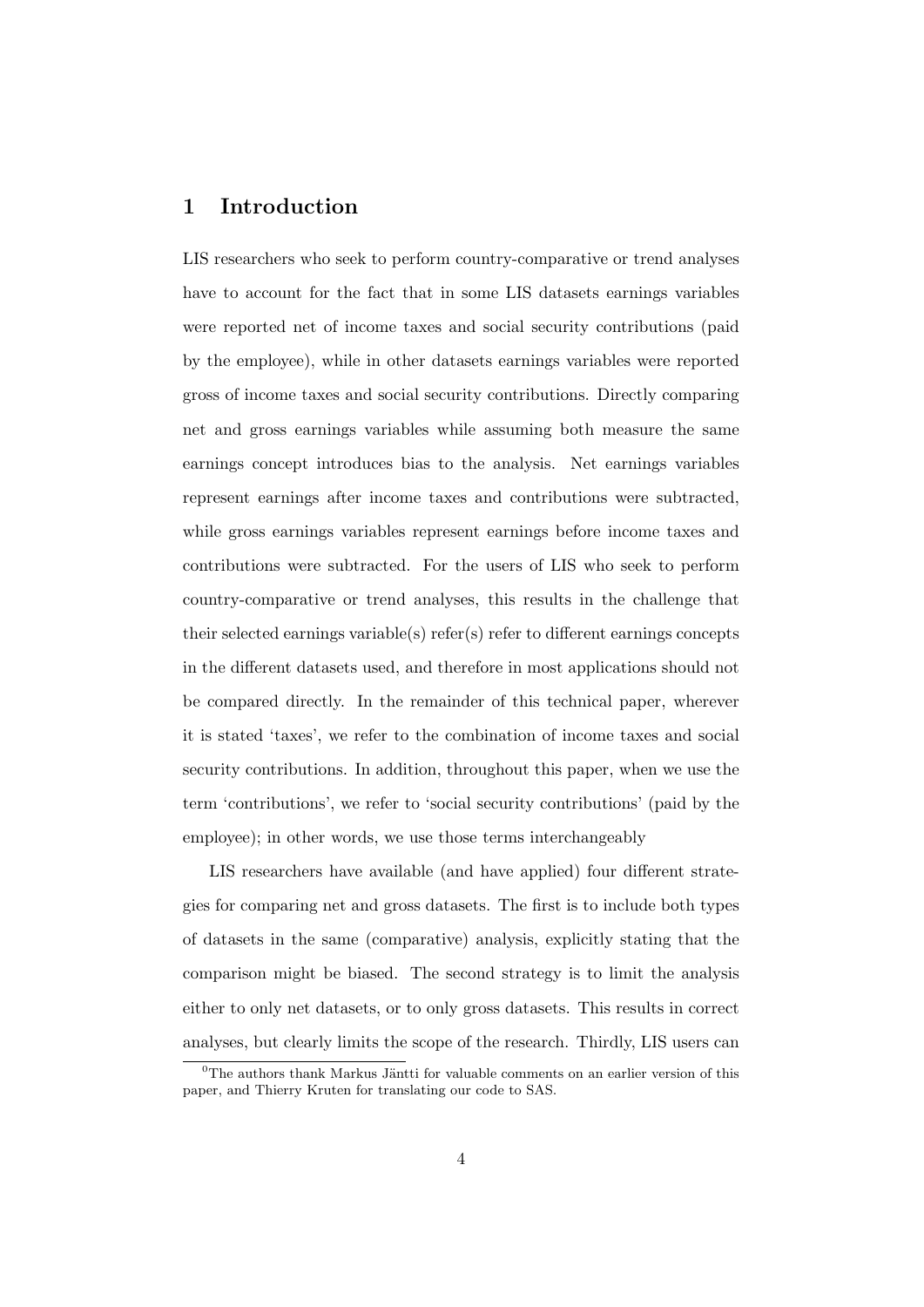present separate analyses for the net datasets, and for the gross datasets. This also results in correct analyses, and users can discuss the differences in results between the two groups of countries. The limitation of this strategy is that differences in the results between the net and gross analyses can originate both from the different earnings concepts that were used, as well as from the analyses being based on different countries. In addition, because separate analyses were performed, no statistical tests can be performed in comparing the differences in outcomes between (groups of) countries. The fourth strategy for comparing net and gross datasets is to modify the gross earnings data to approximate net earnings data. This process is referred to as 'netting down' gross data, and entails subtracting taxes from the gross data. Research on such netting down procedures, however, is limited. Although some netting down procedures for LIS are available informally, they are undocumented and it has not been evaluated empirically whether such netting down procedures result in measurements of earnings that are equivalent across datasets. Hence, the goals of this technical paper are, in this order, the following:

- Provide background information on the comparison of earnings in net and gross LIS datasets.
- Provide practical guidelines on using two netting down procedures, including program code (for STATA, SPSS, R, and SAS) and an overview of the assumptions that are made in these procedures.
- Quantify the degree of bias introduced by directly comparing net and gross earnings variables, answering the question "To what extent is bias introduced by directly comparing gross to net earnings data?"
- Evaluate the degree to which the provided netting down procedures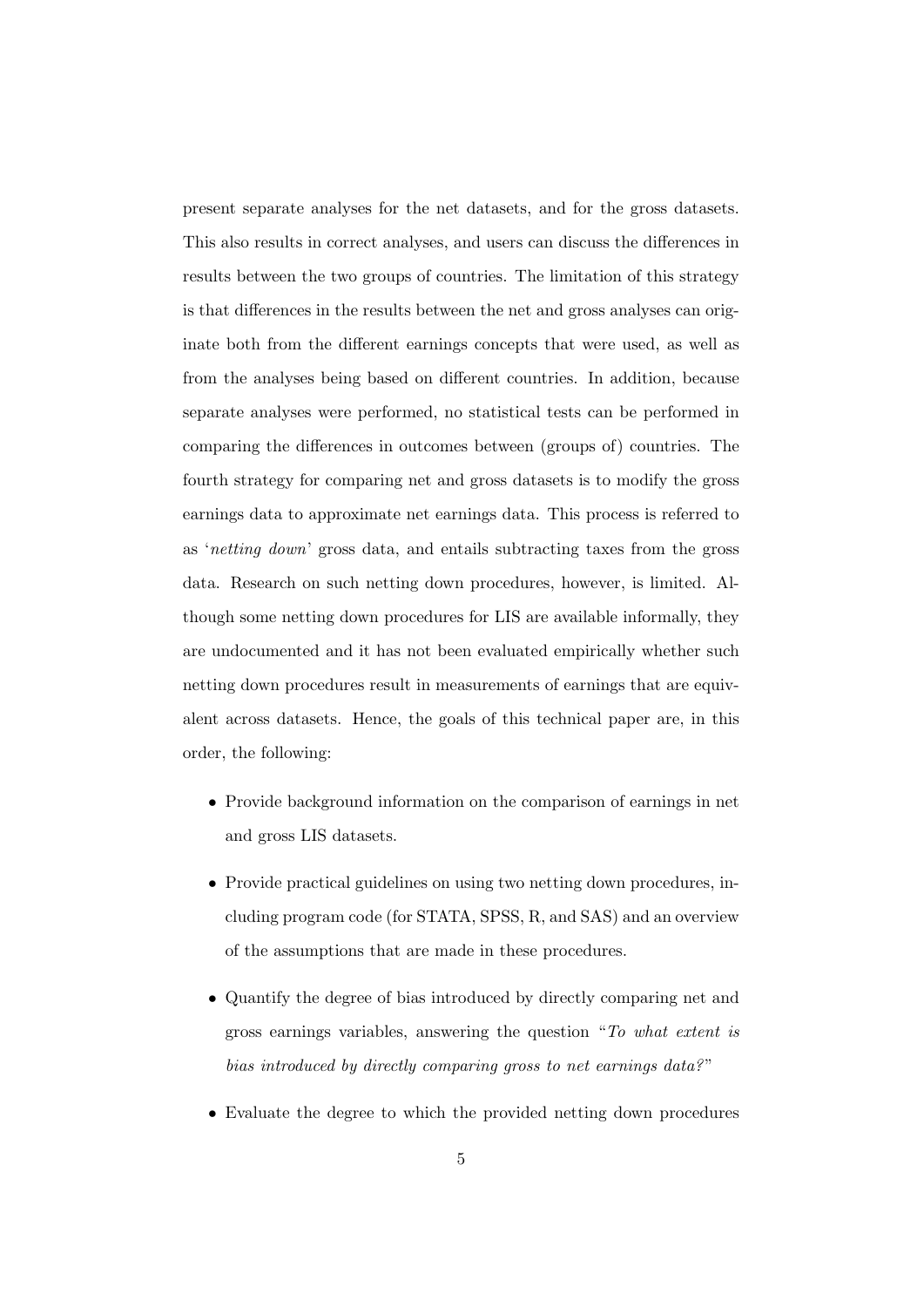improve the comparability of net and gross earnings variables, answering the question: "To what extent do 'netting down' procedures result in measures of net earnings that are equivalent (unbiased) across datasets?"

## 2 Comparing Net and Gross Earnings Data

The Luxembourg Income Study Database (LIS) provides harmonized survey data on numerous aspects of income, taxes, social security contributions, transfers, expenditures, consumption, employment, and background information, covering nearly 40 countries with the first wave dating back to around 1980. All datasets in the LIS database are harmonized to a common template, allowing for comparisons between countries and over time. This makes LIS an invaluable source of data for country-comparative and/or trend studies on various aspects of income. From the 205 LIS datasets available at the time of writing, 55 (27%) were classified as providing earnings variables net of taxes, 139 (68%) provide earnings variables gross of taxes, and 11  $(5\%)$  were classified as 'mixed'.<sup>1</sup> Newly added datasets are increasingly likely to provide earnings gross of taxes.

The difference between datasets with net or gross earnings variables affects country-comparative research, as the earnings variables for some countries were always classified as net (e.g. Hungary, Mexico, and Slovenia) and others always as gross (e.g. Australia, Canada, and the Netherlands). As in some countries the measurement of earnings variables over time changed from net to gross (e.g. Greece, Italy), the (lack of) comparability between net and gross earnings variables can also affect trend studies on a single

<sup>&</sup>lt;sup>1</sup>For an updated overview, see: http://www.lisdatacenter.org/our-data/lisdatabase/datasets-information/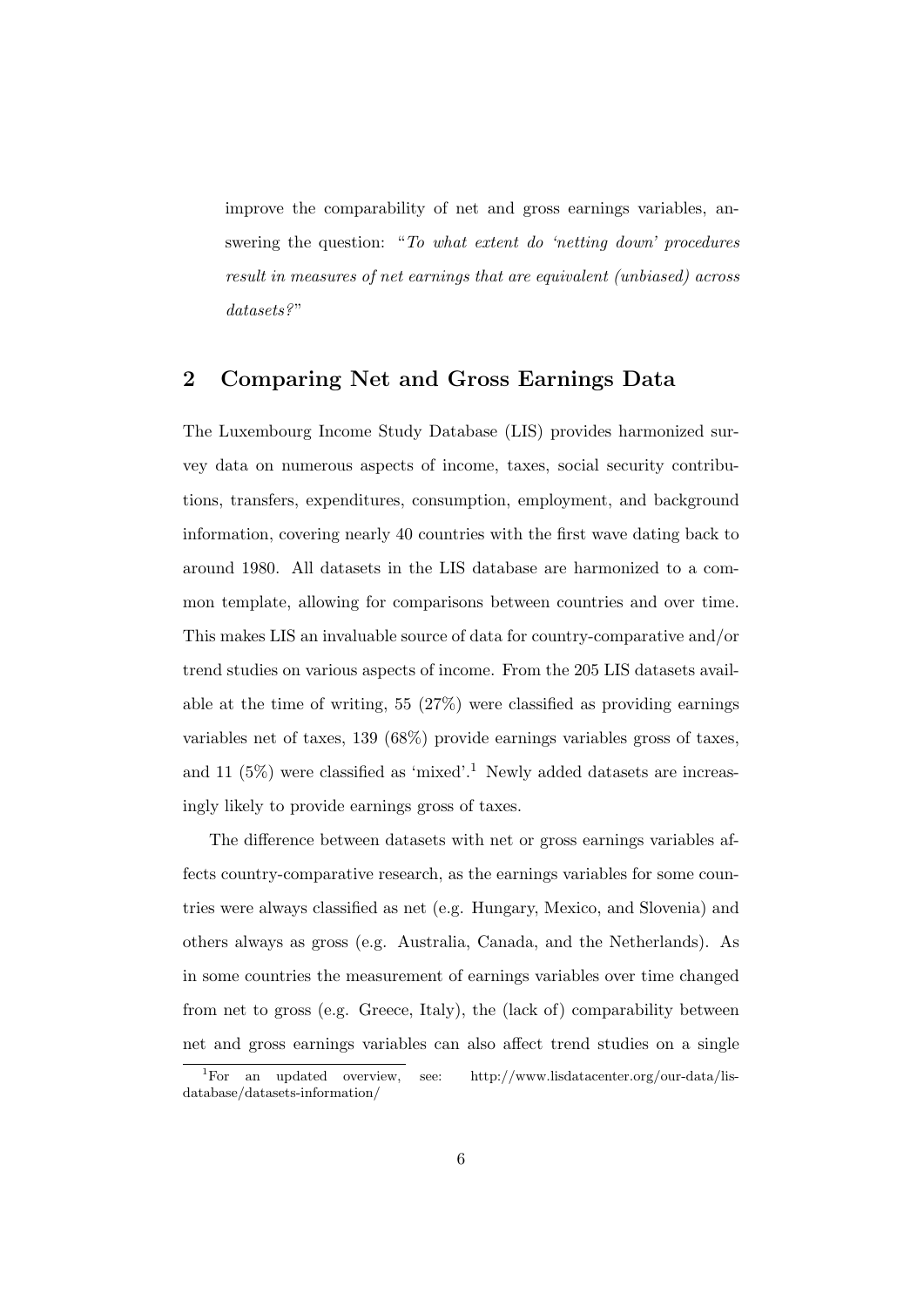country.

## 2.1 Why is the difference between net and gross datasets important?

Comparing net and gross data on income can either be a challenge in comparability, or of substantive interest. This applies to income in general, and to earnings as a specific form of income on which this technical paper is focused.

First, the differences between net and gross earnings becomes a challenge in comparability, when comparisons are made between datasets of which some are gross and others are net. This is the case in country-comparative analyses and / or in trend analyses. It has been shown that countrycomparative studies based on different earnings concepts across countries can be "seriously misleading" (p. 777), for instance when net and gross earnings variables are mixed (Atkinson and Brandolini, 2001). Also, in measuring inequality, the earnings concept used was found to not only affect the level of inequality, but also the trend in inequality (ibid.).<sup>2</sup> The comparison between net and gross datasets can then be improved by netting down the gross earnings, so that the comparison is based on a common earnings concept: net of taxes.

Secondly, the difference between gross and net income is of substantive interest when a single dataset contains information on both gross and net income or earnings, when information on taxes is available, and when additional information on social transfers is available. This allows LIS users to,

<sup>&</sup>lt;sup>2</sup>The literature on comparability of measurements across countries and  $/$  or time is well developed (Davidov et al., 2011; Verhagen, 2012; Kline, 2005). However, the methodology in this literature is mostly based on a generalized-latent variable approach. This approach assumes a latent construct that is measured by multiple manifest indicators. Since earnings are not a latent construct, this approach does not apply here.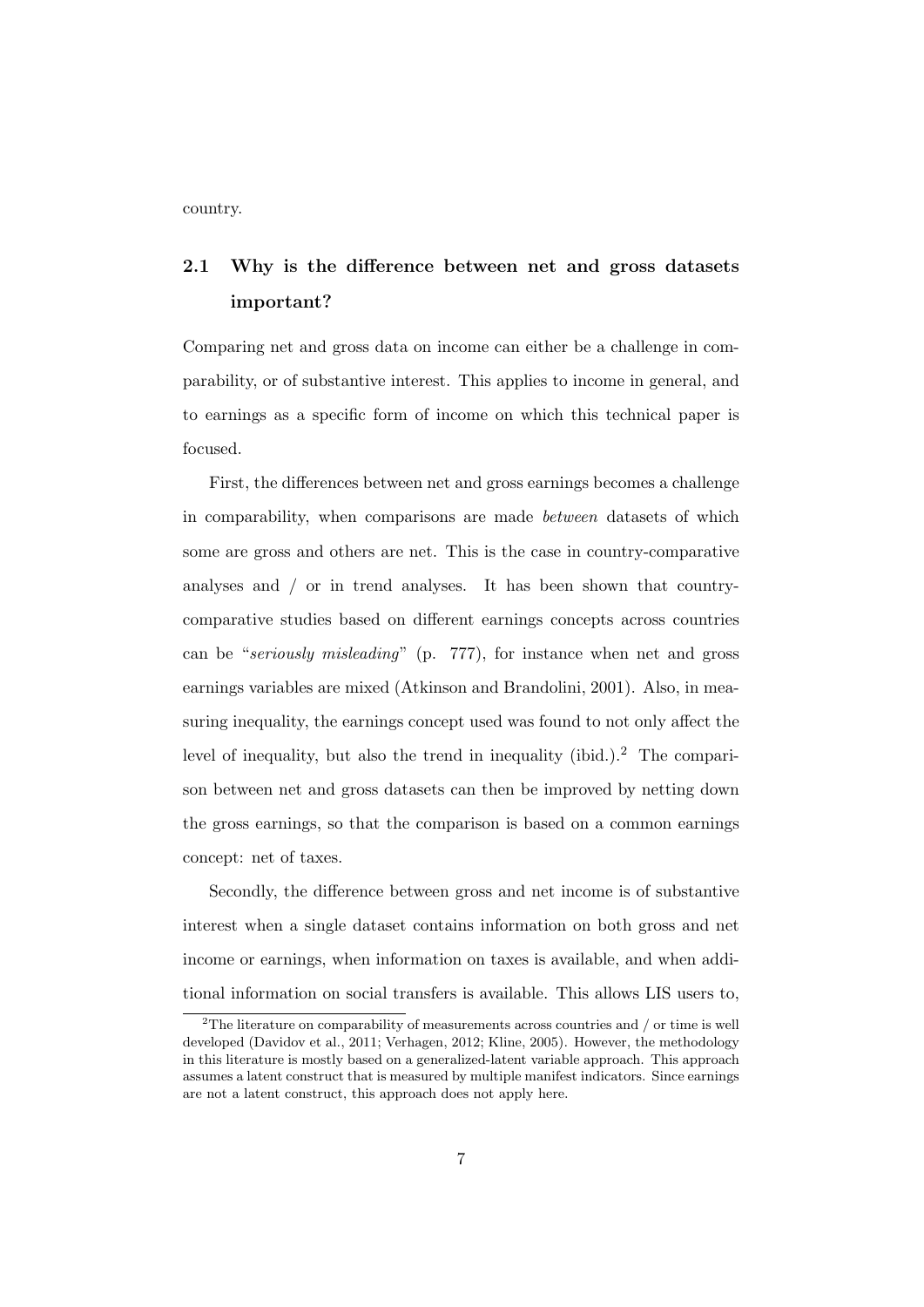for instance, compare pre-tax-pre-transfer income to post-tax-post-transfer income, and thereby to answer a set of research questions on how taxes, but also social transfers, affect the income distribution.<sup>3</sup> This approach has been applied to study the effects of social-welfare policies on the poverty rates in the total population of countries (see, e.g., Kenworthy, 1999). Other studies have evaluated how taxes and transfers affected poverty of specific subgroups, such as among children (see, e.g., Gornick and Jäntti,  $2012$ ) and migrant households (Sainsbury and Morissens, 2012; Morissens and Sainsbury, 2005). With respect to earnings, questions on redistribution include whether the gender gap in earnings differs between net and gross earnings (cf. England et al., 2012; Blau and Kahn, 2000), and the whether women's net or gross earnings provide more bargaining power in household economic models (cf. Becker, 1991). For such 'redistribution studies', the actual differences between net and gross income are of substantive interest, and both are compared within a single dataset.

The issue of comparability between net and gross datasets in LIS also applies to redistribution studies. This is clarified using a detailed example of a typical redistribution study on the comparison between pre-tax-and-transfer income (referred to as 'household market income') to post-tax-and-transfer income (referred to as 'disposable household income') (Gornick and Jäntti, 2012). However, market income was reported gross of income taxes in some LIS datasets, and net of income taxes in other LIS datasets. As for these 'redistribution' studies, parallel to the issues raised with earnings, bias is introduced when gross and net datasets are mixed and the poverty/inequality reductions associated with taxes and transfers are compared across datasets.

<sup>&</sup>lt;sup>3</sup>Note that with comparing pre-tax-pre-transfer income to post-tax-post-transfer income, solely using the concept of 'earnings' is not meaningful, as total income can be derived from labor (including earnings), capital and transfers.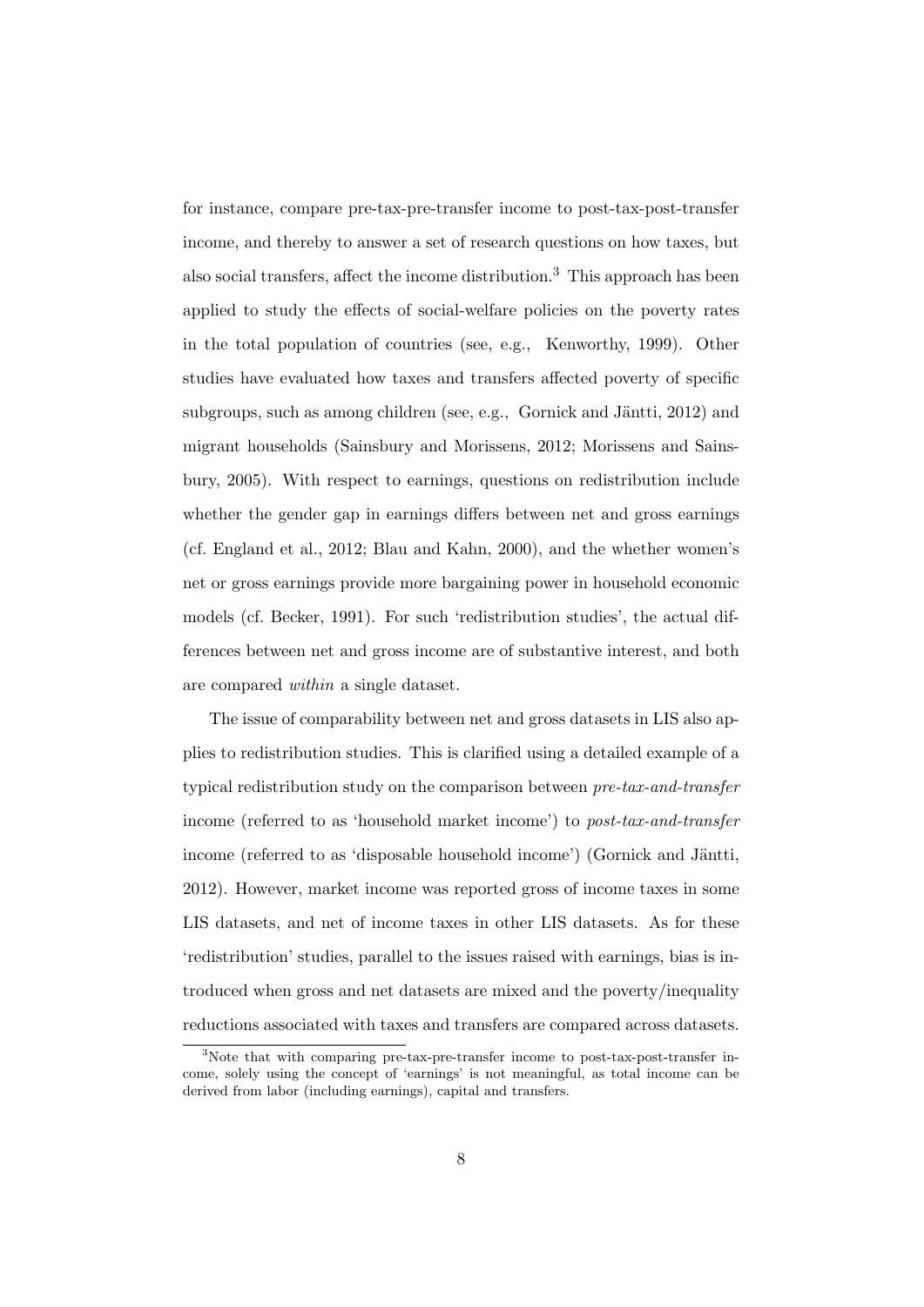That clearly understates poverty/inequality reduction in the net datasets, as the comparison between market income and disposable household income in these datasets only captures the effects of transfers, whereas in gross datasets this comparison would capture the combined effect of taxes and transfers. Thus, although the quantity of interest (the difference between market household income and disposable household income) is derived by comparison within a dataset, here again the challenge of comparisons arises when this quantity of interest is compared between net and gross datasets. Thus, here too the comparison between net and gross datasets can then be improved by netting down the gross datasets, so that the comparison is based on a common market household income concept.

#### 2.2 Netting Down, or Grossing up?

It should be noted that in principle there is no difference between netting down gross earnings data, or grossing up net earnings data. Both options can be attractive, depending upon the substantive questions to be answered or hypotheses to be tested with the data.

With LIS, however, grossing up is not possible as the datasets that are labeled as 'net' do not contain information on taxes. To then estimate the gross earnings would require country-specific details on the tax system, which is beyond the scope of this technical paper. Detailed simulations to this end are available for many countries through the Euromod project.<sup>4</sup>

The scope of this technical paper is limited to developing and evaluating netting down procedures.

<sup>4</sup>On the internet: https://www.iser.essex.ac.uk/euromod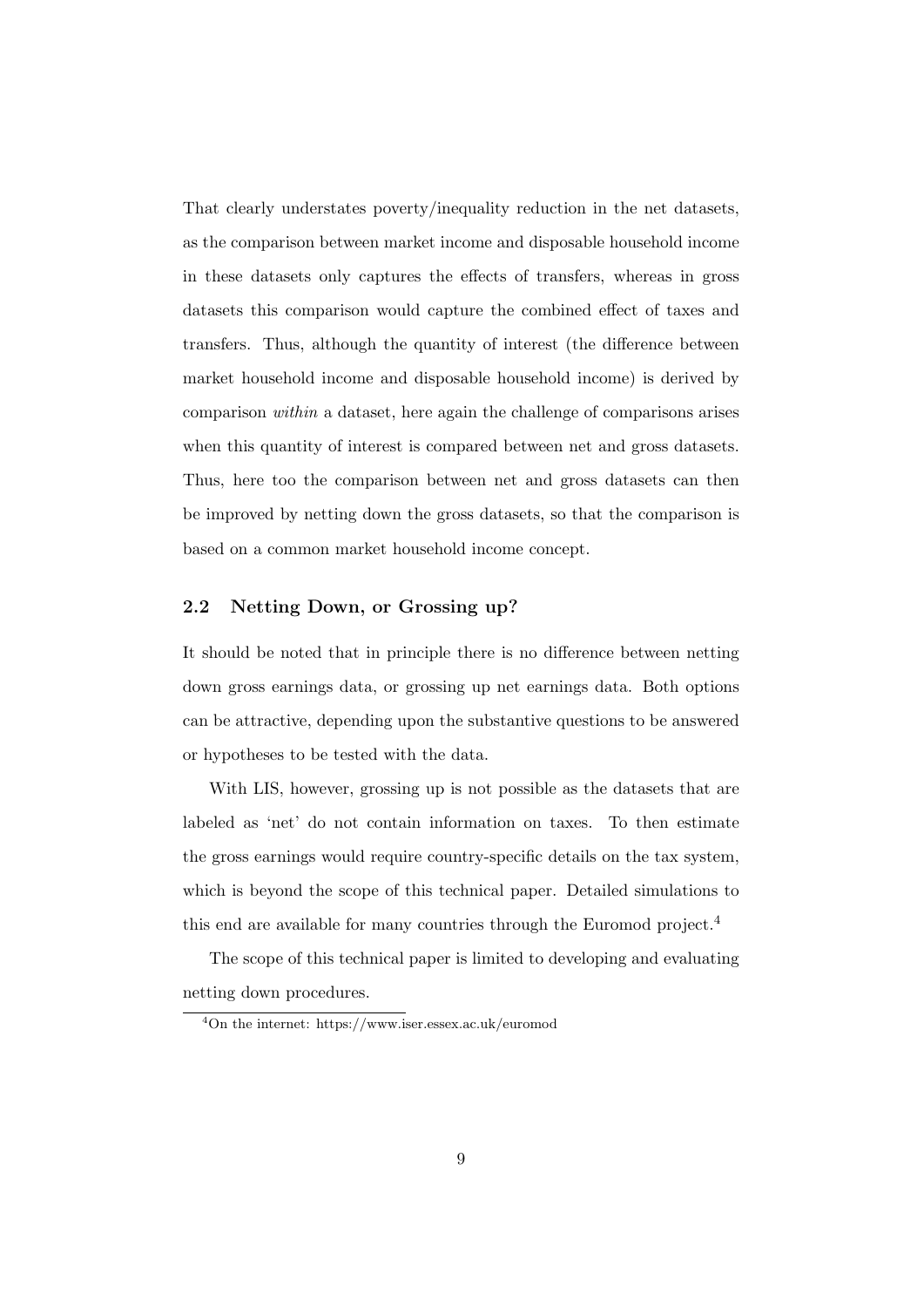# 3 Practical Guidelines on Netting Down Personlevel Earnings

In this section, practical guidelines are provided on netting down personlevel earnings. The steps to be taken in netting down person-level earnings in gross datasets are summarized in Figure 1.



Figure 1: Schematic representation of netting down person-level gross earnings in LIS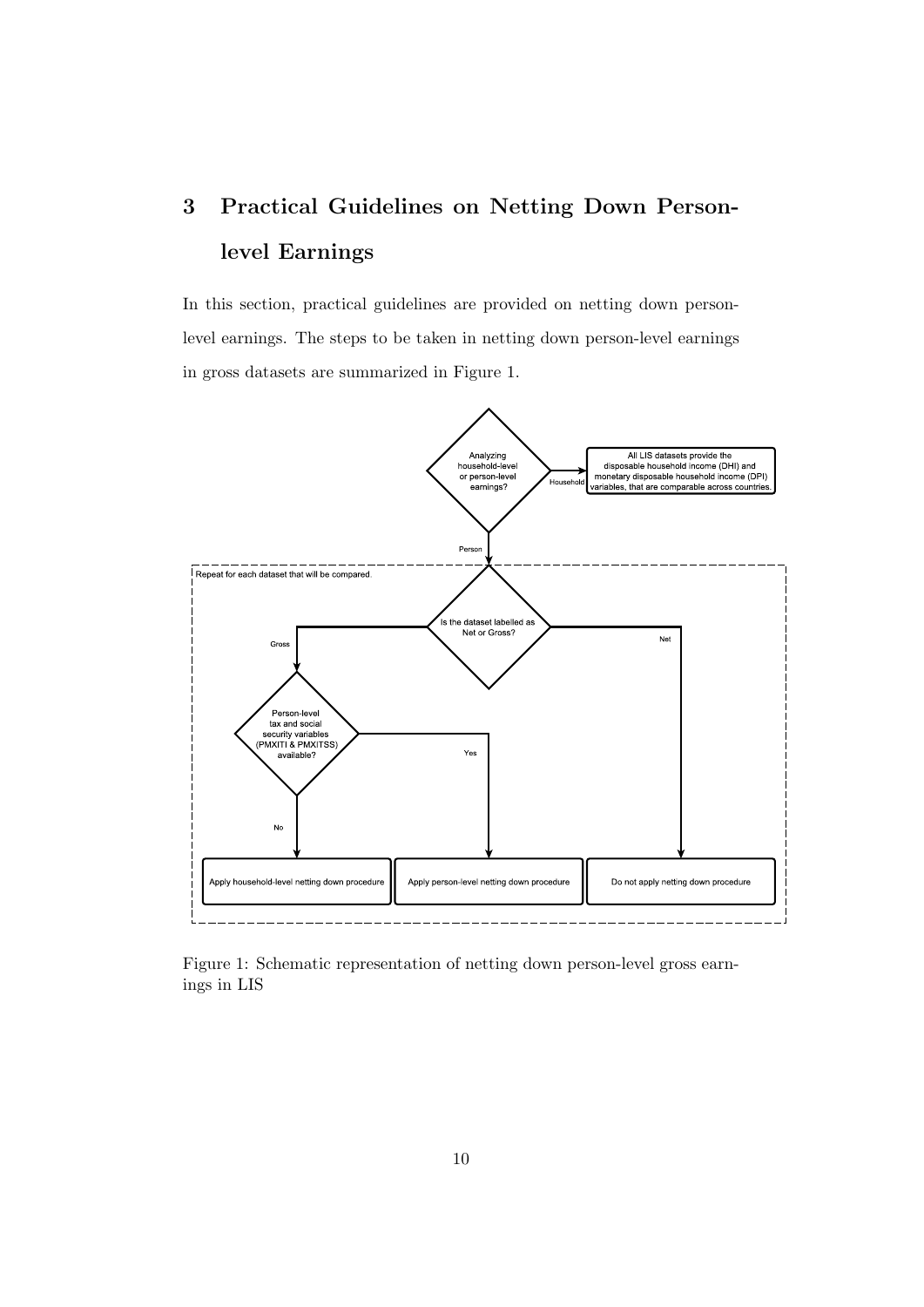#### 3.1 Netting Down Specific Income Sources

Total income is typically recognized to be obtained from three different sources: labor, capital, and transfers. A researcher can be interested in comparing the total income derived from these sources combined, or be interested in the income derived from one of these sources, such as for instance labor. These three main categories can be divided further, for instance by differentiating between earnings derived from dependent employment or from self-employment (both part of labor).

Netting down the income from either labor, capital, or transfers is challenging both conceptually and practically. The conceptual problem with net income from separate sources lies in the fact that typically earners pay their taxes based on all (taxable) income. So, if a household or person has income from multiple sources the amount of income taxes paid is based on the amount of total income, rather than the amount of earnings from each of these sources separately. Nevertheless, studying income from a single source, such as the earnings obtained from employment, may be interesting for many researchers.

The practical problem with net income from separate sources is that as a result of the above, only information on total taxes is available. Therefore, to calculate the net income from a separate source, the assumption that income from each source was taxed at the same rate, is required.

In the empirical part of this technical paper we will evaluate the netting down of just those earnings that were obtained from dependent employment (not including self-employment).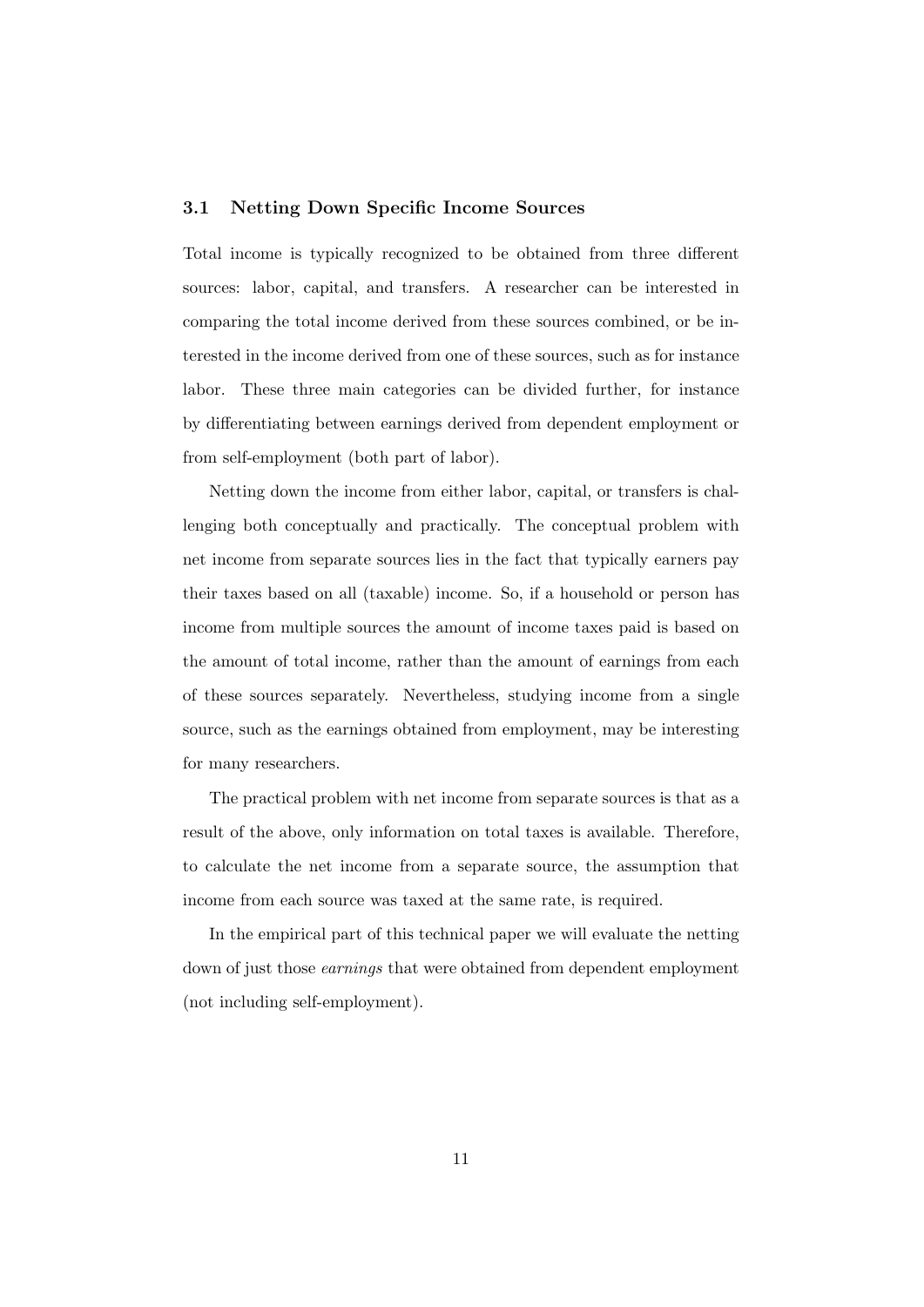#### 3.2 Netting Down Person Level Earnings

All LIS datasets provide disposable household income (LIS variable name: DHI) and monetary disposable household income (LIS variable name: DPI). These household-level variables are comparable across countries.

However, it may also be desirable to calculate net earnings at the person level, rather than at the household level. To do so, person-level taxes (thus both income taxes and social security contributions) are subtracted from person-level gross earnings. Doing so, however, is challenging in countries with joint taxation of members of the same household. So, if no personlevel tax variables are available, netting down person-level earnings requires the assumption that the taxes paid at the household level were paid by each household member proportionally to the share of the total household income received by that member.

The decision whether to compare household-level or person-level earnings depends, of course, of the substantive research interest. Netting down procedures can be developed for both person-level and household-level income concepts. As LIS provides comparable data on several specific income concepts on the household-level, but not on the person-level, the focus of this technical paper is on developing and evaluating netting down procedures for person-level earnings. This is represented in the top row of Figure 1.

#### 3.3 Programs for Netting Down

We developed two programs that perform netting down procedures, available for STATA, SPSS, R, and SAS. These procedures either use information on taxes on the person-level or, if these are not available, or household level tax information. The LIS website has a table providing information on whether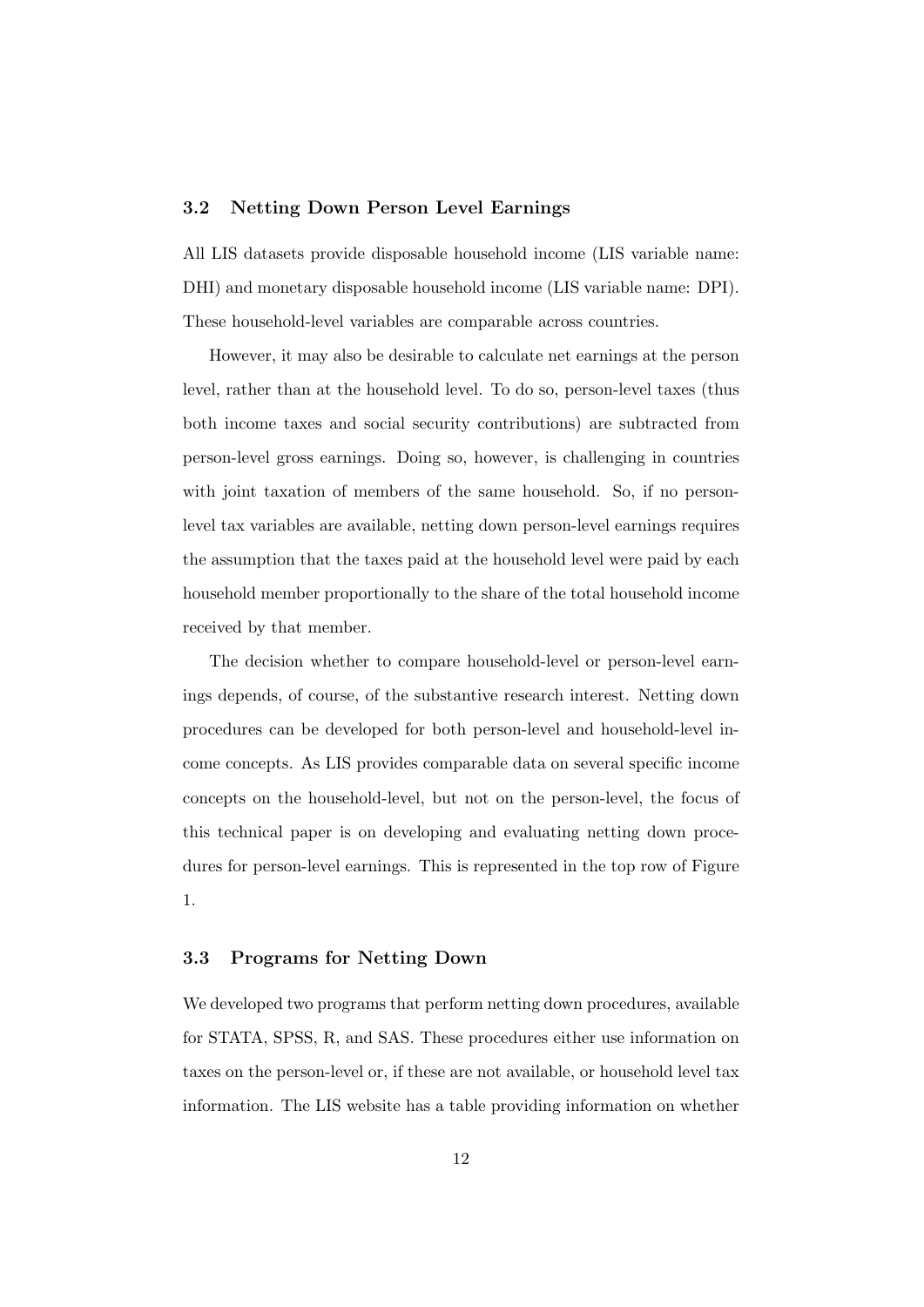datasets are gross or net (URL was given above). Datasets classified as mixed should be treated with more caution, as the earnings reported in these datasets can be gross of income taxes but net of contributions, or vice versa. This is reported in detail in the LIS data documentation per country. All LIS datasets also contain a variable named 'GROSSNET', providing information on how earnings (and other income variables) were reported.

Users should carefully apply the correct netting down program for each dataset in their analysis. The second row from the top in Figure 1 indicates that netting down procedures should not be applied to datasets that were classified as net.

If person-level variables on taxes (LIS variable PMXITI) and (self-paid) social security contributions (LIS variable PMXITSS) are available, the person-level netting down procedure should be applied. Otherwise, the household-level netting down procedure should be applied. This is represented by the third row from the top in Figure 1. The person-level and household-level netting down procedures are described below. These descriptions also state the assumptions that are required for the procedure to result in information on person-level net earnings.

Person-level Netting Down Procedure: When person level tax information is available, the netting down procedure first calculates the total taxable income (earnings from dependent employment, self employment, unemployment compensation benefits, short-term sickness and work injury benefits, family leave benefits, and pensions). Next, it calculates the proportion of that total income that was obtained by dependent employment. Next, it is assumed that the total amount of taxes was distributed proportionally over all sources of income. As taxable income is made up of different components across countries,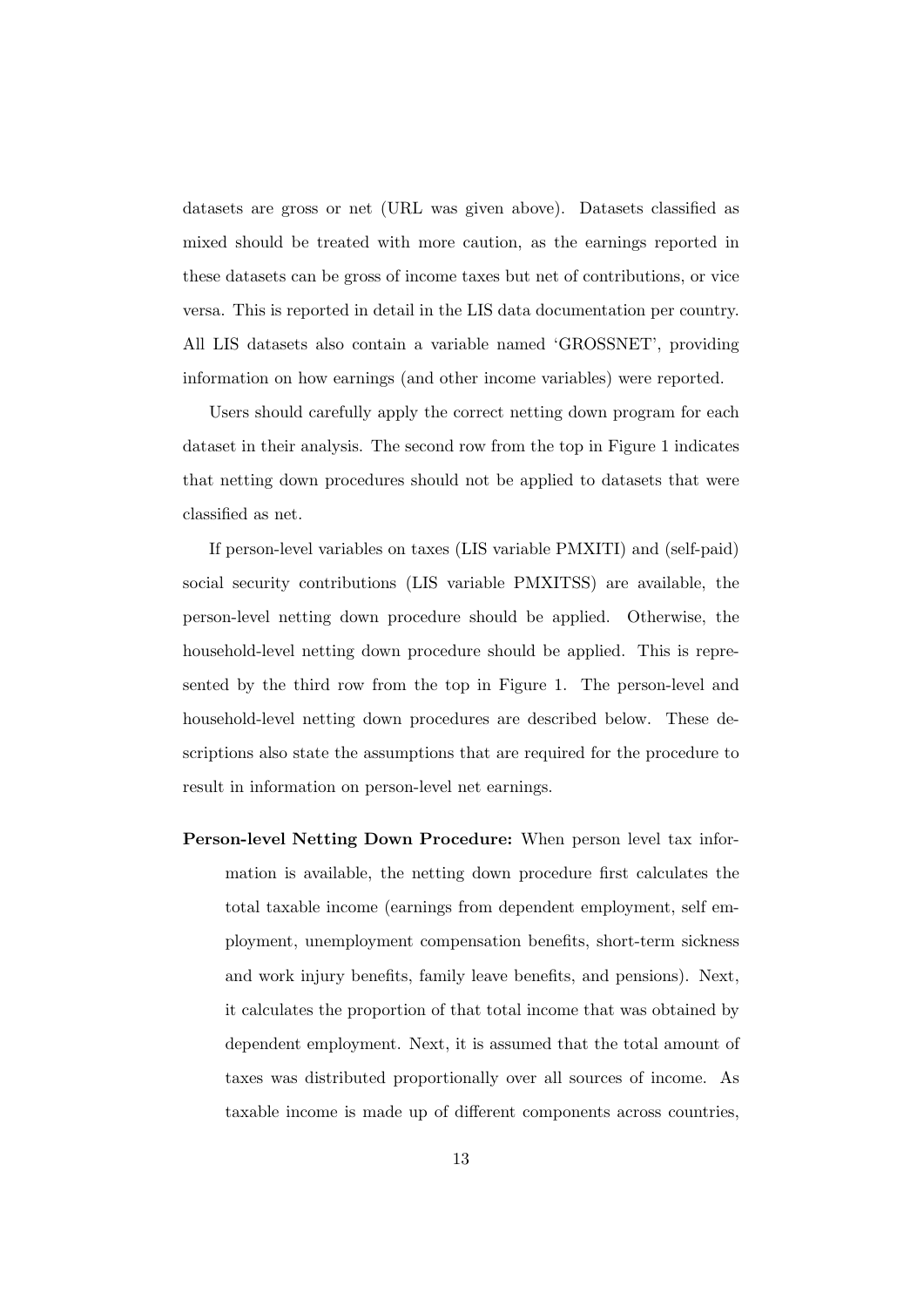this procedure is based merely on an approximation of taxable income. The person level net earnings are then calculated by subtracting the paid income taxes from the gross earnings, proportional to the amount of total income obtained from earnings.

Household-level Netting Down Procedure: When tax information is only available at the household level, the netting down procedure first calculates the percentage of the total household income that was paid as taxes. Next, it is assumed that this percentage is equal to all members of the household, and applies equally to all sources of income. The person level net earnings are then calculated by reducing the person level gross earnings by the percentage taxes.

### 4 Method and Data

#### 4.1 Method

In a select number of LIS datasets both gross and net earnings variables were reported at the person level, as well as information on taxes and social security contributions on both the person-level and the household-level. Thereby, these datasets provide a unique opportunity for quantifying the amount of bias that arises from directly comparing net and gross datasets, as well as for evaluating netting down procedures.

To quantify the degree of bias that is introduced by directly comparing datasets with either net or gross earnings, we calculated different measures of the earnings distribution, such as for instance the average earnings. We did so twice for each dataset: once using the gross earnings variable, and once using the net earnings variable. The two resulting averages thus refer to the same country and year, and they were calculated based on exactly the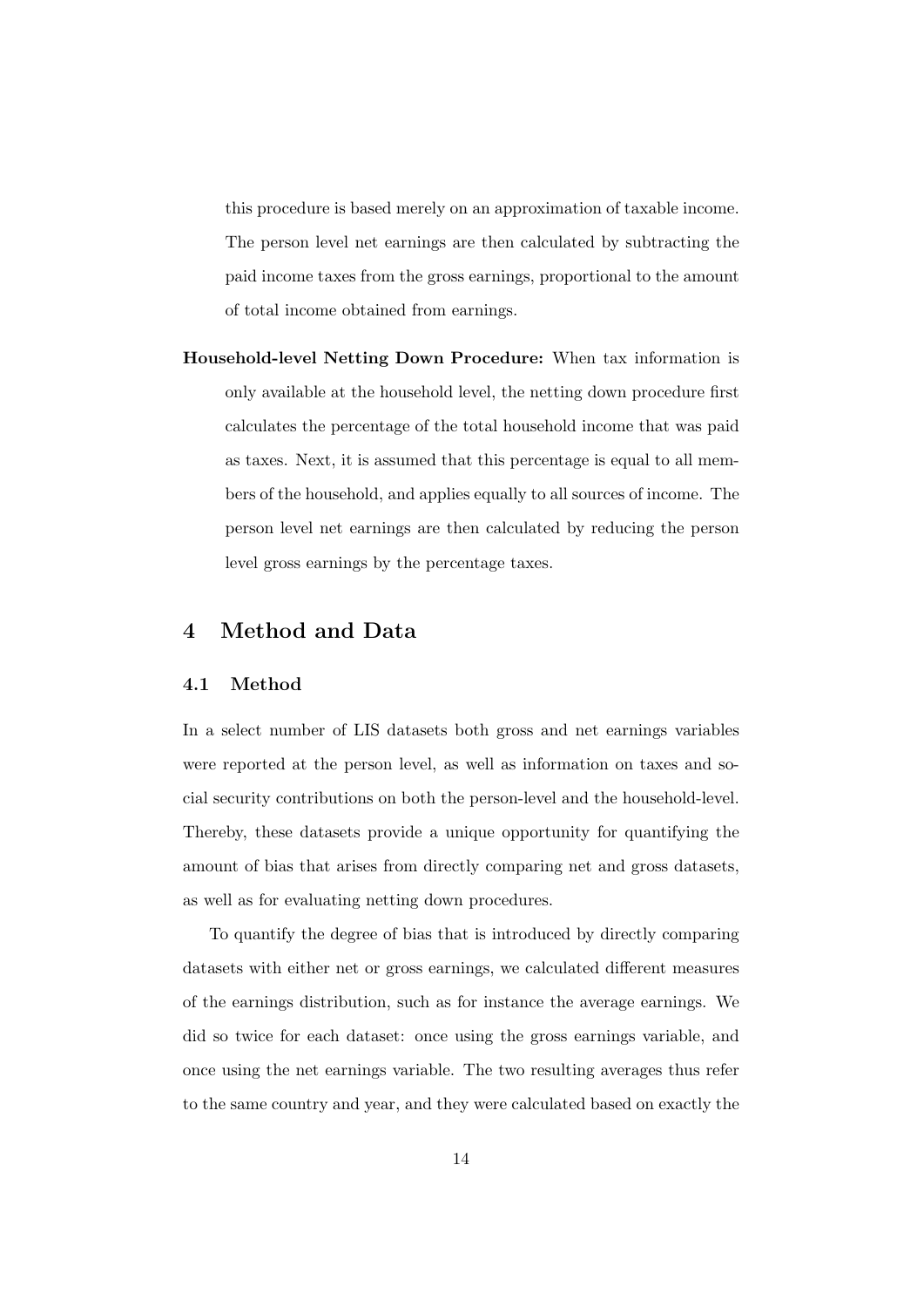same respondents. The difference between gross and net does not always indicate bias, as they represent different earnings concepts. However, this difference does represent the amount of bias that would have been introduced to analyses directly comparing average earnings from gross and net datasets while assuming both are indeed directly comparable. This difference is expressed as a percentage of the value of the measure based on net earnings:

$$
Difference(\% ) = \frac{\overline{X}_g - \overline{X}_n}{\overline{X}_g} \times 100\%
$$
 (1)

in which  $\overline{X}_g$  represents the average earnings calculated on the gross data as reported by respondents, and  $\overline{X}_n$  represents the average earnings calculated based on the net data as reported by respondents.

We have not only calculated the average earnings, but have also four commonly used measures of inequality. In total, we evaluate bias using five measures at the person-level:

- Average earnings;
- Ratio between 25th and 75 percentile of earnings;
- Gini of earnings;
- Low earnings rate (Defined as percentage population with earnings below 2/3 of median earnings);
- Gender gap in earnings (Defined as: (male earnings female earnings) / male earnings).

In addition to calculating the difference between gross and net gross measures of the earnings distribution, we evaluated to what extent the described netting down procedures results in an unbiased approximation of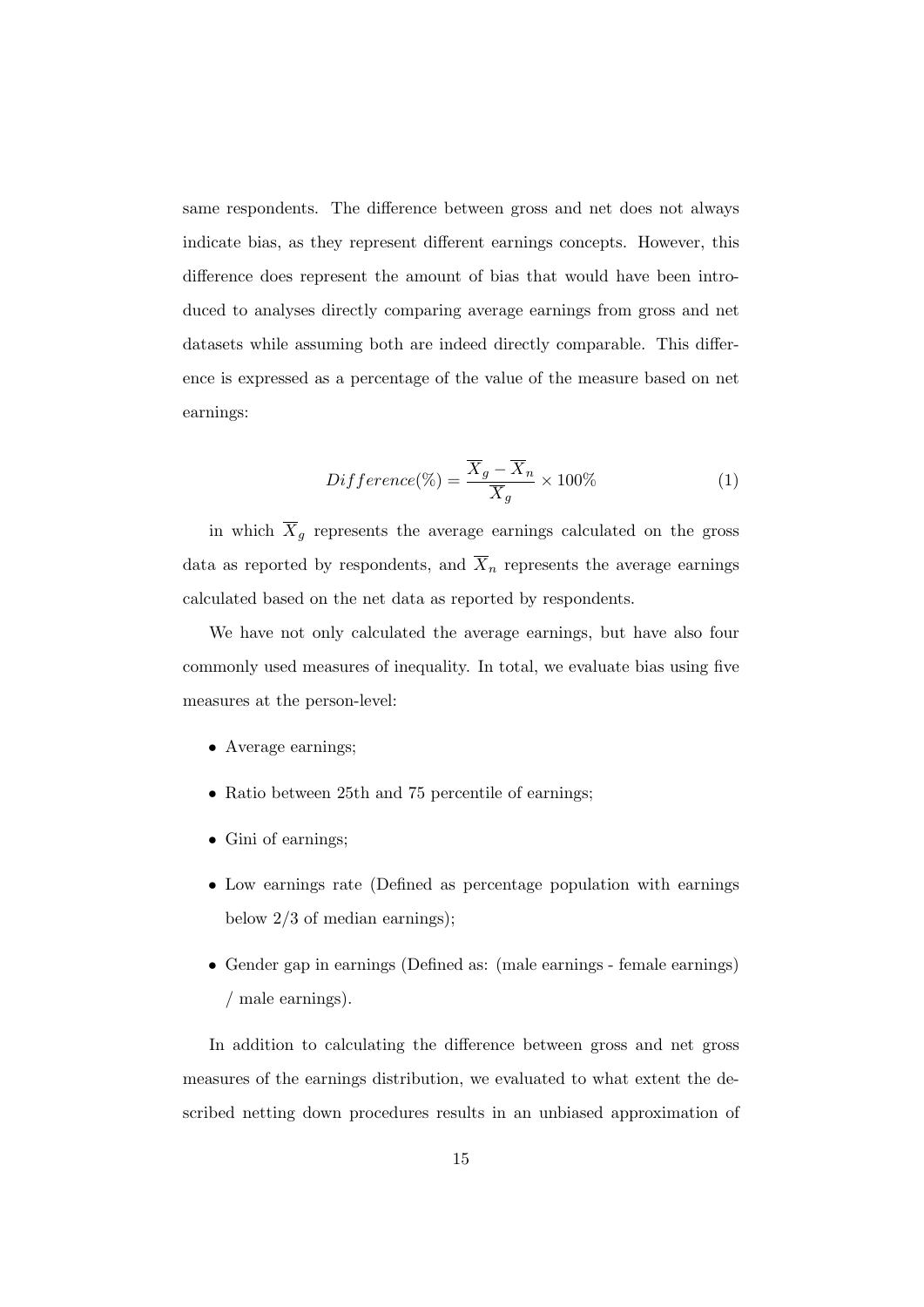net earnings. To evaluate a netting down procedure, we applied this procedure to a gross earnings variable, calculated the average earnings (or one of the other measures of the earnings distribution) based on the netted down earnings variable, and compared the results to those based on the reported net earnings. The reported net earnings thus serve as a benchmark against which the netted down net earnings are evaluated. We calculated the degree to which the netted down results are biased (compared to the reported net results) using the following equation:

$$
Bias(\%) = \frac{\overline{X}_{nd} - \overline{X}_n}{\overline{X}_n} \times 100\%
$$
 (2)

in which  $\overline{X}_{nd}$  represents the (for example) average earnings calculated on the netted down net data, and  $\overline{X}_n$  represents the average earnings calculated based on the net data as reported by respondents. The resulting bias is expressed as a percentage of the reported net earnings. So, a bias of  $0\%$  means that the results based on the approximated net earnings  $(X_{nd},$ obtained using the netting down procedure) is identical to those based on the net earnings as reported by respondents  $(\overline{X}_n)$ . In that case the netting down procedure results in an unbiased measure of net earnings. If the bias % is larger than 0, this means that the results based on the approximated net earnings are higher than those based on the reported net earnings, a percentage below 0 indicates that the approximated results are lower.

To evaluate whether the netting down procedure improves the quality of a comparison of earnings across net and gross datasets, the bias of the netting down procedure (Bias %, defined in 2) is to be compared to the difference between reported net and gross earnings (Difference %, defined in 1). If the (absolute) percentage of bias of the netting down procedure is smaller than the difference between the reported net and gross earnings,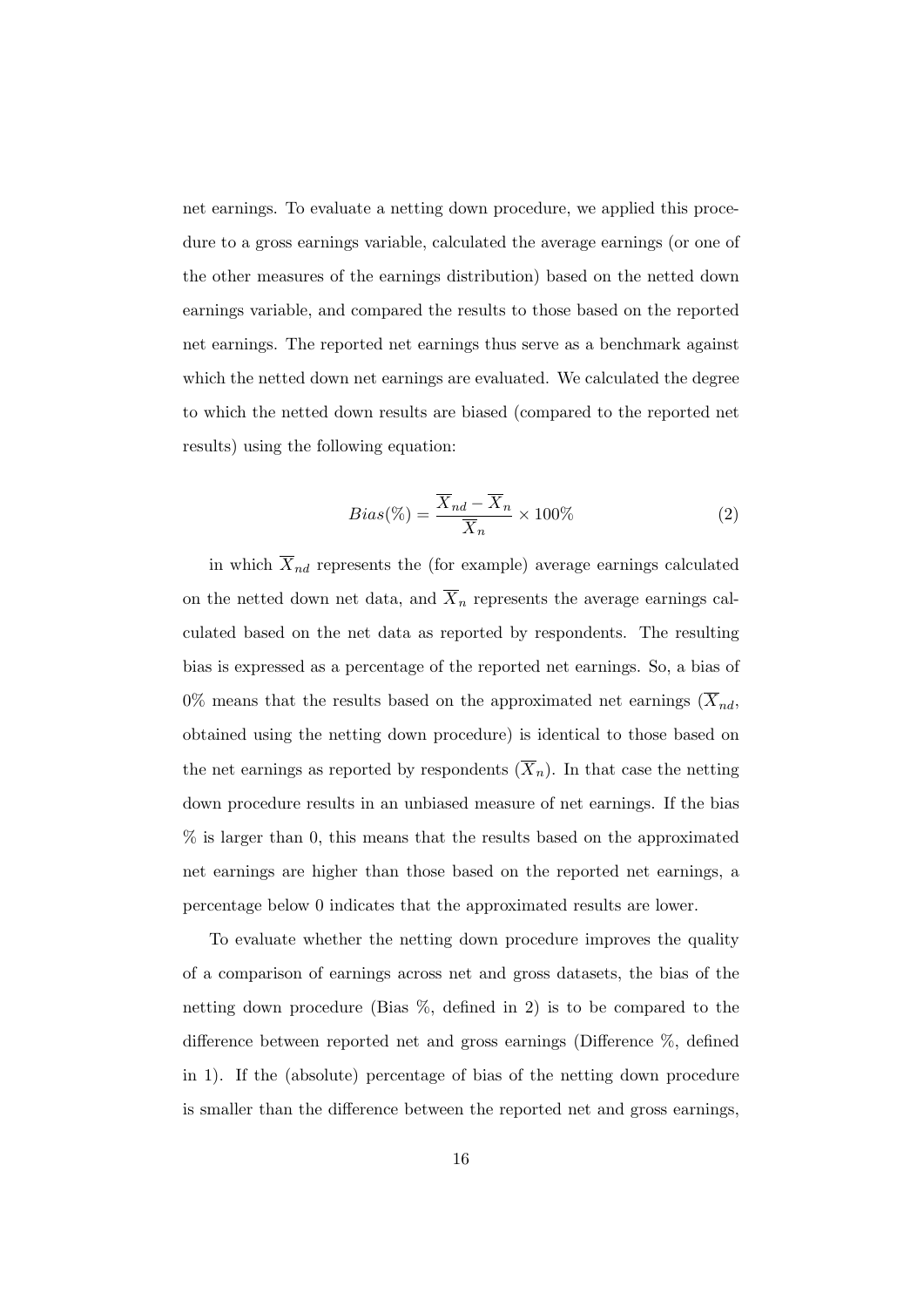this indicates that the netted down earnings are closer to the benchmark of the reported net earnings than the reported gross earnings are.

#### 4.2 Data

The netting down procedures described in this technical paper can be applied to LIS datasets of the 'new' (post-2011) template that are classified as gross. The evaluation of these netting down procedures, however, required the availability of both gross and net earnings as reported by the respondent. This could only be the case in the 'old' template (pre-2011; these are still available to users).<sup>5</sup> The required earnings variables, as well as person- and household level variables on taxes and social contribution were available in 7 datasets: Austria 2004, Belgium 1992, Belgium 1997, Estonia 2004, Ireland 2004, United Kingdom 1999, and United Kingdom 2004.

We have restricted our analyses to those observations with valid information on both the gross and net earnings variables. Although this introduced some missing observations (either by persons not having reported their gross earnings, their net earnings, or both), the goal of this technical paper is not to obtain valid inferences regarding the measures of earnings, but to understand the bias that was introduced by directly comparing net and gross earnings data. By deleting observations in which any or both of the earnings measures were missing, we assured that our measurement of bias was not affected by the gross and net earnings variables were based on different observations. Person-level sampling weights were applied. The total number of person-level observations is presented in Table 1.

 ${}^{5}$ Luxembourg Income Study Database (LIS), www.lisdatacenter.org (multiple countries; October 2012-November 2013). Luxembourg: LIS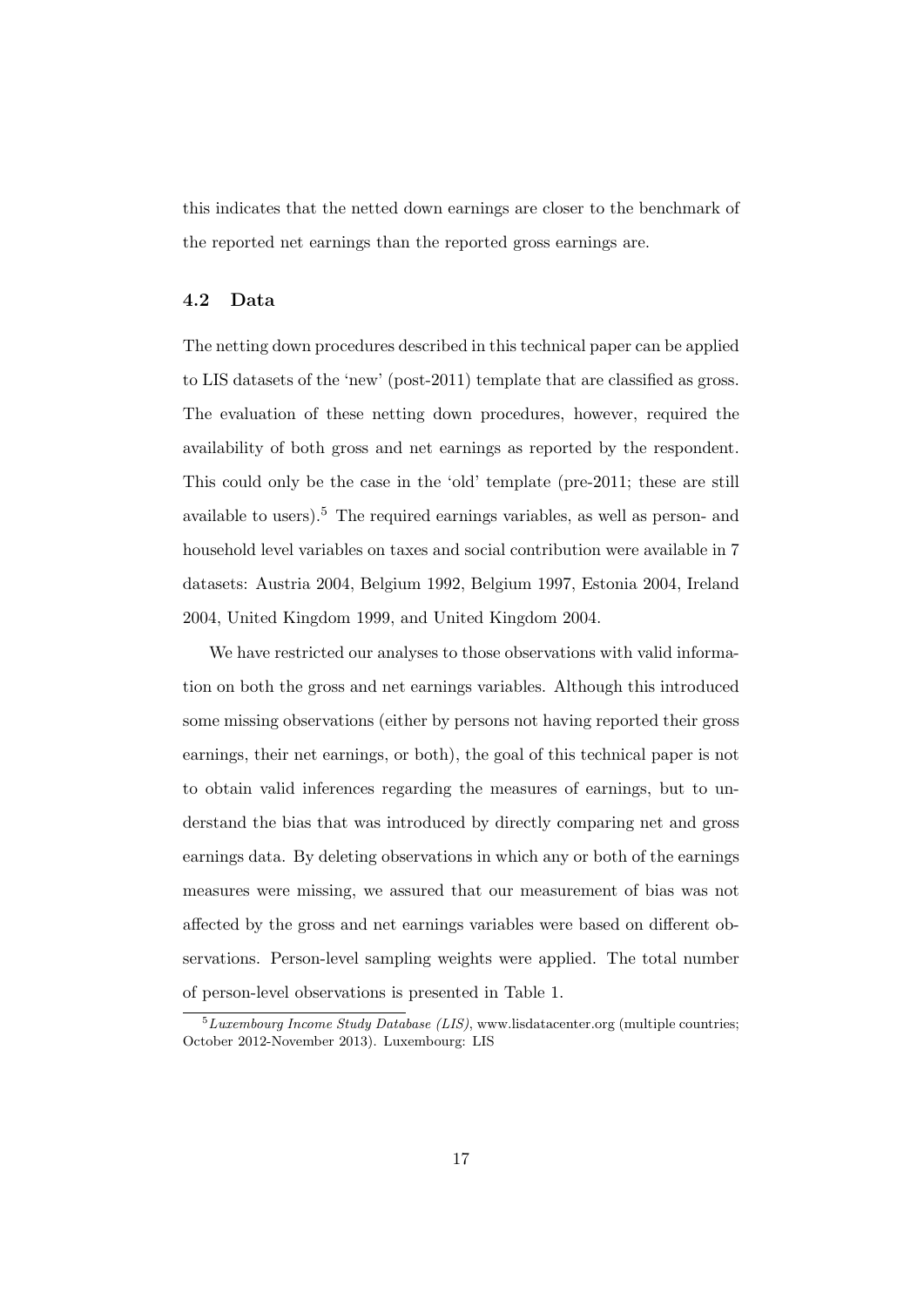| Country        | Year | Number Observations |
|----------------|------|---------------------|
| Austria        | 2004 | 5,563               |
| Belgium        | 1992 | 4,138               |
| Belgium        | 1997 | 4,001               |
| Estonia        | 2004 | 5,155               |
| Ireland        | 2004 | 3,297               |
| United Kingdom | 1999 | 21,791              |
| United Kingdom | 2004 | 24,161              |
|                |      |                     |

Table 1: Countries and Number of person level observations

#### 5 Results

#### 5.1 Results on Average Earnings

First, we present in detail our results regarding netting down average earnings. In the next sub-section, we present the outcomes of netting down the measures of inequality. In Figure 2 the results of our analyses are presented graphically. In panel A, the average earnings are shown, standardized by setting the average gross earnings to 100 to account for widely different averages between countries. The average gross earnings were directly observed in the data and are represented by the white bars. The observed net earnings are shown as black bars, and unsurprisingly the average net earnings are much lower than the average gross earnings. Of course, this is the result of paying taxes, but if directly compared between datasets this would result in the amount of bias as calculated.

Next, the dark-gray bars represent an approximation of the average net earnings, that was based on the netting down procedure using person-level taxes. This average of the approximated net earnings is very close to the average of the net earnings that were reported by respondents, suggesting that the netting down procedure performed well. The same holds for the netting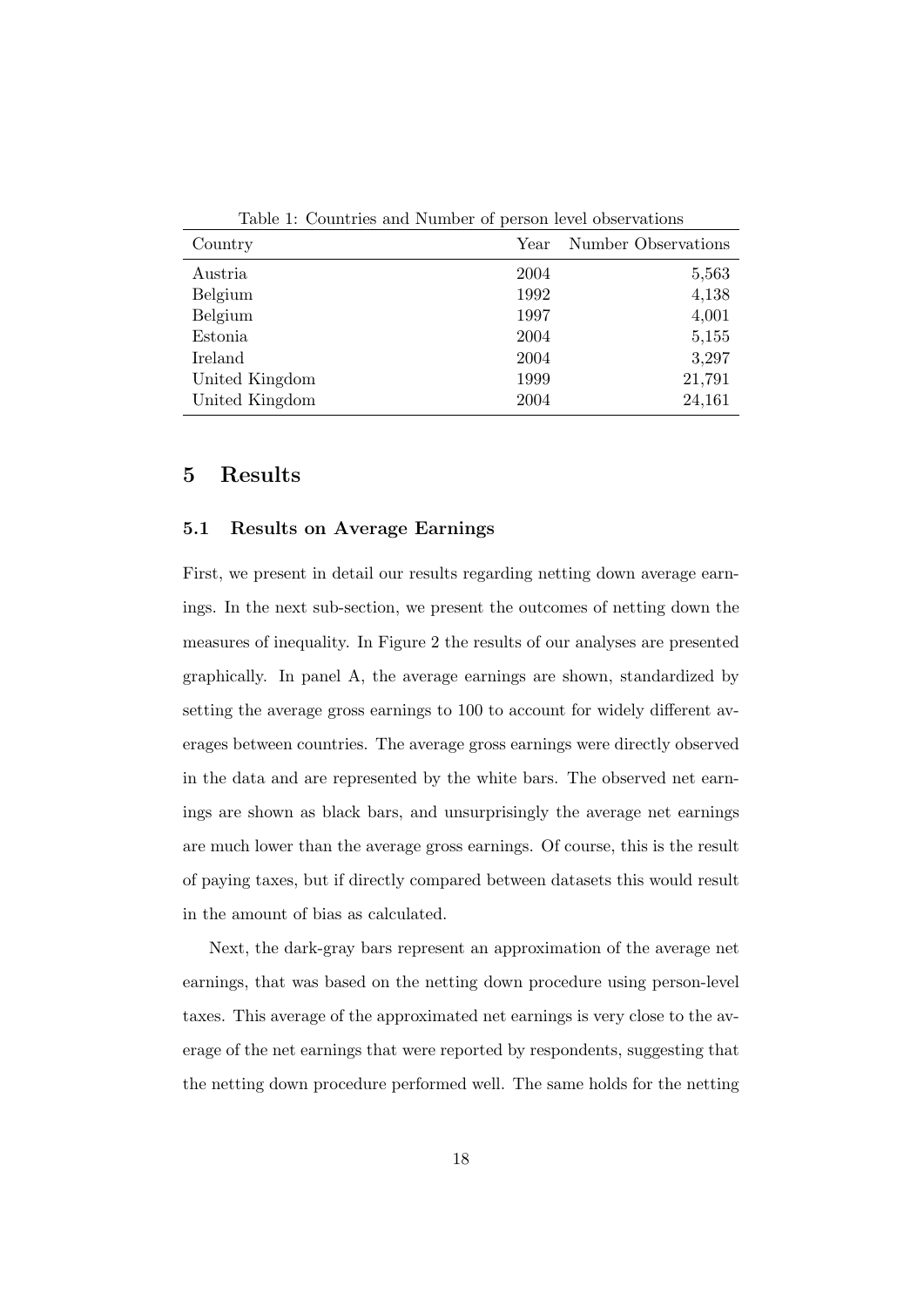down procedure based on the household-level tax information household, represented by the light-gray bars.

Next, we quantify the difference between the measures of net and gross earnings, as an indicator of the amount of bias that would be introduced by directly comparing measures of the net and gross earnings distribution. In addition, we calculate the bias associated with the two netting down procedures described above. In Table 2, the results are presented for the average person-level earnings. The first two columns present results that were directly observed from the data: the average gross earnings and the average net earnings. The third column presents the difference between the first two columns, expressed as a percentage of the net average earnings.

For instance, in Austria 2004 the average gross earnings were 24,555.88 and the average net earnings 17,268.49. The absolute difference between those is 7287.39, which is reported in the third column as 42.20 percent of the net average earnings (following equation 1). Based on the third column in Table 2 we conclude that the amount of bias introduced by directly comparing net and gross average earnings ranges from about 27 percent in Estonia 2004 to 85 percent in Belgium 1997.<sup>6</sup> These percentages are based on the net earnings, suggesting that in Belgium 1997 the gross earnings were close to twice as high as the net earnings.

Next, under the header 'Netted Down: Person', an approximation is presented of the average net earnings based on the netting down procedure using the person-level taxes. We observe that using the person level tax data, much of the difference between average gross and net earnings is accounted for by the netting down procedure. In other words, the netting down pro-

<sup>&</sup>lt;sup>6</sup>It should be noted that the average earnings (both net and gross) in Belgium are much higher in 1997 than in 1992. This, however, is simply due to the fact that in 1997 the currency was expressed in Belgium Francs and in 1992 the currency was expressed in 1000s of Belgium Francs.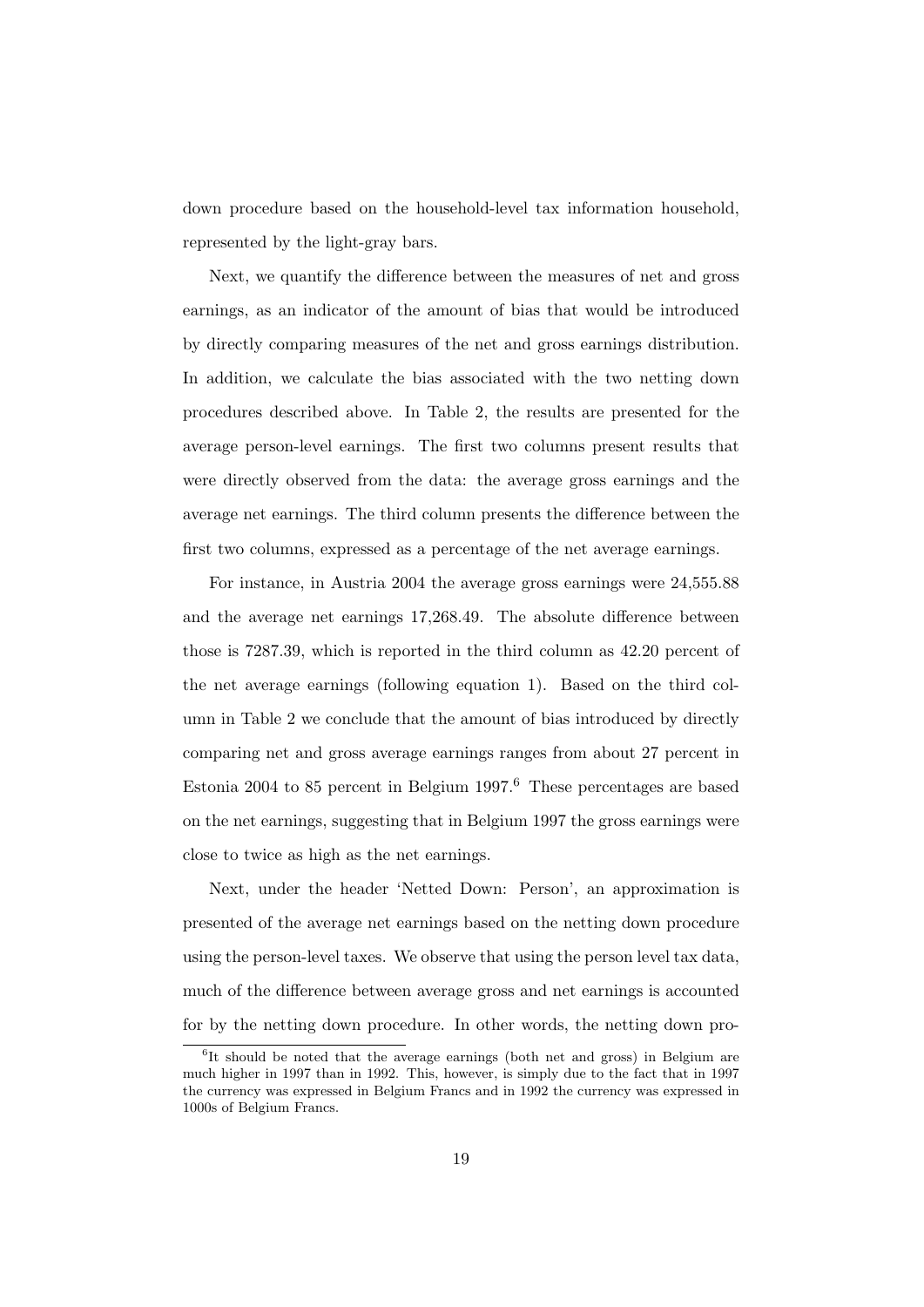

Figure 2: Visual Representation of Bias Comparing Net and Gross Earnings Data and the Performance of Two Netting Down Procedures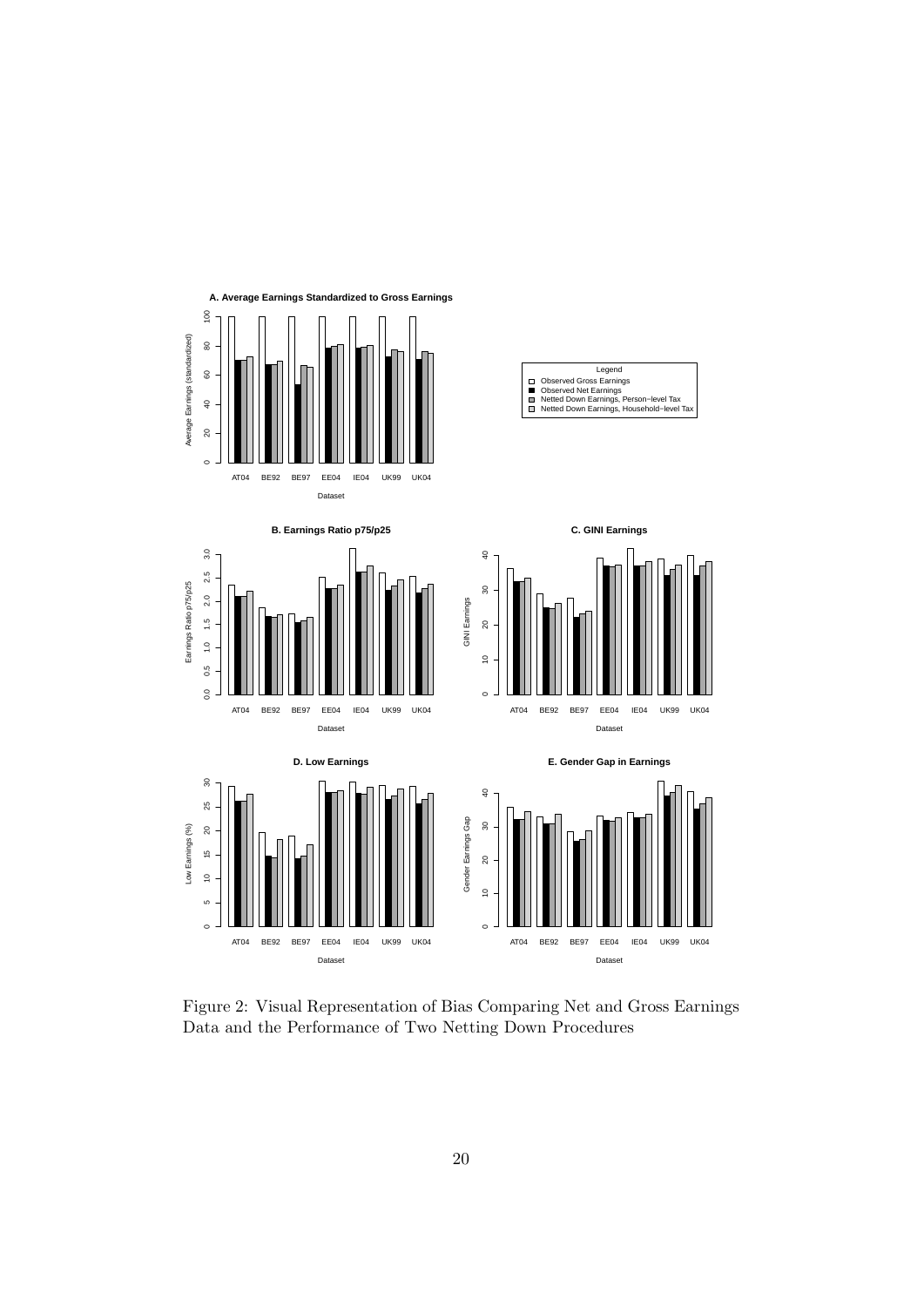| Table 2: Comparing Gross and Net Average Earnings: Quantifying Bias and Evaluating Two Netting Down Procedures |                                            |            |                    |                     |           |             |                                            |          |
|----------------------------------------------------------------------------------------------------------------|--------------------------------------------|------------|--------------------|---------------------|-----------|-------------|--------------------------------------------|----------|
|                                                                                                                |                                            |            | Observed from Data |                     |           |             | Netted Down: Person Netted Down: Household |          |
| Country                                                                                                        | Year                                       | Gross      |                    | Net $Difference(%)$ | abs.      | Bias $(\%)$ | abs.                                       | Bias (%) |
| Austria                                                                                                        | 2004                                       | 24555.88   | 17268.49           | 42.20               | 17323.61  | 0.32        | 17846.89                                   | 3.35     |
| Belgium                                                                                                        | 1992                                       | 7863.32    | 5297.93            | 48.42               | 5305.25   | 0.14        | 5469.41                                    | 3.24     |
| Belgium                                                                                                        |                                            | 1105850.00 | 594700.10          | 85.95               | 738104.20 | 24.11       | 721286.80                                  | 21.29    |
| Estonia                                                                                                        |                                            | 76243.25   | 60022.50           | 27.02               | 60796.69  | 1.29        | 61745.79                                   | 2.87     |
| Ireland                                                                                                        | $\frac{1997}{2004}$<br>$\frac{2004}{1999}$ | 26523.79   | 20864.45           | 27.12               | 20992.20  | 0.61        | 21343.59                                   | 2.30     |
| Jnited Kingdom                                                                                                 |                                            | 16893.31   | 12266.87           | 37.71               | 13047.11  | 6.36        | 12887.84                                   | 5.06     |
| Jnited Kingdom                                                                                                 | 2004                                       | 21335.35   | 15164.91           | 40.69               | 16212.84  | 6.91        | 16047.22                                   | 5.82     |
|                                                                                                                |                                            |            |                    |                     |           |             |                                            |          |

| )<br>)<br>l<br>ĺ<br>l                                                                                                                                                                                                                                |  |
|------------------------------------------------------------------------------------------------------------------------------------------------------------------------------------------------------------------------------------------------------|--|
| :<br>$\vdots$<br>$\overline{a}$<br>$\overline{\phantom{a}}$<br>I                                                                                                                                                                                     |  |
| )                                                                                                                                                                                                                                                    |  |
| ĺ<br>la de la construction de la construction de la construction de la construction de la construction de la construction de la construction de la construction de la construction de la construction de la construction de la cons<br>$\vdots$<br>l |  |
| l<br>)<br>l<br>$\overline{\phantom{a}}$                                                                                                                                                                                                              |  |
| $\ddot{\phantom{a}}$<br>$\frac{1}{2}$<br>ľ                                                                                                                                                                                                           |  |
| j                                                                                                                                                                                                                                                    |  |
| י <sup>י</sup><br>ĺ<br>١<br><b>Continued and</b><br>)<br>$\frac{1}{2}$                                                                                                                                                                               |  |
| l                                                                                                                                                                                                                                                    |  |
|                                                                                                                                                                                                                                                      |  |
| i                                                                                                                                                                                                                                                    |  |
| i<br>֕<br>)<br>i<br>ì                                                                                                                                                                                                                                |  |
| I<br>١<br>j<br>֕                                                                                                                                                                                                                                     |  |
| ĺ<br>l                                                                                                                                                                                                                                               |  |
| S is a controller of the controller of the controller of the controller of the controller of the controller of the controller of the controller of the controller of the controller of the controller of the controller of the                       |  |
| ζ<br>I<br>J<br>ł                                                                                                                                                                                                                                     |  |
| Ì<br>)<br>֠<br>i<br>ׇׇ֖֚֚֚֘֕<br>l<br>֚<br>֕                                                                                                                                                                                                          |  |
| ١<br>ί                                                                                                                                                                                                                                               |  |
| l<br>י<br>l<br>l<br>j<br>I                                                                                                                                                                                                                           |  |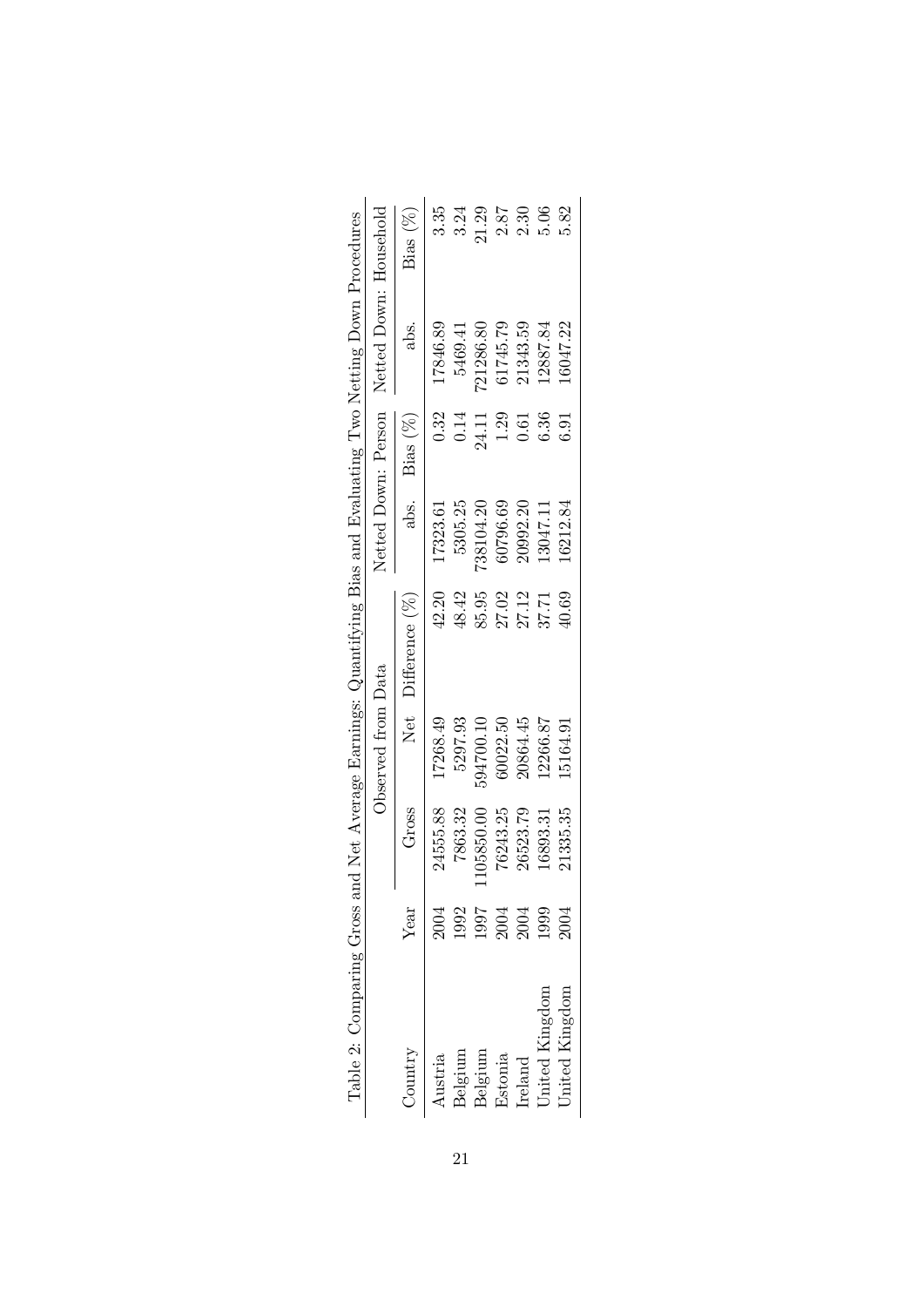cedure results in approximations of net earnings that have very little bias compared to the benchmark of reported net earnings. For instance, applying the netting down procedures on the Austrian gross earnings data, results in an average of the netted down wage of 17,323.61 Euros. The reported net earnings averaged at 17,268.49. This means that the netting down procedure performed very well using the person level tax information in the data, and resulted in an approximation of average net earnings that was very close to the reported net earnings. Following equation 2, the bias in this case was only 0.32%. This is, of course, much lower than the 42.20% bias that would have been introduced by directly comparing average earnings based on gross and net earnings data. When only household level tax data was available (presented in the final two columns), the netting down procedure performed slightly less well with a calculated bias of 3.35%. Based on the performance of the two netting down procedures in other countries, it was clear that the netting down procedures substantially reduce the bias for calculating average earnings, but no conclusions can be drawn on whether the netting down procedure based on person level taxes, or the netting down procedure based on household level taxes, performed better.

#### 5.2 Results on Measures of Inequality

Looking back at Figure 2, panels B through E represent the results of the ratio of the earnings of the 75th and 25th percentile of the earnings distribution, the GINI, the percentage of individuals with low earnings, and the gender gap in earnings. The overall patterns in each of these four measures of inequality are similar. The results based on the reported gross earnings are different from those based on the reported net earnings, with inequalities being smaller in the net data. In all cases, this suggests that bias would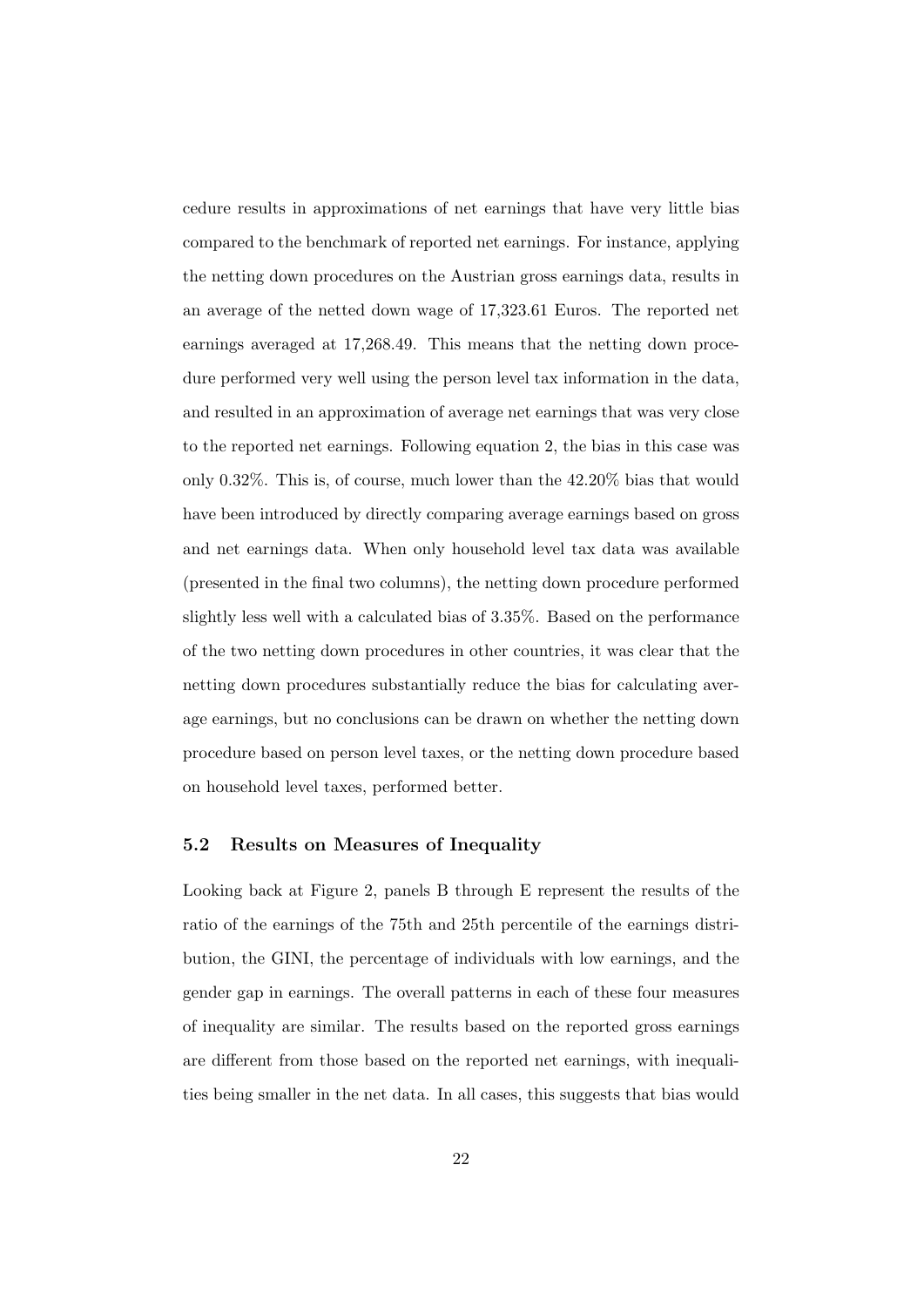be introduced by directly comparing net and gross earnings. In most cases, the results for the netted down earnings are closer to the reported net than the reported gross. This holds both for the person-level and household-level netting down procedures, suggesting that both procedures perform well in reducing bias.

These findings based on Figure 2 are generally supported by the quantified results presented in Tables 3 (earnings ratio of the 75th and 25th percentile), 4 (GINI), 5 (low earnings rate), and 6 (gender gap in earnings). Closer examination of these quantified results reveals several further findings, including some exceptions to the general pattern. We discuss five.

First, the bias that is introduced when directly comparing gross and net earnings (indicated in the columns labeled *Difference*  $(\%)$ ) is bigger with average earnings than it is with the four measures of inequality.

Secondly, the performance of the netting down procedures is typically poorer with the measures of inequality compared to with the average earnings. This thus means that the remaining bias is smallest where the differences between net and gross earnings were largest to begin with.

Third, for all measures of inequality and in all countries that were evaluated, the person-level netting down procedure outperformed the householdlevel netting-down procedures. The bias associated with the person-level netting down procedure typically was around reduced the bias by 0-8%. When household-level tax variables were used, however, performance degraded: the bias associated with this netting down procedure typically ranged from 1% to 24%. So, for comparing measures of inequality, using the person-level netting down procedure is preferable when person-level tax information is available.

Fourth, in some cases the netting down procedures corrected more than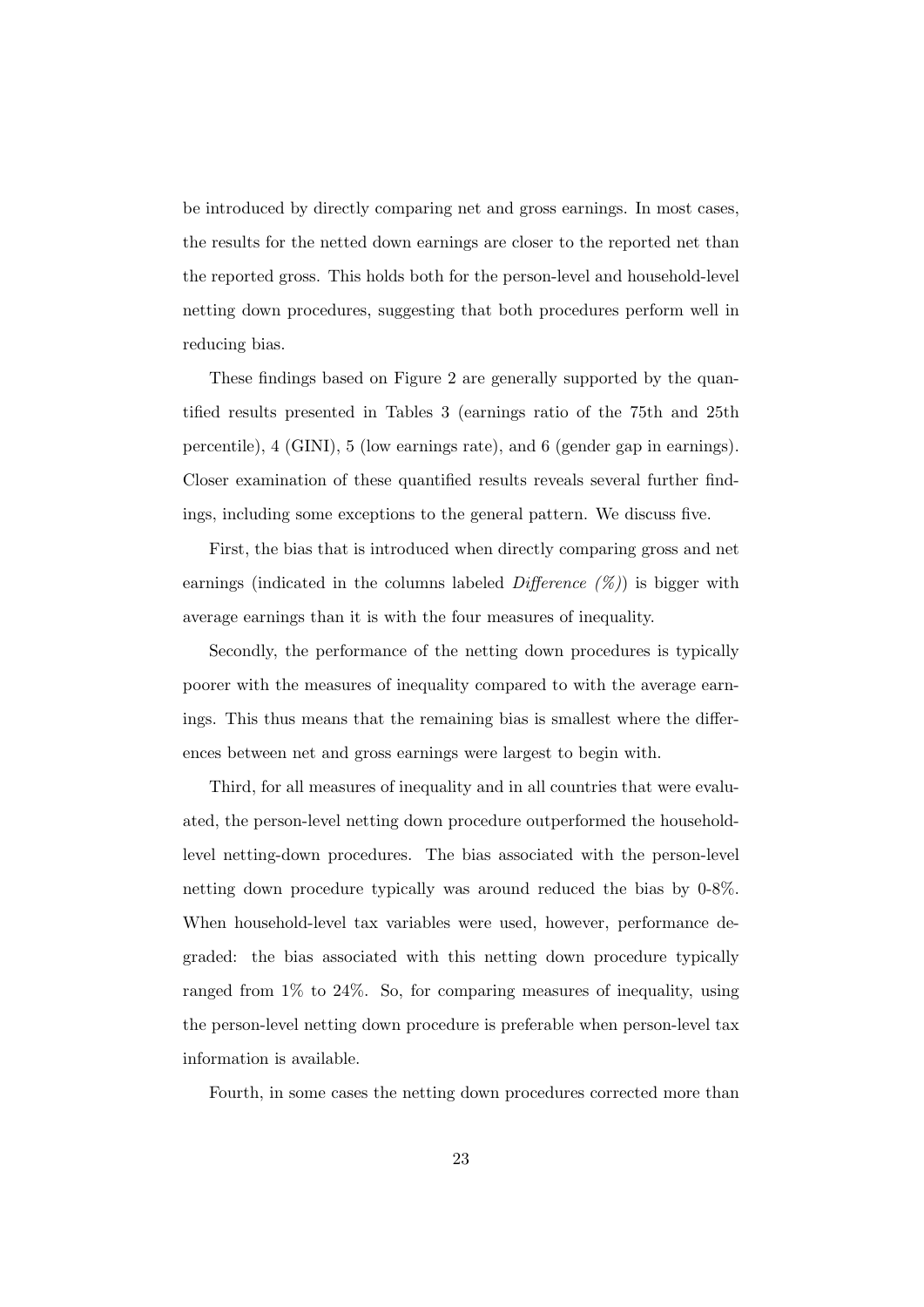100% of the existing difference between net and gross earnings. This is indicated by a negative estimate of bias. An example is the 75p/25p earnings ratio in Belgium 1992: the person-level netting down procedure is associated with a bias of  $-1.02\%$ .

Fifth, and finally, in the specific case of the gender gap in earnings in Belgium (1992 and 1997), applying the household-level netting down procedure actually introduced bias. This is indicated by the fact that the bias associated with this netting down procedure was larger than the actual differences between the measurements of the gender gap in earnings based on the (reported) net and gross earnings.

#### 5.3 Two Notes on the Benchmark

As indicated, the benchmark we used to evaluate the netting down procedures was the difference between the reported gross and reported net earnings from dependent employment. Closer examination of the original micro-level surveys that were used to create the LIS data, however, showed that this benchmark was not correct for all countries. The reason for this is that the reported gross and net earnings were calculated in different ways (other than of course the exclusion of income taxes and social security contributions in the net earnings). Two such exceptions are described in this section.

First, the LIS dataset on Belgium in 1997 was based on Socio-Economic Panel. In this original dataset, the information on holiday- and end-ofyear bonuses was only available net of taxes, but unavailable gross of taxes. Hence, in calculating the yearly gross earnings in preparation of the LIS dataset, the monthly earnings were multiplied by 13,85 (approximating the average bonuses). For the net yearly earnings the information on bonuses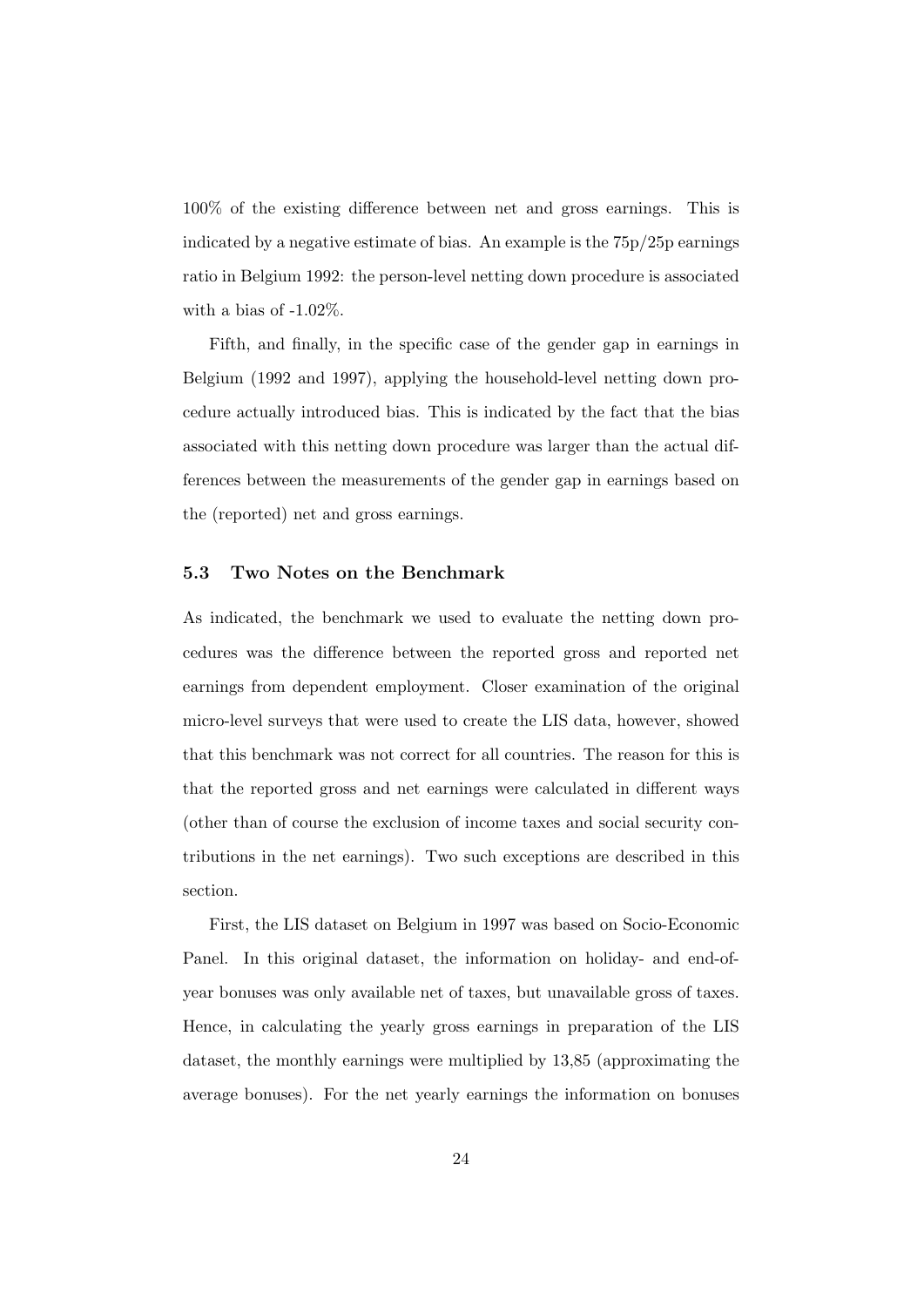| Net (bp/2bp Earnings Ratios: Quantilying Bias and Evaluating Two Netting Down Procedures<br>Lable 3: Comparing Gross and |                                      |                                                |                                             |                    |                  |                                                                          |                  |                                  |
|--------------------------------------------------------------------------------------------------------------------------|--------------------------------------|------------------------------------------------|---------------------------------------------|--------------------|------------------|--------------------------------------------------------------------------|------------------|----------------------------------|
|                                                                                                                          |                                      |                                                |                                             | Observed from Data |                  | Person                                                                   |                  | Household                        |
| Country                                                                                                                  | Year                                 | Gross                                          | Net                                         | Difference $(\%)$  | abs.             | Bias $(\%)$                                                              | abs.             | $Bias (\%)$                      |
| Austria                                                                                                                  |                                      |                                                |                                             |                    | 2.11             |                                                                          |                  |                                  |
| Belgium                                                                                                                  |                                      | $\begin{array}{c} 2.35 \\ 1.87 \end{array}$    | $\begin{array}{c} 2.11 \\ 1.67 \end{array}$ | 11.22<br>12.08     | 1.66             | $\begin{array}{c} 0.05 \\ -1.02 \\ 2.39 \\ 0.00 \\ -0.61 \\ \end{array}$ | $2.21$<br>$1.71$ |                                  |
| Belgium                                                                                                                  |                                      |                                                | 1.55                                        | 12.48              | 1.58             |                                                                          | $1.65\,$         |                                  |
| Estonia                                                                                                                  |                                      |                                                |                                             | 10.52              |                  |                                                                          | 2.34             |                                  |
| Ireland                                                                                                                  |                                      |                                                | $2.28$<br>$2.63$                            | 18.62              | $2.28$<br>$2.62$ |                                                                          | 2.75             |                                  |
| United Kingdom                                                                                                           | 2004<br>1992<br>1997<br>2004<br>2004 | $1.74$<br>$1.52$<br>$1.53$<br>$0.53$<br>$0.53$ | $2.24$<br>$2.17$                            | 16.39              | 2.32             |                                                                          | 2.46             | 227 1000<br>227 1000<br>227 1000 |
| United Kingdom                                                                                                           |                                      |                                                |                                             | 16.79              | 2.27             | 4.66                                                                     | 2.37             |                                  |

| ١<br>I<br>l<br>ľ<br>l<br>$\frac{1}{2}$<br>l<br>5<br>$\mathbf{C}$<br>くく<br>į<br>١<br>Ş<br>I<br>i<br>Ì<br>l<br>i<br>S<br>Ş<br>ı<br>i<br>)<br>Ì | I<br>)<br> <br> <br> <br>)<br>i a compo<br>i<br>Samud Sa<br>ĺ<br>$\frac{1}{2}$ |
|----------------------------------------------------------------------------------------------------------------------------------------------|--------------------------------------------------------------------------------|
| J<br>j<br>l                                                                                                                                  |                                                                                |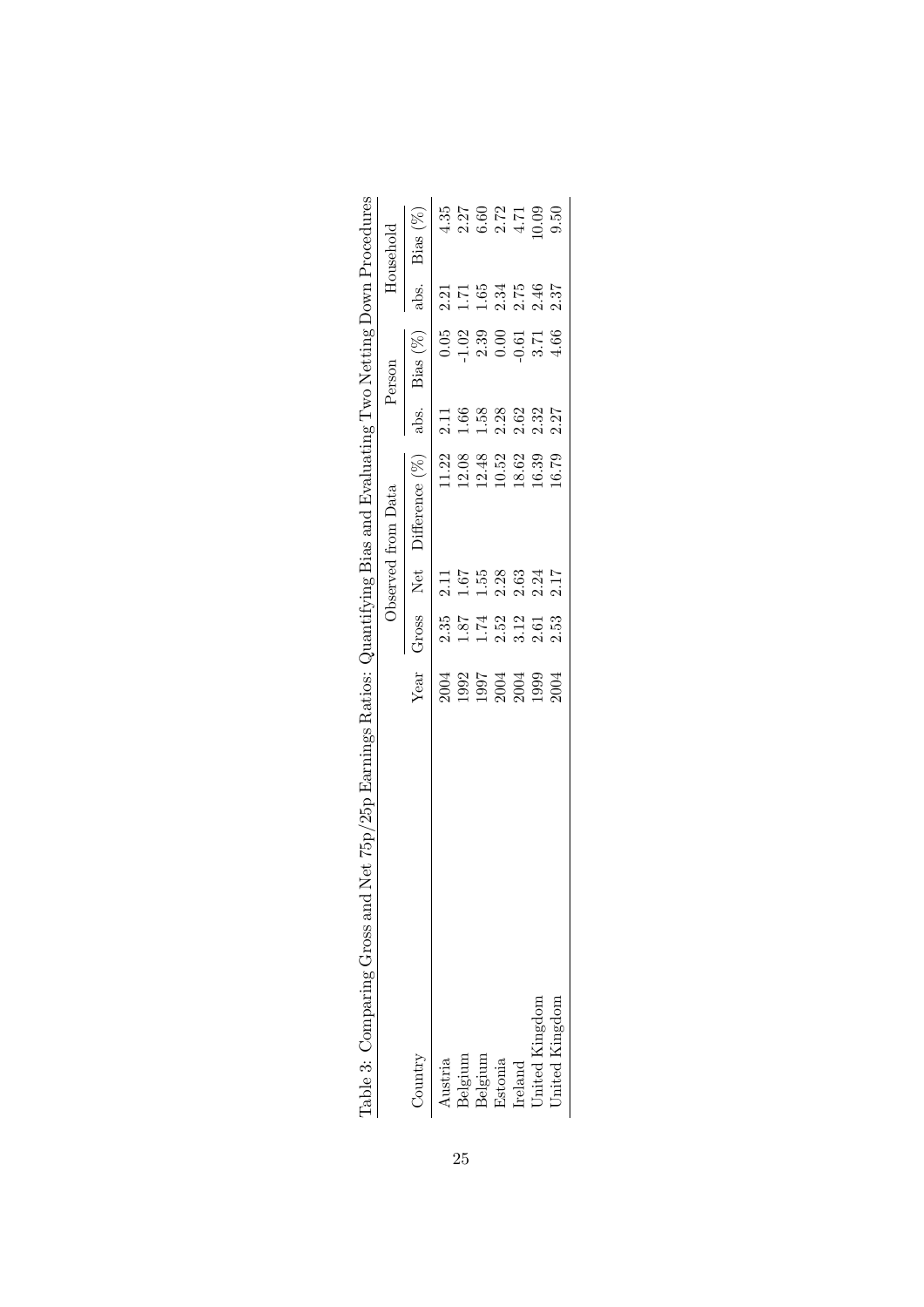| Table 4: Comparing Gross |                              |       |       | and Net Earnings GINI: Quantifying Bias and Evaluating Two Netting Down Procedures |       |                    |       |                |
|--------------------------|------------------------------|-------|-------|------------------------------------------------------------------------------------|-------|--------------------|-------|----------------|
|                          |                              |       |       | Observed from Data                                                                 |       | Person             |       | Household      |
| Country                  | Year                         | Gross |       | Net Difference (%)                                                                 | abs.  | Bias $(\%)$        | abs.  | Bias (%)       |
| Austria                  |                              | 36.22 | 32.59 | 11.13                                                                              | 32.54 |                    | 33.58 | 3.05           |
| Belgium                  | 2004<br>1992                 | 28.98 | 25.01 | 15.88                                                                              | 24.90 | $-0.16$<br>$-0.44$ | 26.33 | 5.28           |
| Belgium                  |                              | 27.87 | 22.42 | 24.32                                                                              | 23.39 | $4.34\,$           | 24.19 |                |
| Estonia                  | 1997<br>2004<br>2004<br>1999 | 39.33 | 36.99 | $6.35\,$                                                                           | 36.80 | $-0.49$            | 37.34 | $7.92$<br>0.95 |
| Ireland                  |                              | 41.99 | 37.08 | 13.26                                                                              | 37.04 | $-0.09$            | 38.39 | 3.54           |
| <b>Jnited Kingdom</b>    |                              | 39.21 | 34.37 | 14.09                                                                              | 36.10 | 5.05               | 37.44 | 8.93           |
| United Kingdom           | 2004                         | 40.16 | 34.27 | 17.19                                                                              | 37.05 | 8.14               | 38.33 | 1.85           |
|                          |                              |       |       |                                                                                    |       |                    |       |                |

| J                                                                                                        |
|----------------------------------------------------------------------------------------------------------|
|                                                                                                          |
|                                                                                                          |
|                                                                                                          |
|                                                                                                          |
| ׇ֚֬֡֡                                                                                                    |
|                                                                                                          |
|                                                                                                          |
|                                                                                                          |
|                                                                                                          |
| ׇ֚֓֡                                                                                                     |
|                                                                                                          |
|                                                                                                          |
|                                                                                                          |
|                                                                                                          |
|                                                                                                          |
| l                                                                                                        |
|                                                                                                          |
| S and the control                                                                                        |
|                                                                                                          |
|                                                                                                          |
| l                                                                                                        |
|                                                                                                          |
| ֧֖֖֖֧ׅ֪ׅ֖֧ׅ֧֪֧֪ׅ֪֧֪֧֪֪֪֪֪֪֪֪֪֧֪ׅ֧֚֚֚֚֚֚֚֚֚֚֚֚֚֚֚֚֚֚֚֚֚֚֚֚֚֚֚֚֚֚֚֚֚֝֝֝֝֝֝֬֓֞֝֬֝֬֓֬֝֬֝֬֝                   |
| ļ                                                                                                        |
| ֖֖֖֖֖֪ׅ֖֧ׅ֪ׅׅׅ֖֚֚֚֚֚֚֚֚֚֚֚֚֚֚֚֚֚֚֚֚֬֝֝֝֝֝֬֝֬֝֬                                                           |
|                                                                                                          |
|                                                                                                          |
|                                                                                                          |
|                                                                                                          |
|                                                                                                          |
|                                                                                                          |
|                                                                                                          |
|                                                                                                          |
|                                                                                                          |
|                                                                                                          |
| ֖֖֖֖֖֧ׅׅ֖֧֪ׅ֖֧ׅ֪֪ׅ֖֧֪ׅ֪֪֪֪֪֪֪֪֪֪֪֪֪֪֪֪֪֪֪֪֪֪֪֪֪֪֪֚֚֚֚֚֚֚֚֚֚֚֚֚֚֚֚֚֚֚֚֚֚֚֚֚֚֚֚֬֝֝֝֬֓֝֓֝֬֓֬֝֓֬<br>ׇׅ֚֘֝֬֝֬ |
|                                                                                                          |
|                                                                                                          |
|                                                                                                          |
|                                                                                                          |
|                                                                                                          |
|                                                                                                          |
|                                                                                                          |
|                                                                                                          |
| l                                                                                                        |
| ١                                                                                                        |
| i                                                                                                        |
| i<br>ׇ֚֘֝֬֝֬                                                                                             |
| ļ<br>j<br>$\overline{\phantom{a}}$                                                                       |
| i<br>j<br>$\frac{1}{2}$                                                                                  |
| l<br>١                                                                                                   |
|                                                                                                          |
| l                                                                                                        |
| ١                                                                                                        |
| i                                                                                                        |
| $\frac{1}{2}$<br>İ                                                                                       |
|                                                                                                          |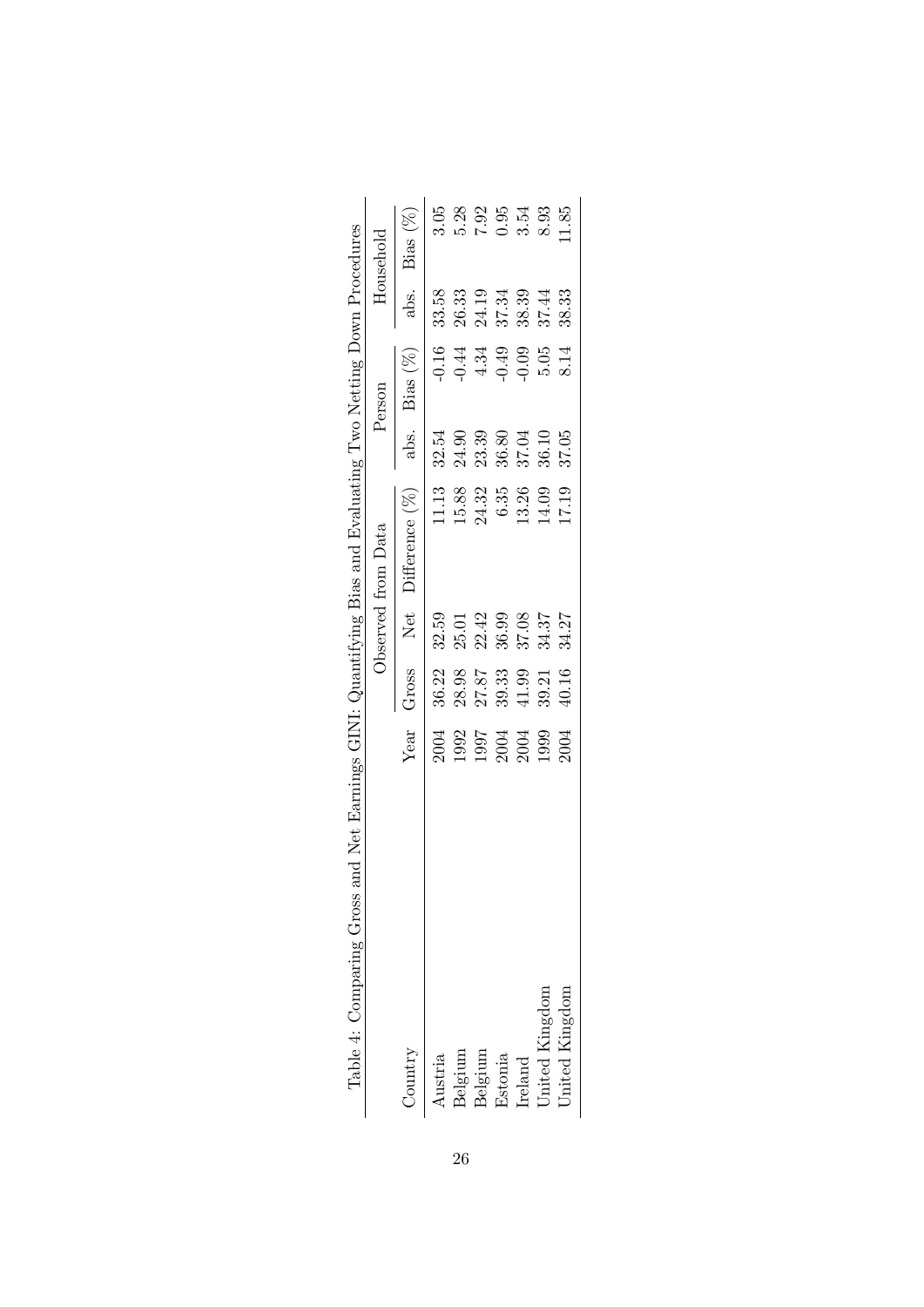|                                                                                                                 | Household          | Bias $(\%)$<br>abs. | 5.10<br>27.60 | 18.15   | $23.55$<br>$19.76$<br>17.03 | 1.83<br>28.44                                                                      | 4.59<br>29.15 | 8.46                  | 8.14<br>27.75  |
|-----------------------------------------------------------------------------------------------------------------|--------------------|---------------------|---------------|---------|-----------------------------|------------------------------------------------------------------------------------|---------------|-----------------------|----------------|
|                                                                                                                 | Person             | Bias $(\%)$         |               |         |                             | 23<br>0.5 1 9 3 4 5<br>0 - 1 3 0 0 0 1                                             |               |                       | 3.55           |
|                                                                                                                 |                    | abs.                |               |         |                             | 26.20<br>14.40<br>14.67<br>28.05                                                   |               | 27.72<br>27.19        | 26.57          |
|                                                                                                                 | Observed from Data | Difference $(\%)$   |               |         |                             | $\begin{array}{c} 11.73 \\ 33.90 \\ 33.05 \\ 8.84 \\ 0.40 \\ 11.37 \\ \end{array}$ |               |                       | 4.22           |
|                                                                                                                 |                    | Net                 | 26.26         | 14.69   | 14.22                       | 27.93                                                                              | 27.87         | 26.47                 | 25.66          |
|                                                                                                                 |                    | Gross               |               |         |                             | $29.34$<br>$19.67$<br>$18.92$<br>$30.40$<br>$30.21$<br>$29.48$                     |               |                       | 29.31          |
| Table 5: Comparing Gross and Net Low Earnings Rate: Quantifying Bias and Evaluating Two Netting Down Procedures |                    | Year                |               |         |                             | 2004<br>1992<br>1992<br>2004<br>2004                                               |               |                       |                |
|                                                                                                                 |                    | Country             | Austria       | Belgium | Belgium                     | Estonia                                                                            | Ireland       | <b>Jnited Kingdom</b> | United Kingdom |

|                          | ֕                                                             |
|--------------------------|---------------------------------------------------------------|
|                          |                                                               |
|                          |                                                               |
|                          |                                                               |
| I                        | $\overline{\phantom{a}}$                                      |
|                          |                                                               |
|                          | ֖֖֖֖֖֖֧ׅ֖ׅ֖֪ׅ֖֧ׅ֚֚֚֚֚֚֚֚֚֚֚֚֚֚֚֚֚֚֚֚֚֚֚֚֚֚֚֚֬֝֝֓֞֝֬֓֬֝֓֬֝֬֝֬  |
|                          |                                                               |
|                          |                                                               |
|                          |                                                               |
|                          |                                                               |
|                          | i                                                             |
|                          | ֕                                                             |
|                          |                                                               |
|                          | i                                                             |
|                          | j                                                             |
|                          |                                                               |
|                          | $\ddot{\phantom{0}}$                                          |
|                          |                                                               |
|                          |                                                               |
|                          |                                                               |
|                          | S Contractor                                                  |
|                          |                                                               |
|                          |                                                               |
|                          |                                                               |
| $\overline{\phantom{a}}$ | ֕                                                             |
|                          |                                                               |
|                          | ׇ֚֕֕֡                                                         |
|                          |                                                               |
|                          |                                                               |
|                          |                                                               |
|                          |                                                               |
|                          |                                                               |
|                          |                                                               |
|                          |                                                               |
|                          |                                                               |
|                          |                                                               |
|                          |                                                               |
|                          | i                                                             |
|                          |                                                               |
|                          | ֖֖֖֖֧ׅ֖֖֧ׅ֖֧ׅ֖֧֖֖֧֚֚֚֚֚֚֚֚֚֚֚֚֚֚֚֚֚֚֚֚֚֚֚֚֚֚֚֚֚֚֚֚֚֚֚֬֝֝֝֬֝֬֝ |
|                          | i                                                             |
|                          | j                                                             |
|                          |                                                               |
|                          |                                                               |
|                          | ١                                                             |
|                          | <br> <br> <br>י                                               |
|                          |                                                               |
|                          |                                                               |
|                          |                                                               |
|                          |                                                               |
|                          | .<br>.<br>.                                                   |
|                          |                                                               |
|                          | Ę<br>í                                                        |
|                          | $\frac{1}{2}$<br>i                                            |
|                          | J                                                             |
|                          | J                                                             |
|                          |                                                               |
|                          | ֕                                                             |
|                          | $\overline{\phantom{a}}$<br>J<br>١                            |
|                          | l                                                             |
|                          | i<br>١<br>l                                                   |
|                          |                                                               |
|                          |                                                               |
|                          |                                                               |
|                          |                                                               |
|                          | ֘֒<br>į                                                       |
| I                        | ì<br>ׇ֚֓֡                                                     |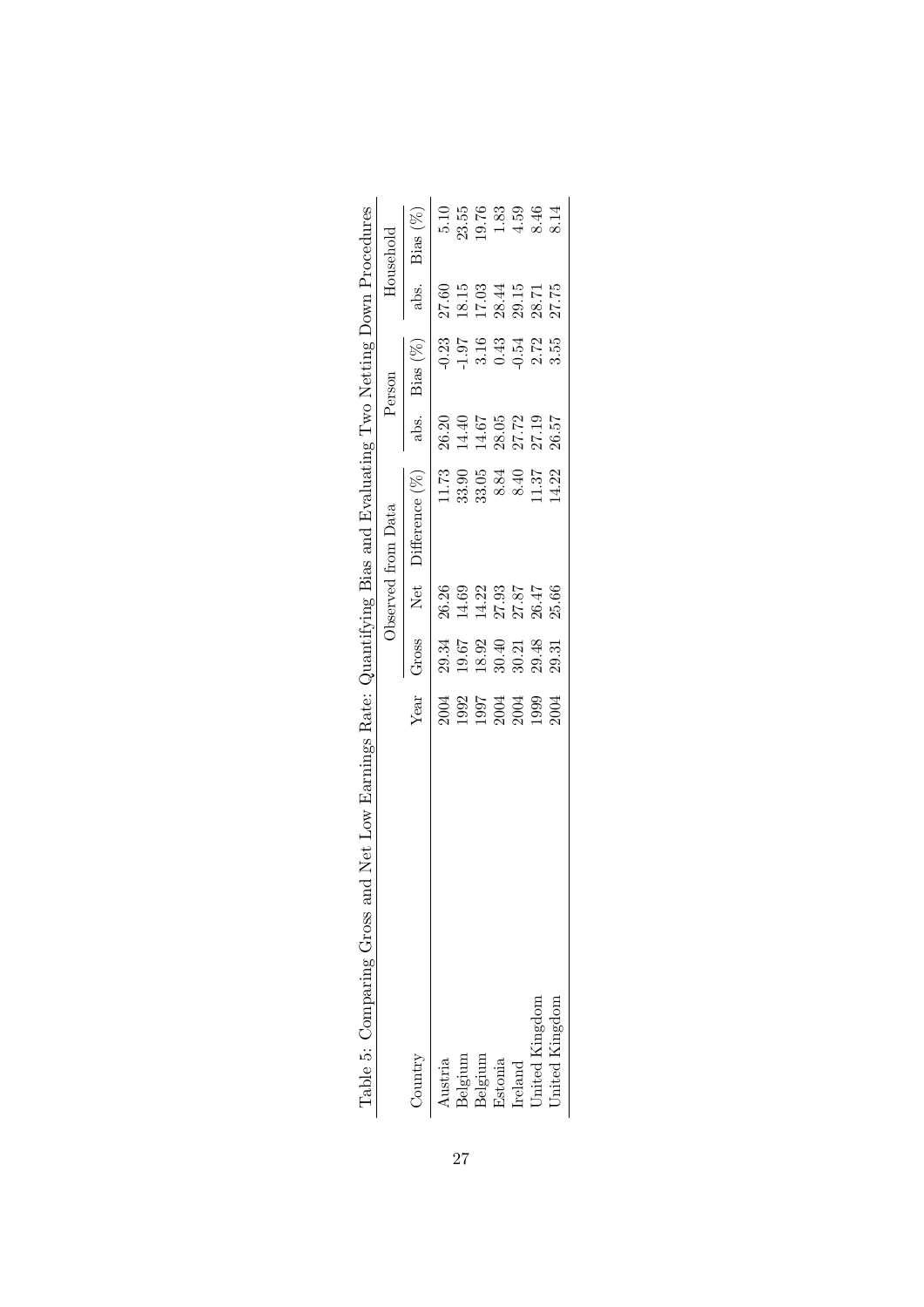| Net Gender Gap in Earnings: (<br>Pable 6: Comparing Gross and |                                              |                            |           | Quantifying Bias and Evaluating Two Netting Down 1 |                            |                                                                                                                                                                                                                                                                                                               |       | Procedures                   |
|---------------------------------------------------------------|----------------------------------------------|----------------------------|-----------|----------------------------------------------------|----------------------------|---------------------------------------------------------------------------------------------------------------------------------------------------------------------------------------------------------------------------------------------------------------------------------------------------------------|-------|------------------------------|
|                                                               |                                              |                            |           | Observed from Data                                 |                            | Person                                                                                                                                                                                                                                                                                                        |       | Household                    |
| Country                                                       | Year                                         | Gross                      | Net       | Differentence (%)                                  | abs.                       | $Bias(\%)$                                                                                                                                                                                                                                                                                                    | abs.  | Bias (%)                     |
| Austria                                                       |                                              | 34.95                      | 32.31     |                                                    |                            |                                                                                                                                                                                                                                                                                                               | 34.45 |                              |
| Belgium                                                       | 2004<br>1992<br>1997<br>2004<br>2004<br>2009 |                            | $31.03\,$ | $8.17$<br>$6.09$<br>$1.30$<br>$4.9$<br>$4.9$       | 32.35<br>30.90<br>30.31.66 | $\begin{array}{c} 0.12 \\ 0.13 \\ 0.03 \\ 1.16 \\ 0.75 \\ 2.75 \\ 0.13 \\ 0.14 \\ 0.75 \\ 0.75 \\ 0.75 \\ 0.75 \\ 0.75 \\ 0.75 \\ 0.75 \\ 0.75 \\ 0.75 \\ 0.75 \\ 0.75 \\ 0.75 \\ 0.75 \\ 0.75 \\ 0.75 \\ 0.75 \\ 0.75 \\ 0.75 \\ 0.75 \\ 0.75 \\ 0.75 \\ 0.75 \\ 0.75 \\ 0.75 \\ 0.75 \\ 0.75 \\ 0.75 \\ 0.$ | 33.69 | 62<br>6.57 1988<br>6.88 1989 |
| Belgium                                                       |                                              |                            | 25.58     |                                                    |                            |                                                                                                                                                                                                                                                                                                               | 28.94 |                              |
| Estonia                                                       |                                              | 32.97<br>38.47<br>38.31.42 | 32.03     |                                                    |                            |                                                                                                                                                                                                                                                                                                               | 32.64 |                              |
| Ireland                                                       |                                              |                            | 32.79     |                                                    |                            |                                                                                                                                                                                                                                                                                                               | 33.86 |                              |
| United Kingdom                                                |                                              | 43.79                      | 39.28     | .1.48                                              | $32.65$<br>40.36           |                                                                                                                                                                                                                                                                                                               | 42.52 |                              |
| United Kingdom                                                | 2004                                         | 10.59                      | 35.27     | 15.08                                              | 37.02                      | 4.96                                                                                                                                                                                                                                                                                                          | 38.86 |                              |

|   | Į                                                             |
|---|---------------------------------------------------------------|
|   | J                                                             |
|   |                                                               |
|   |                                                               |
|   |                                                               |
|   |                                                               |
|   |                                                               |
|   |                                                               |
|   | I                                                             |
|   | י                                                             |
|   |                                                               |
|   |                                                               |
|   | i                                                             |
|   | l                                                             |
| ļ |                                                               |
|   | ֘֝֕                                                           |
|   | ١                                                             |
|   | ֖֖֖֖֧ׅ֖֖֧ׅ֖֧ׅ֖֧֖֖֧֚֚֚֚֚֚֚֚֚֚֚֚֚֚֚֚֚֚֚֚֚֚֚֚֚֚֚֚֚֚֚֚֚֚֚֬֝֝֝֬֝֬֝ |
|   |                                                               |
|   |                                                               |
|   |                                                               |
|   |                                                               |
|   |                                                               |
|   |                                                               |
|   |                                                               |
|   |                                                               |
|   |                                                               |
|   |                                                               |
|   | J                                                             |
|   |                                                               |
|   | ׇ֚֕֕֡<br>j                                                    |
|   |                                                               |
|   |                                                               |
|   |                                                               |
|   |                                                               |
|   |                                                               |
|   | ۱                                                             |
|   |                                                               |
|   |                                                               |
|   | ļ                                                             |
|   |                                                               |
|   |                                                               |
|   |                                                               |
|   |                                                               |
|   |                                                               |
| ļ | ֚֚֚                                                           |
|   |                                                               |
|   |                                                               |
|   | $\frac{1}{2}$                                                 |
|   |                                                               |
|   | l                                                             |
|   | ֧֧֧ׅ֧֧֧֧֧֧֧֧֧֧֚֚֚֚֚֚֚֚֚֚֚֚֚֚֚֚֚֚֚֚֚֚֚֝֝֓֡֝֬֝֓֝֬֝֓֝֓֝֬֝֬֝֬֝֬֝֬ |
|   |                                                               |
|   |                                                               |
|   | l                                                             |
|   |                                                               |
|   |                                                               |
|   |                                                               |
|   |                                                               |
|   |                                                               |
|   |                                                               |
|   |                                                               |
|   |                                                               |
|   |                                                               |
|   |                                                               |
|   |                                                               |
|   |                                                               |
|   |                                                               |
|   |                                                               |
|   |                                                               |
|   |                                                               |
|   |                                                               |
|   |                                                               |
|   |                                                               |
|   |                                                               |
|   |                                                               |
|   |                                                               |
|   | j                                                             |
|   |                                                               |
|   | í                                                             |
|   |                                                               |
|   |                                                               |
|   |                                                               |
|   |                                                               |
|   |                                                               |
|   | 1                                                             |
|   |                                                               |
|   |                                                               |
|   | i<br>ì                                                        |
|   |                                                               |
|   |                                                               |
|   | l<br>J                                                        |
|   | l                                                             |
|   | i                                                             |
| Ì |                                                               |
|   |                                                               |
|   |                                                               |
|   |                                                               |
|   | $\frac{1}{2}$<br>i                                            |
|   | ļ<br>֘֒<br>l                                                  |
|   | j                                                             |
|   | l                                                             |
|   | ֪֪֦֖֚֡֝֬֝֟֟<br>ׇ֚֕֡                                           |
|   | J<br>l                                                        |
|   |                                                               |
|   |                                                               |
|   |                                                               |
|   | ١                                                             |
|   | ׇ֚֬֓֕֬֓֬֝֬֝֬<br>l                                             |
|   |                                                               |
|   | l<br>Į                                                        |
|   | j                                                             |
|   | I                                                             |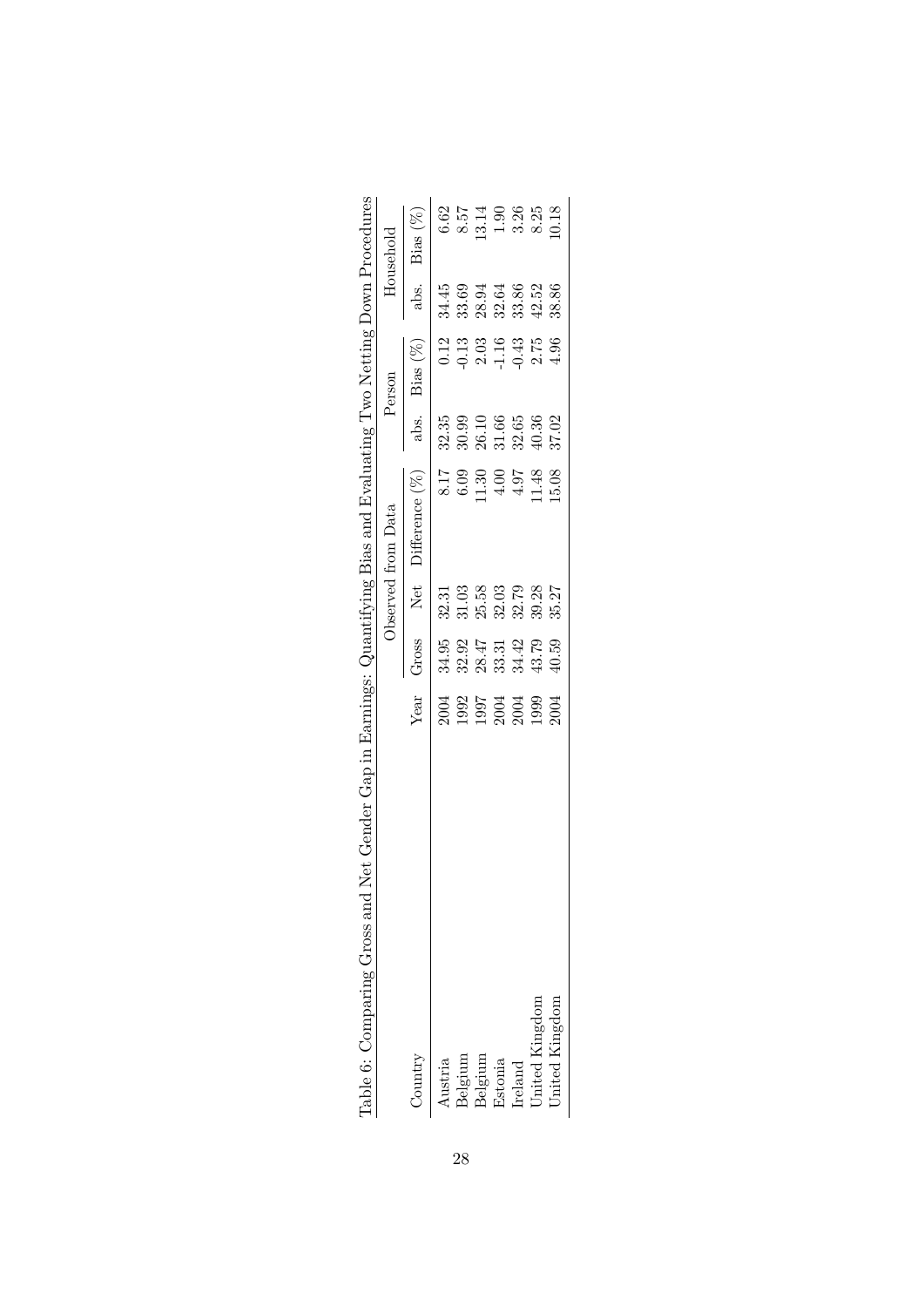was available in the original data. Hence, whereas in the LIS dataset the net yearly earnings account for person-level variation in bonuses independent of other earnings, in the gross yearly earnings the bonuses such person-level variation was not accounted for.

Second, the LIS datasets on the United Kingdom (both in 1999 and 2004) were based on the Family Resources Survey. During the recoding of these datasets to the LIS templates, the gross earnings were specified to include income from odd jobs, while net earnings could not be specified to include this source of income. Hence, the difference between gross and net yearly earnings is an overestimation of the 'real' difference. Therefore, the netted down results presented in the Tables of this technical paper may actually be a better representation of persons' true net earnings than the net earnings reported in the data. It should be noted, that within the scope of this paper it was not possible to empirically test this statement.

#### 5.4 Alternative Netting Down Procedures

The two netting down procedures evaluated in this technical paper were designed to use as few variables as possible, thereby allowing to be used on a as large as possible number of LIS datasets. Despite their simplicity, the presented netting down procedures outperformed several alternatives that were based on more variables, but also required more assumptions. Several of these alternative netting down procedures were evaluated, but not presented. These procedures performed less well and were associated with more bias. These procedures are described below, so that users do not need to evaluate themselves.

The following alternatives were evaluated to perform less well than those presented, or not to apply to the new LIS template: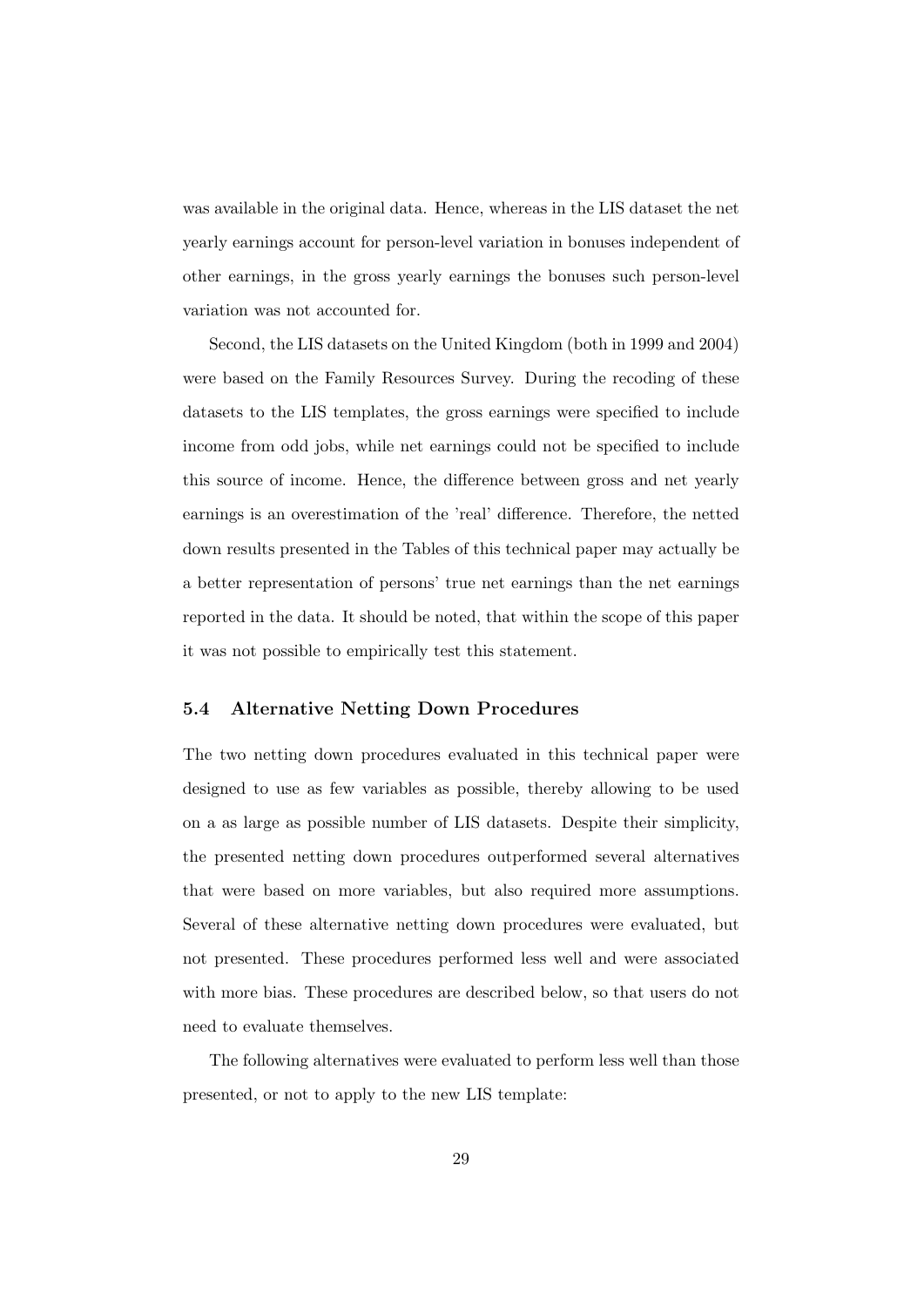- Person-level Gross/Net Wages In some LIS datasets, the person level files provide both gross and net hourly wages (earned in a set period of time). Although this period of time (hourly, weekly, monthly, etc.) varies between datasets, it is always identical in the gross and net variables of a single datasets. Based on these variables, it was expected that a good approximation of person level taxes for earnings from paid employment could be established. This procedure could only be evaluated in Austria and Ireland, and generally performed worse compared to the netting down procedure based on both the householdand person level taxes.
- Household-level gross/net wages In the pre-revised LIS datasets, household level variables representing both the gross and the net 'wages and salaries' (V1 / V1NET) were available. These were used to calculate the percentage of gross wages that were paid as taxes by the household, and this percentage was used to net down the person-level gross earnings. This netting down procedure actually performed better than the one using household level tax variables presented above (but worse than the one based on person level tax data). These variables (or equivalents) are not available in the revised LIS-template. Therefore, this procedure cannot be used with most recent LIS datasets, and therefore these results are not presented here.

## 6 Conclusion

In this technical paper guidelines were presented for comparing earnings using both net and gross LIS datasets. Two netting down procedures were developed that approximate net earnings based on information regarding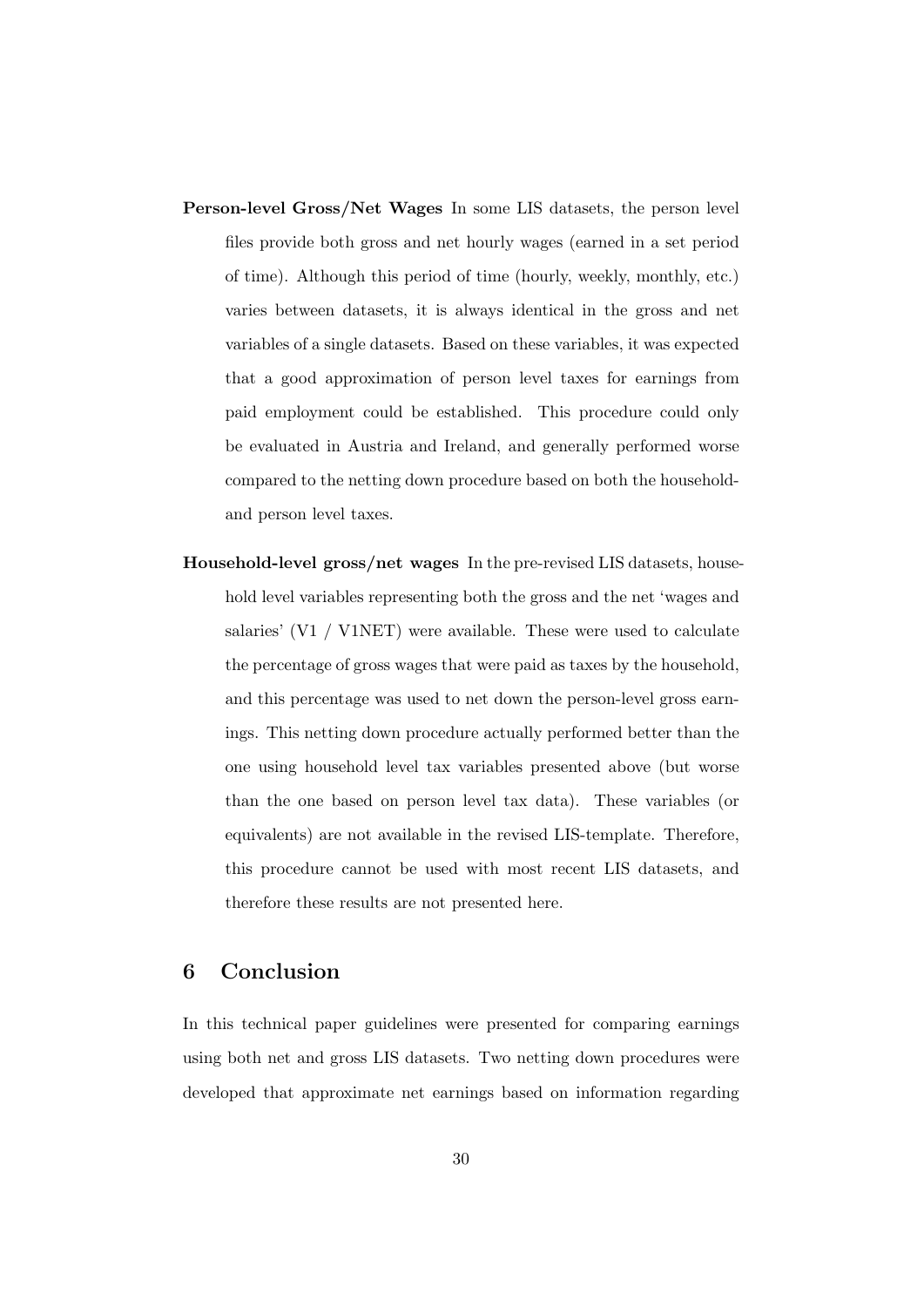gross earnings, taxes and social security contributions. One netting down procedure uses tax variables measured on the person-level, and one netting down procedure uses household-level tax variables.

Descriptive analyses quantified the difference between measures of gross and net earnings, as an indication of the bias that would be introduced if net and gross datasets are directly compared. The difference between net and gross earnings was (unsurprisingly) substantial, but varied with the measure of the earnings distribution used. The difference was smallest with about 5-15% in the gender gap in earnings, and largest with about 30-85% in the average earnings. This suggests that, depending on the measure of the earnings distribution that is used, country-comparative and / or trend analyses should treat comparisons between net and gross LIS datasets with caution.

The netting down procedures that were developed in this technical paper typically were associated with lower amounts of bias than the original difference between net and gross earnings. Generally, this suggests that applying a netting down procedure is preferable over not netting down. The exception to this, we found in the Belgium 1992 and 1997 datasets, was with the gender earnings ratio when netted down using only household-level tax variables. In these specific cases the netting down procedure actually resulted in more bias than a direct comparison between net and gross earnings would have resulted in.

The results of our analyses also strongly suggest that when seeking to net down earnings to estimate measures of inequality, using person level taxes is desirable over using the netting down procedure based on household-level tax variables only. Nevertheless, the person-level tax variables are not available in all LIS datasets.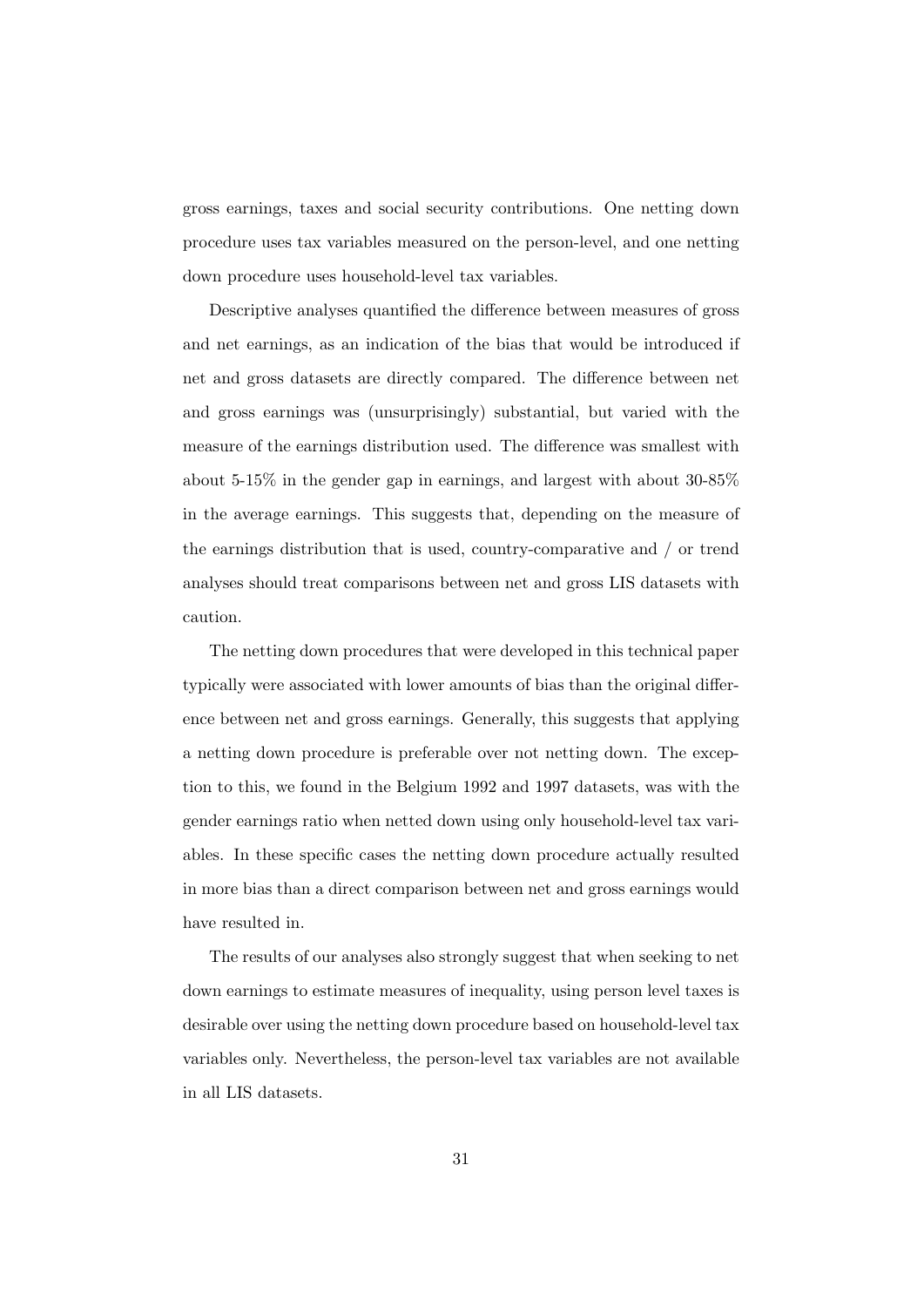In many cases, data availability will dictate which of the two netting down procedures users can apply. It should be noted, however, that it is to be expected that the household-level netting down procedure is expected to perform better in a country with joint-taxation, rather than in countries in which spouses pay taxes separately. Furthermore, in both netting down procedures it is assumed that all sources of income are taxed at the same rate. From this, the expectation follows that the procedures will perform better in countries with a single, rather than a dual tax system in which separate tax rates exist for capital income and other income. Finally, we expect the procedures to perform better in countries with a tax system that is close to proportional (=flat rate).

A user seeking to compare a large number of both net and gross datasets, may want to statistically control for the different netting down procedures used. In regression-based analyses, for instance, this could be done by adding dummy-variables indicating the observations derived from datasets netted down with the person-level procedure, and another dummy for the observations from datasets that were netted down using the household-level procedure (the observations from datasets that were reported as net then function as the reference category). This would capture the average bias associated with the different netting down procedures, thereby further improving the analyses.

The program code of the two netting down procedures developed and evaluated in this technical paper is available as appendices.<sup>7</sup> The code presented here serves as an example, and users will notice how simple the code is. In addition to the steps describe above, several lines of code are

<sup>7</sup>Please note that the results presented in this technical paper are based on the prerevised LIS template, whereas the code provided here is prepared for using in the new LIS template. As a result of slight coding differences, results may vary, but only slightly. Conclusions in this paper still hold.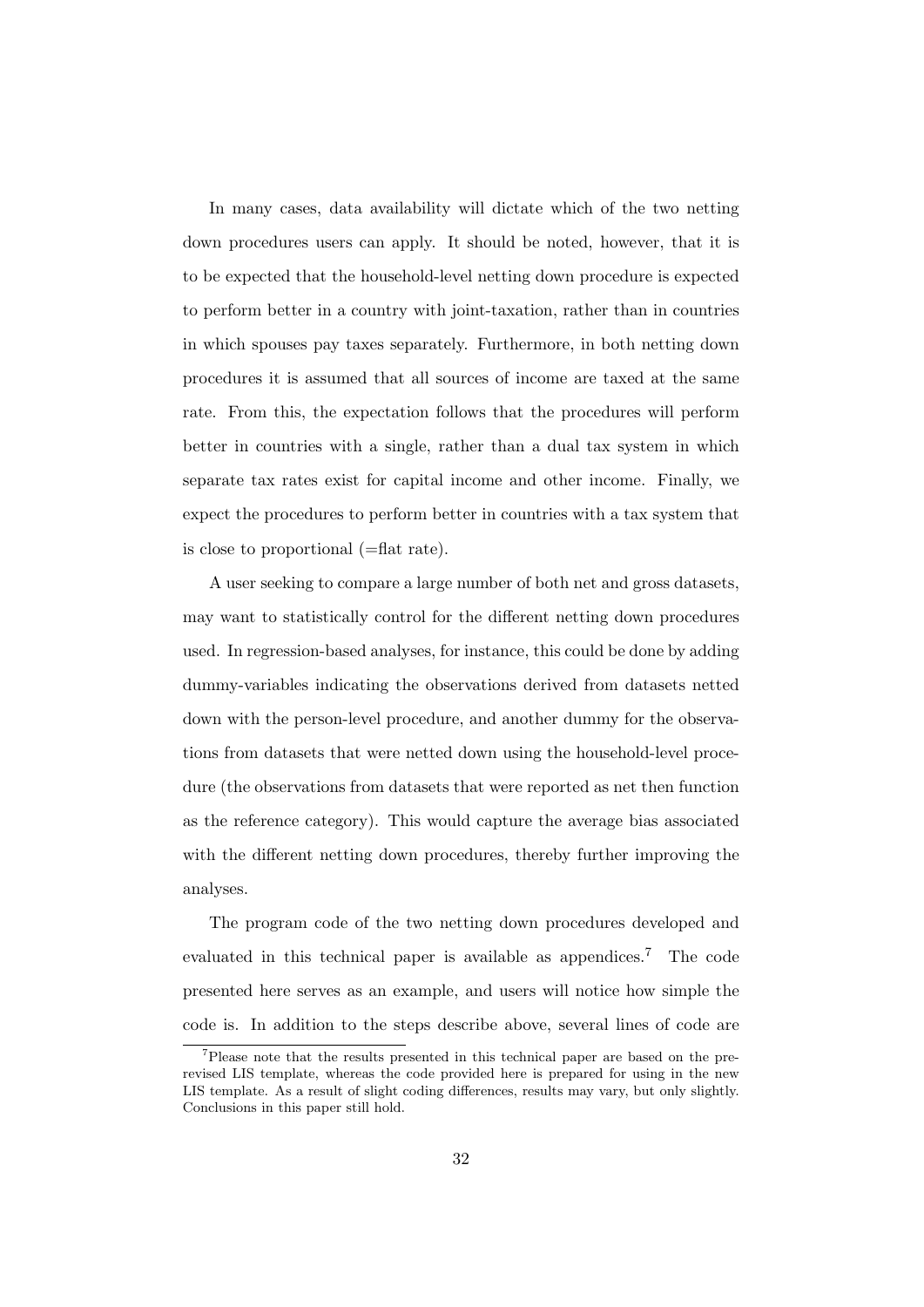intended to prepare variables for use in the procedure, and to deal with missing values. Of course, more detailed netting down procedures can be developed. Initial attempts to do so, as discussed, did not improve the performance of our netting down procedures, could not be applied to all LIS datasets, or even resulted in a poorer performance. In addition, if we had developed country-specific netting down procedures this would have limited the ability to compare the consequences of the assumptions made in these procedures across countries.

To conclude, country-comparative and trend analyses of earnings based on both net and gross LIS datasets should be executed with caution. The netting down procedures presented here typically improve comparability. However, depending on the outcome measure of interest, and especially when no person-level tax variables were available, netting down procedures result in approximations of net earnings that are substantially biased.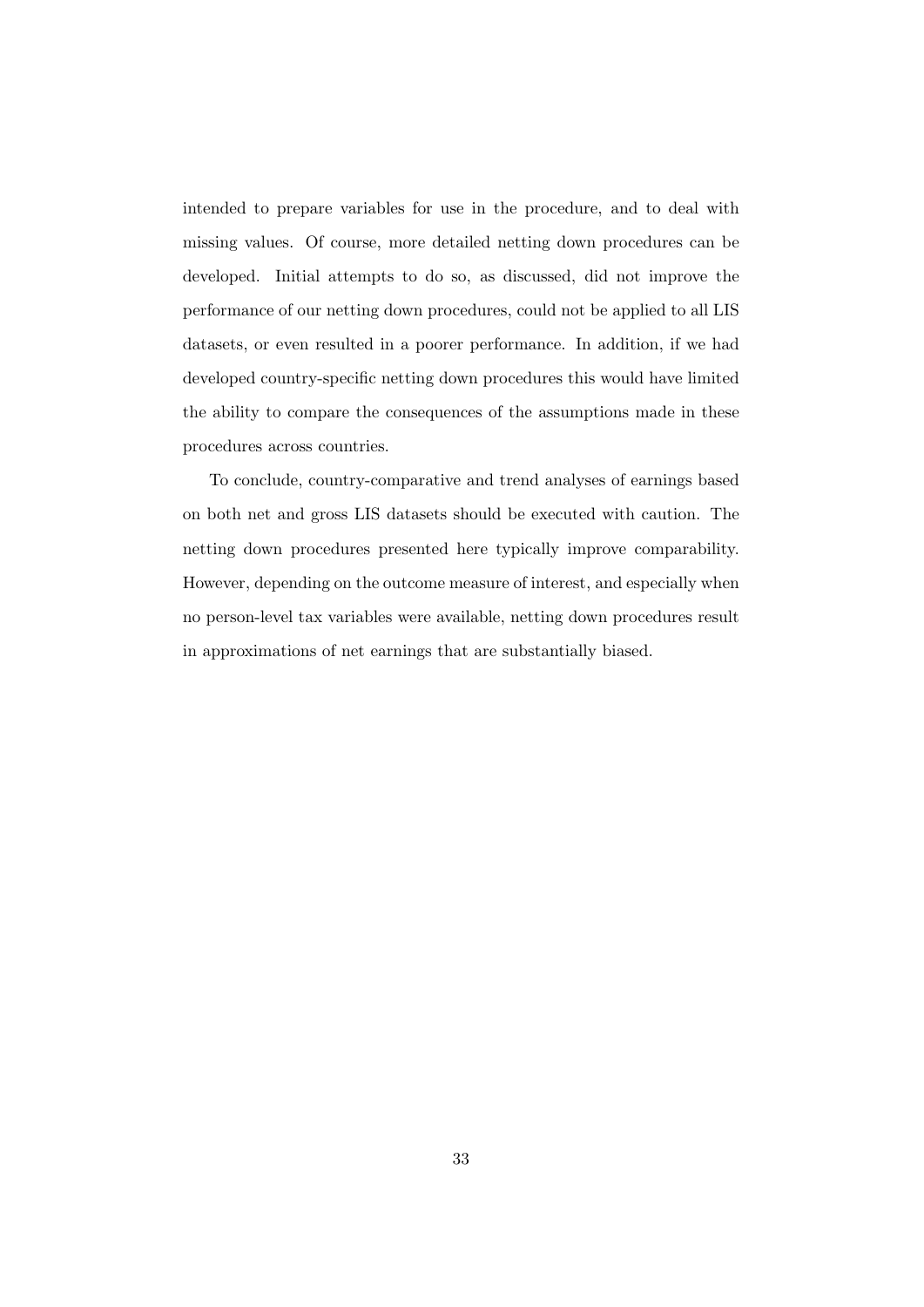## References

- Atkinson, A. and Brandolini, A. (2001). Promise and pitfalls in the use of "secondary" data-sets: Income inequality in OECD countries as a case study. Journal of Economic Literature, 39(3):771–799.
- Becker, G. S. (1991). A Treatise on the Family. Harvard University Press, Cambridge.
- Blau, F. D. and Kahn, L. M. (2000). Gender differences in pay. The Journal of Economic Perspectives, 14(4):75–99.
- Davidov, E., Schmidt, P., and Biliet, J., editors (2011). Cross-Cultural analysis. Methods and Applications. Routledge.
- England, P., Gornick, J., and Shafer, E. (2012). Women's employment, education, and the gender gap in 17 countries. Monthly Lab. Rev., (April).
- Gornick, J. C. and Jäntti, M. (2012). Child poverty in cross-national perspective: Lessons from the Luxembourg Income Study. *Children and* Youth Services Review, 34(3):558–568.
- Kenworthy, L. (1999). Do social-welfare policies reduce poverty? A crossnational assessment. Social Forces, 77(3):1119–1139.
- Kline, R. B. (2005). Principles and Practice of Structural Equation Modeling. The Guilford Press, New York, second edition.
- Luxembourg Income Study (LIS) Database, http://www.lisdatacenter.org (multiple countries; October 2012 - June 2013). Luxembourg: LIS.
- Morissens, A. and Sainsbury, D. (2005). Migrants' Social Rights, Ethnicity and Welfare Regimes. Journal of Social Policy, 34(04):637.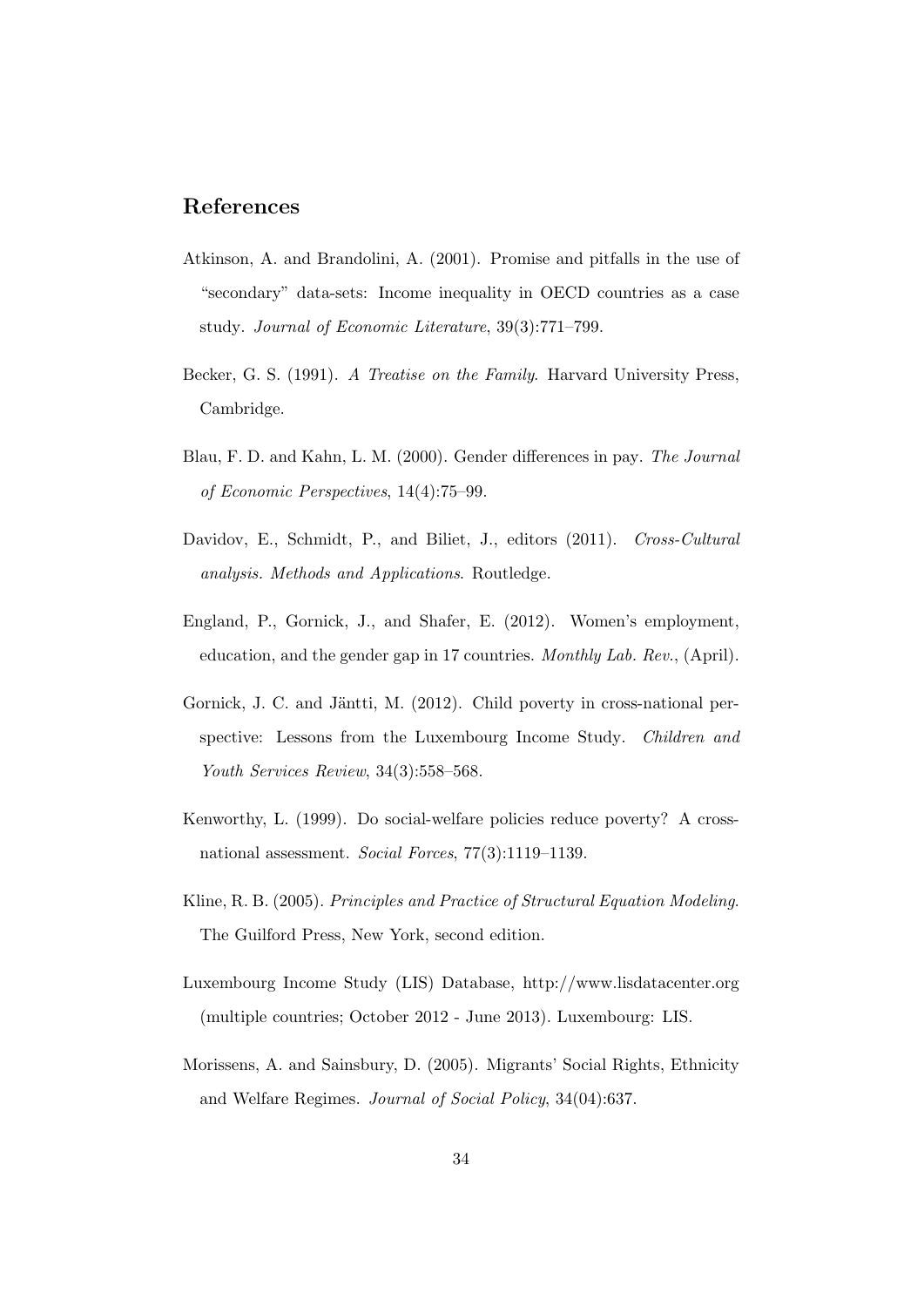- Sainsbury, D. and Morissens, A. (2012). Immigrants' Social Rights across Welfare States. In Welfare States and Immigrant Rights. The Politics of Inclusion and Exclusion, chapter 6, page 327. Oxford University Press, Oxford.
- Verhagen, J. (2012). Bayasian Item Response Theory Models for Measurement Variance. PhD thesis, University of Twente.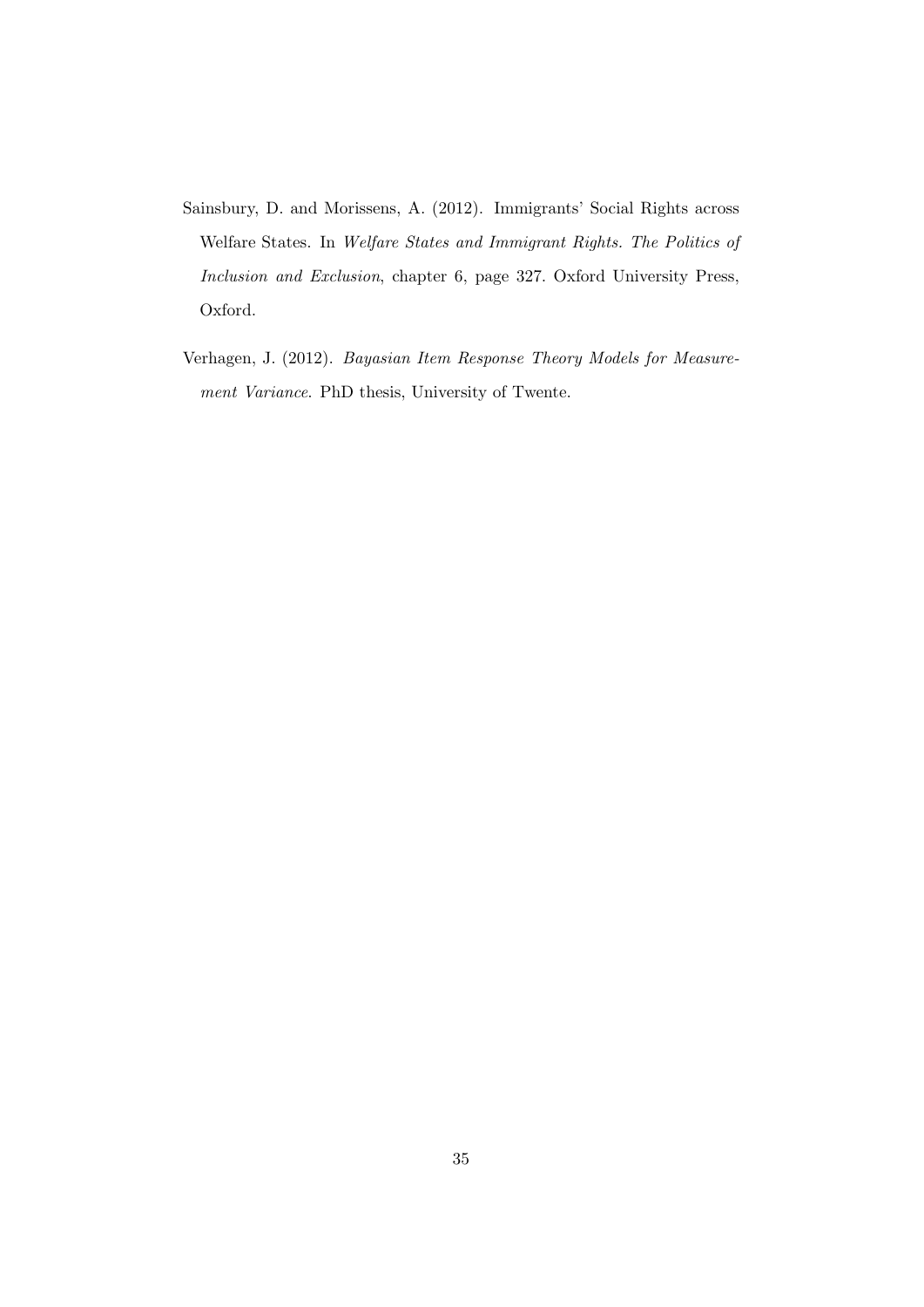## A STATA Program Person-Level netting down

\* Check whether a program with name 'persontax' exists

\* Removes the program from memory if needed:

capture program drop persontax

\* Start definition of the person-level netting down procedure: program define persontax

\* Removes variables from memory if needed (e.g. from previous runs) capture drop propwage capture drop earnings

```
* Replace the missing values into zeros for variables that are completely empty:
quietly sum pmils
replace pmils=0 if r(N) == 0quietly sum pmitsisun
replace pmitsisun=0 if r(N) == 0quietly sum pmitsissi
replace pmitsissi=0 if r(N) == 0quietly sum pmitsisma
replace pmitsisma=0 if r(N) == 0quietly sum ppension
replace ppension=0 if r(N) == 0quietly sum pmxiti
replace pmxiti=0 if r(N) == 0quietly sum pmxitss
replace pmxitss=0 if r(N) == 0* Calculate the proportion of earnings into total taxable earnings:
gen propwage = pmile / (pmile+pmils+pmitsisun+pmitsissi+pmitsisma+ppension)
```
\* Calculate net earnings by subtracting from the gross earnings,

```
* the income taxes and contributions in the same proportion
```
\* as earnings into total taxable earnings:

gen earnings = pmile - ((pmxiti + pmxitss) \* propwage)

```
* End definition of the person-level netting down procedure:
end
```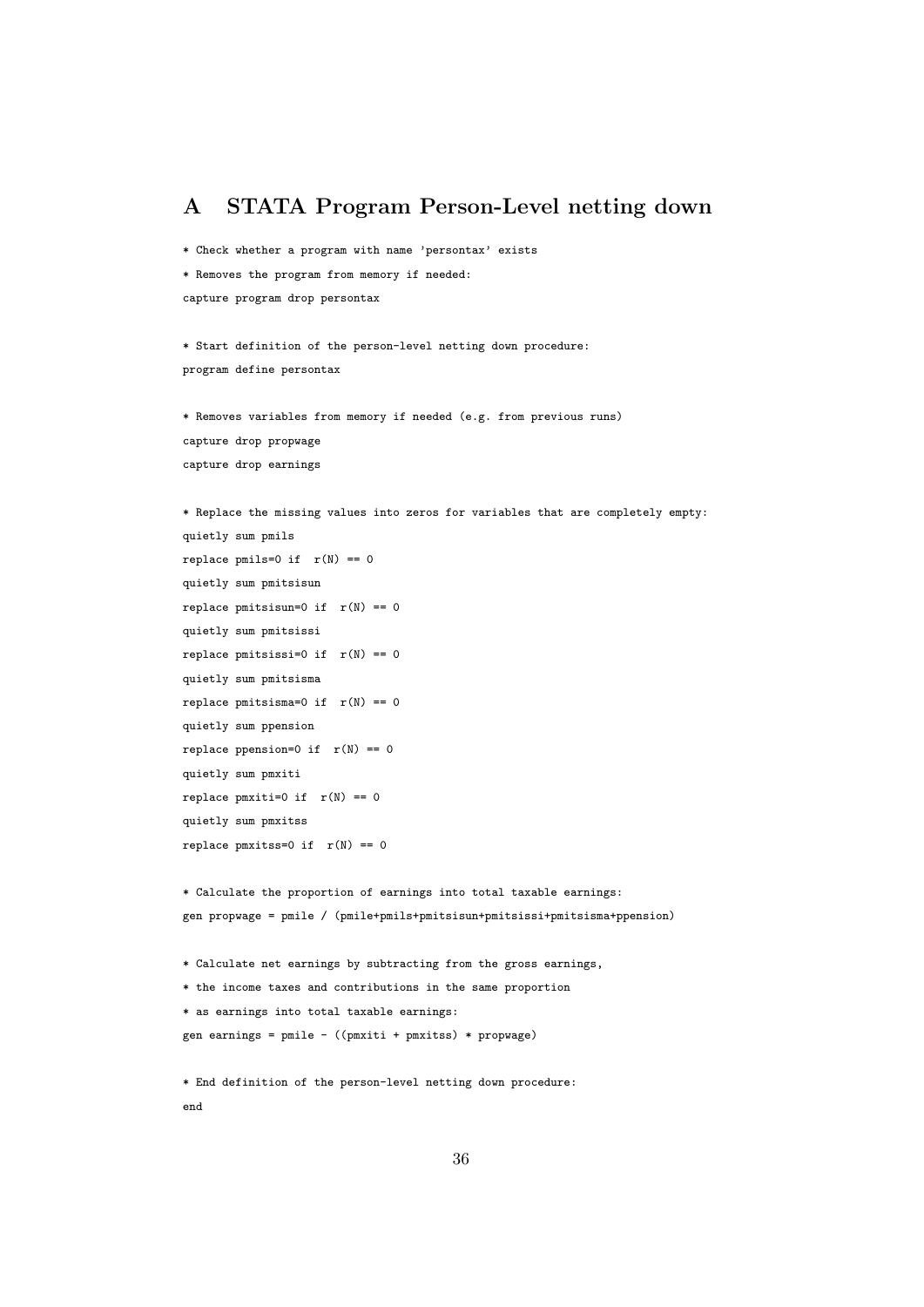## B STATA Program Household-Level netting down

\* This program assumes that household and person-level datasets are merged

```
* Check whether a program with name 'household' exists
```
\* Removes the program from memory if needed:

capture program drop householdtax

\* Start definition of the household-level netting down procedure: program define householdtax

\* Removes variables from memory if needed (e.g. from previous runs) capture drop netpercentage capture drop earnings

\* Calculate the proportion of net household earnings \* as percentage of gross household earnings: gen netpercentage = (hmi - hmxit) / hmi if hi!=0

\* Calculate net person-level earnings by multiplying

\* gross earnings with the percentage net earnings:

gen earnings = pmile \* netpercentage

\* End definition of the household-level netting down procedure: end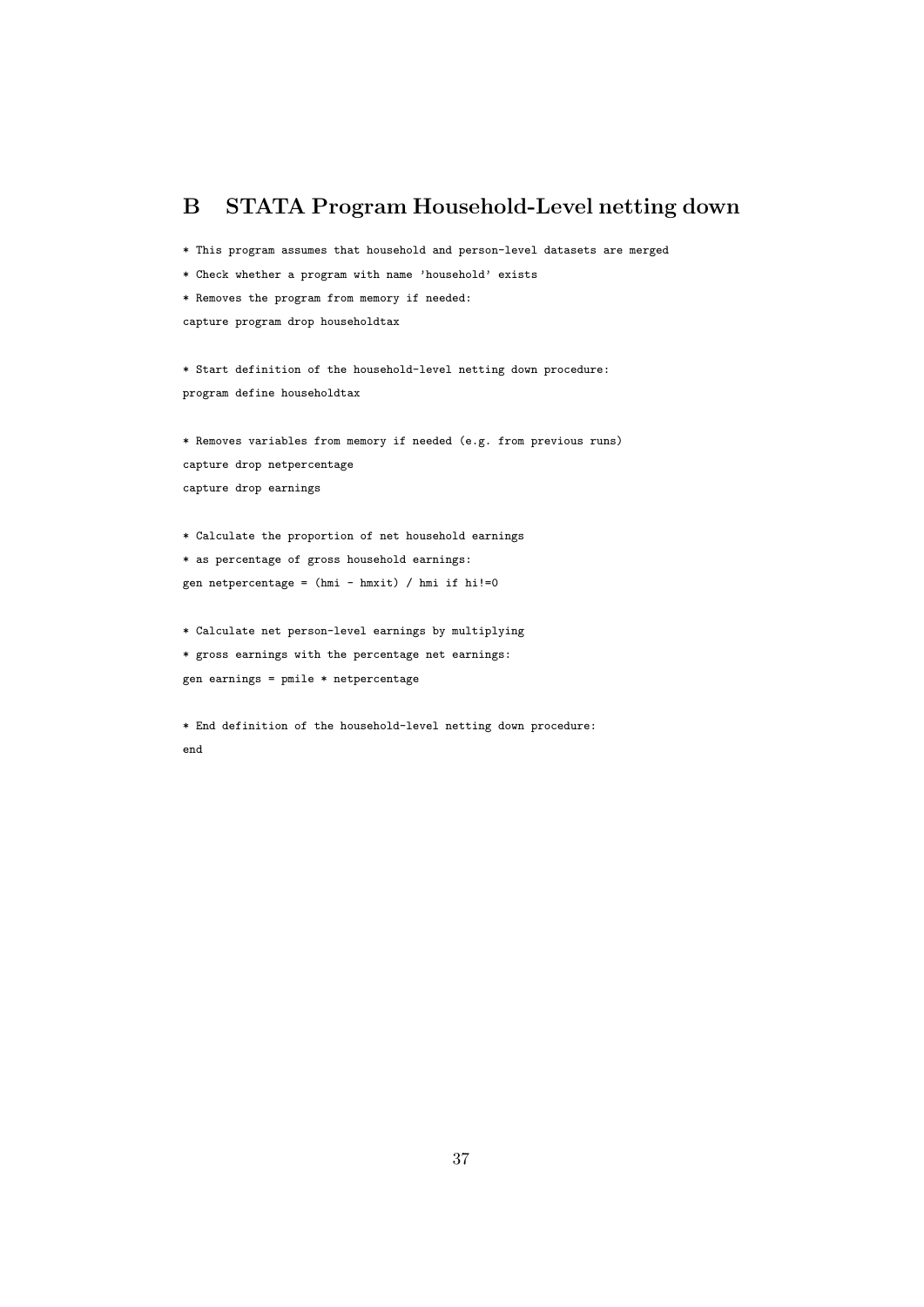## C R Program Person-Level netting down

```
# Start definition of the person-level netting down procedure:
persontax <- function(x)
{
```

```
# Replace the missing values into zeros for variables that are completely empty:
if(sum(is.na(x$pmils)) ==length(x$pmils)) x$pmils <- 0
if(sum(is.na(x$pmitsisun)) ==length(x$pmitsisun)) x$pmitsisun <- 0
if(sum(is.na(x$pmitsissi)) ==length(x$pmitsissi)) x$pmitsissi <- 0
if(sum(is.na(x$pmitsisma)) ==length(x$pmitsisma)) x$pmitsisma <- 0
if(sum(is.na(x$ppension)) ==length(x$ppension)) x$ppension <- 0
if(sum(is.na(x$pmxiti)) ==length(x$pmxiti)) x$pmxiti <- 0
if(sum(is.na(x$pmxitss)) ==length(x$pmxitss)) x$pmxitss <- 0
```

```
# Calculate the proportion of earnings into total taxable earnings:
x \leftarrow \text{within}(x, \text{prop wage} \leftarrowpmile / (pmile+pmils+pmitsisun+pmitsissi+pmitsisma+ppension))
```

```
# Calculate net earnings by subtracting from the gross earnings
# the taxes and contributions in the same proportion
# as earnings into total taxable earnings:
x \leftarrow \text{within}(x, \text{ earnings} \leftarrow \text{pmile} - ((\text{pmxiti} + \text{pmxitss}) * \text{propwage}))
```

```
# End definition of the person-level netting down procedure:
return(x)
```
}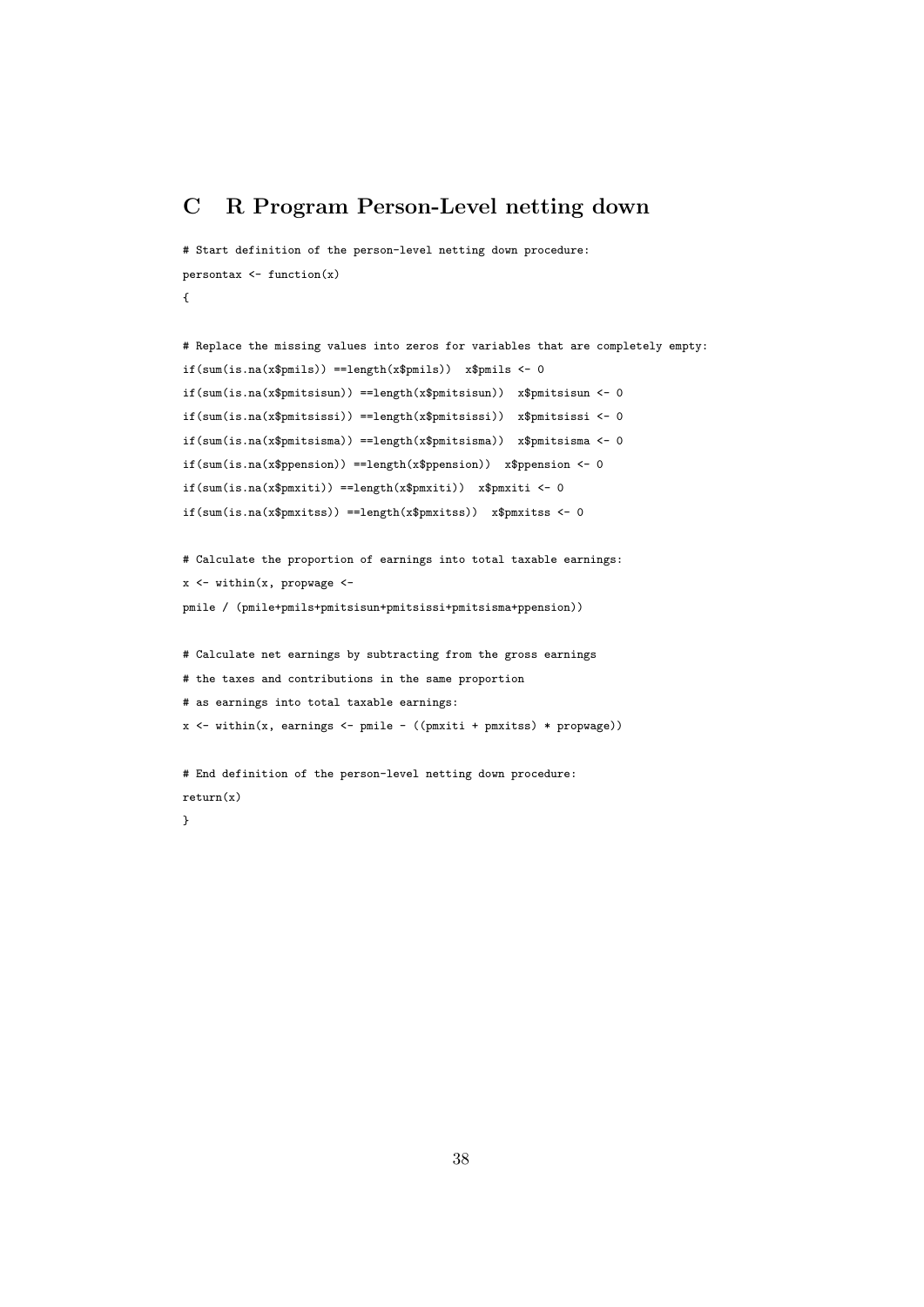## D R Program Household-Level netting down

# This program assumes that household and person-level datasets are merged # Start definition of the household-level netting down procedure: householdtax  $\leftarrow$  function(x) {

# Calculate the proportion of net household earnings

- # as percentage of gross household earnings:
- $x \leftarrow \text{within}(x, \text{ net percentage} \leftarrow (\text{hmi} \text{hmxit}) / \text{hmi})$
- x <- within(x, netpercentage[hi==0] <- NA)

# Calculate net person-level earnings by multiplying

```
# gross earnings with the percentage net earnings:
```

```
x <- within(x, earnings <- pmile * netpercentage)
```
# End definition of the household-level netting down procedure: return(x)

}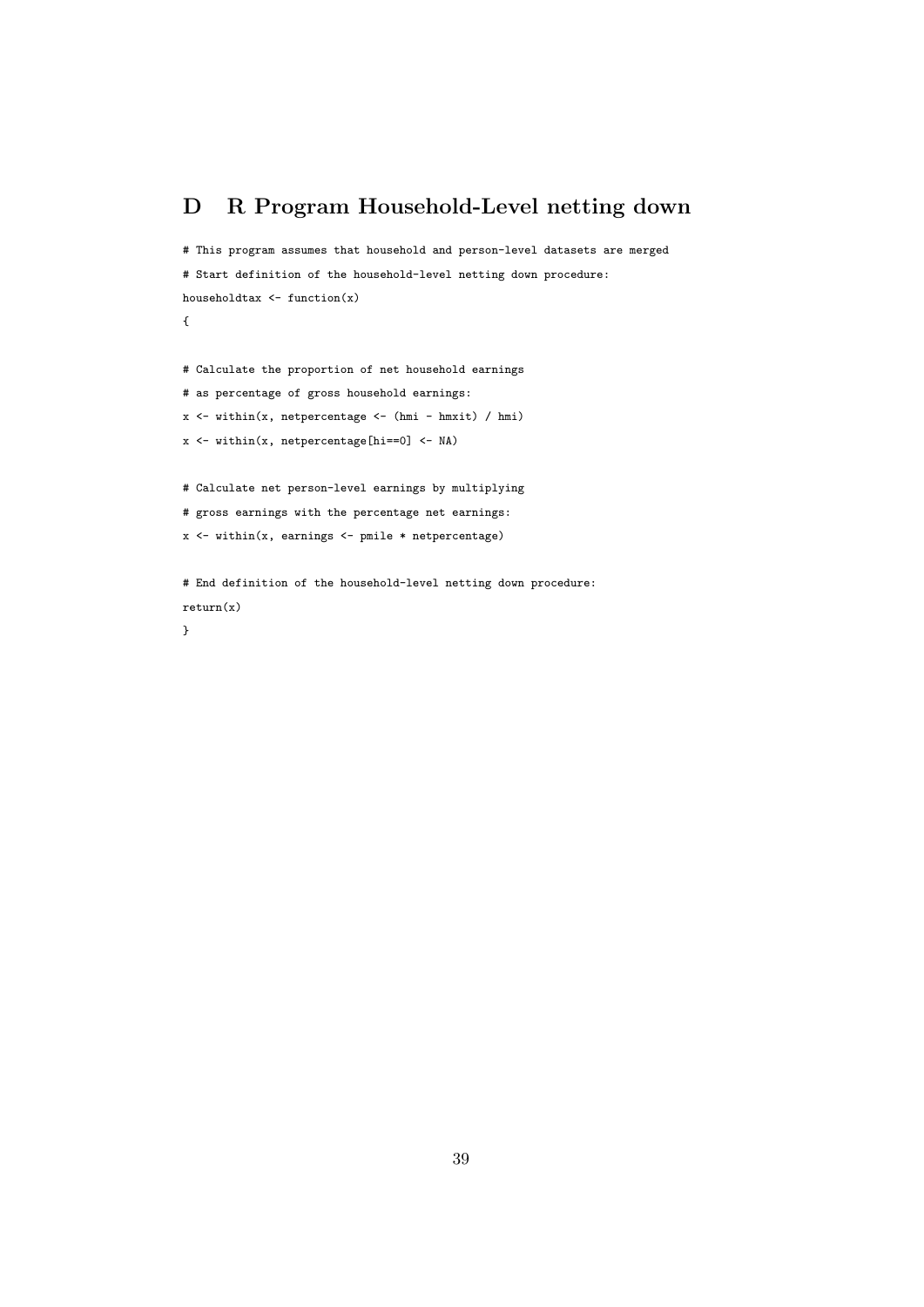## E SPSS Program Person-Level netting down

```
* Start definition of the person-level netting down procedure:.
define persontax() .
```

```
* Replace the missing values into zeros for variables that are completely empty: .
```

```
COMPUTE ismissing = nmiss(pmils) .
AGGREGATE
 /OUTFILE=* MODE=ADDVARIABLES overwrite=YES
/allmiss=MEAN(ismissing).
IF (allmiss=1) pmils = 0.
COMPUTE ismissing = nmiss(pmitsisun) .
AGGREGATE
 /OUTFILE=* MODE=ADDVARIABLES overwrite=YES
 /allmiss=MEAN(ismissing).
IF (allmiss=1) pmitsisun = 0 .
COMPUTE ismissing = nmiss(pmitsissi) .
AGGREGATE
 /OUTFILE=* MODE=ADDVARIABLES overwrite=YES
/allmiss=MEAN(ismissing).
IF (allmiss=1) pmitsissi = 0 .
COMPUTE ismissing = nmiss(pmitsisma) .
AGGREGATE
 /OUTFILE=* MODE=ADDVARIABLES overwrite=YES
 /allmiss=MEAN(ismissing).
IF (allmiss=1) pmitsisma = 0 .
COMPUTE ismissing = nmiss(ppension) .
```

```
AGGREGATE
```

```
/OUTFILE=* MODE=ADDVARIABLES overwrite=YES
/allmiss=MEAN(ismissing).
```

```
IF (allmiss=1) ppension = 0 .
```

```
COMPUTE ismissing = nmiss(pmxiti) .
AGGREGATE
```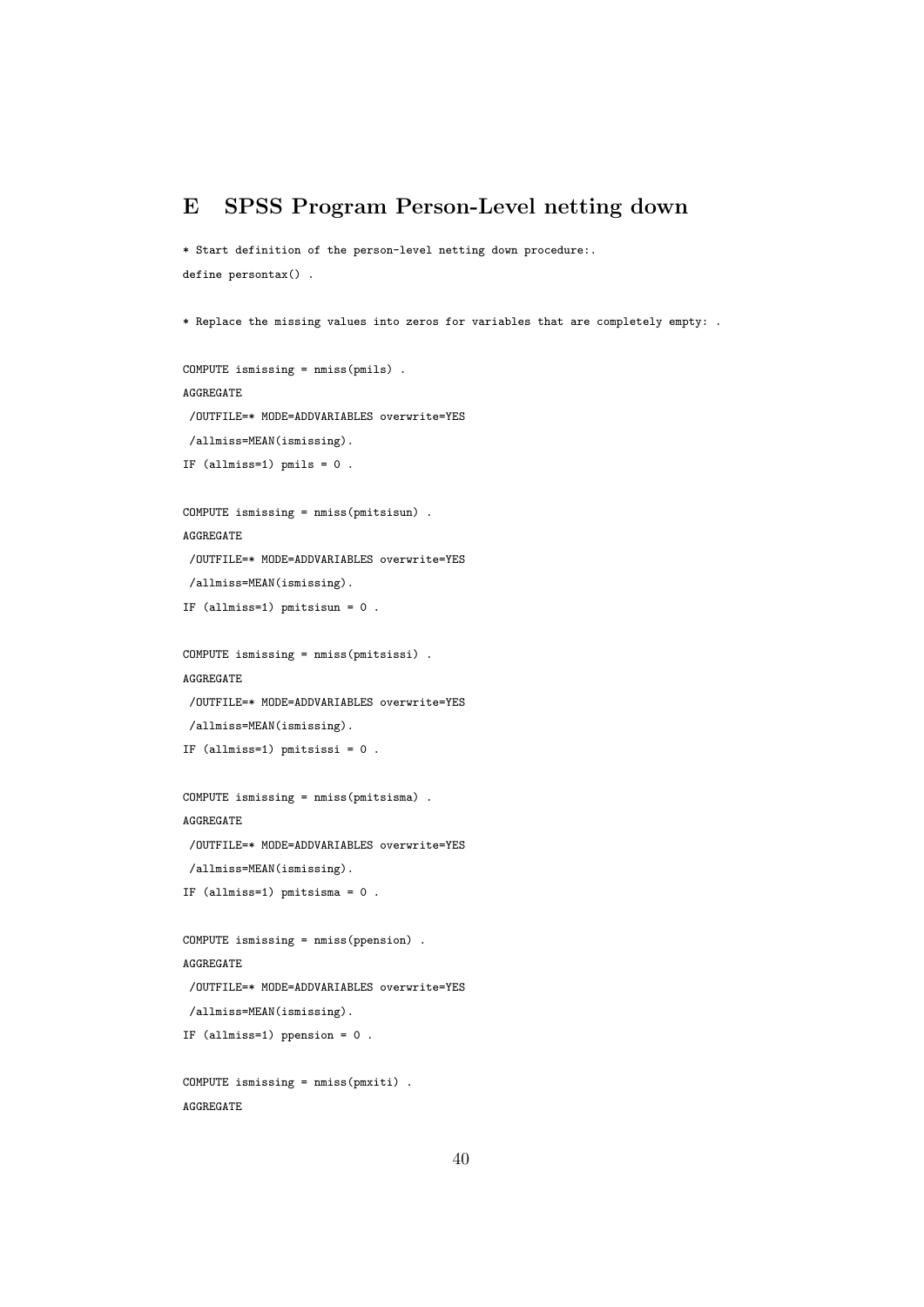```
/OUTFILE=* MODE=ADDVARIABLES overwrite=YES
 /allmiss=MEAN(ismissing).
IF (allmiss=1) pmxiti = 0 .
COMPUTE ismissing = nmiss(pmxitss) .
AGGREGATE
 /OUTFILE=* MODE=ADDVARIABLES overwrite=YES
/allmiss=MEAN(ismissing).
IF (allmiss=1) pmxitss = 0 .
* Calculate the proportion of earnings into total taxable earnings: .
COMPUTE totalinc = pmile + pmils + pmitsisun + pmitsissi + pmitsisma + ppension .
IF (totalinc \tilde{=} 0) propwage = pmile / totalinc.
* Calculate net earnings by subtracting from the gross earnings,
* the income taxes and contributions in the same proportion
* as earnings into total taxable earnings: .
COMPUTE earnings = pmile - ((pmxiti + pmxitss) * propwage) .
```

```
IF (missing(propwage)) earnings = $sysmis .
```
\* End definition of the person-level netting down procedure: .

!enddefine .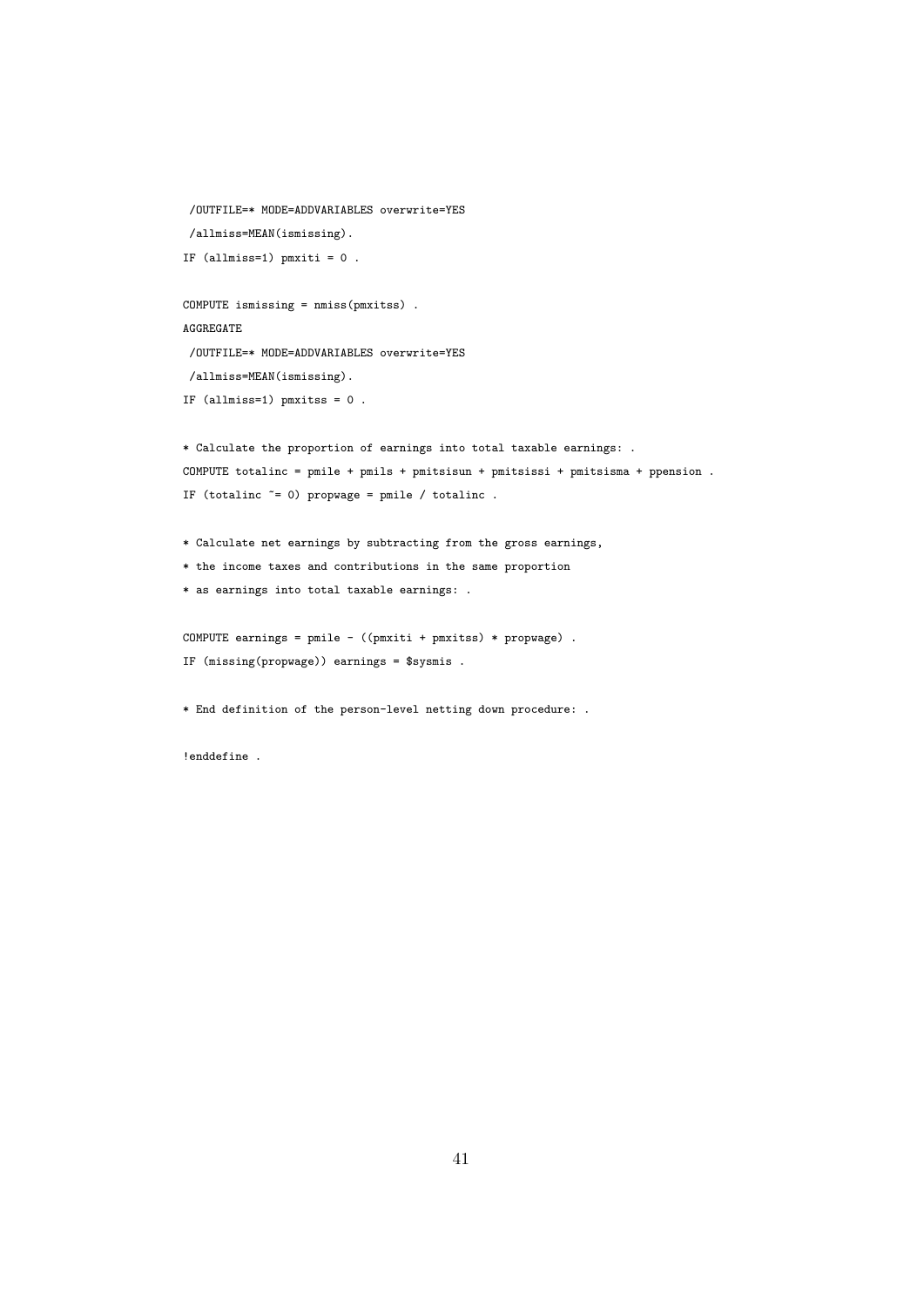## F SPSS Program Household-Level netting down

\* Start definition of the household-level netting down procedure:.

```
* This program assumes that household and person-level datasets are merged .
```
define householdtax () .

\* Calculate the proportion of net household earnings

\* as percentage of gross household earnings: .

```
if hi<sup>=0</sup> netpercentage = (hmi - hmxit) / hmi .
```
\* Calculate net person-level earnings by multiplying \* gross earnings with the percentage net earnings: . compute earnings = pmile \* netpercentage .

\* End definition of the household-level netting down procedure: . !enddefine .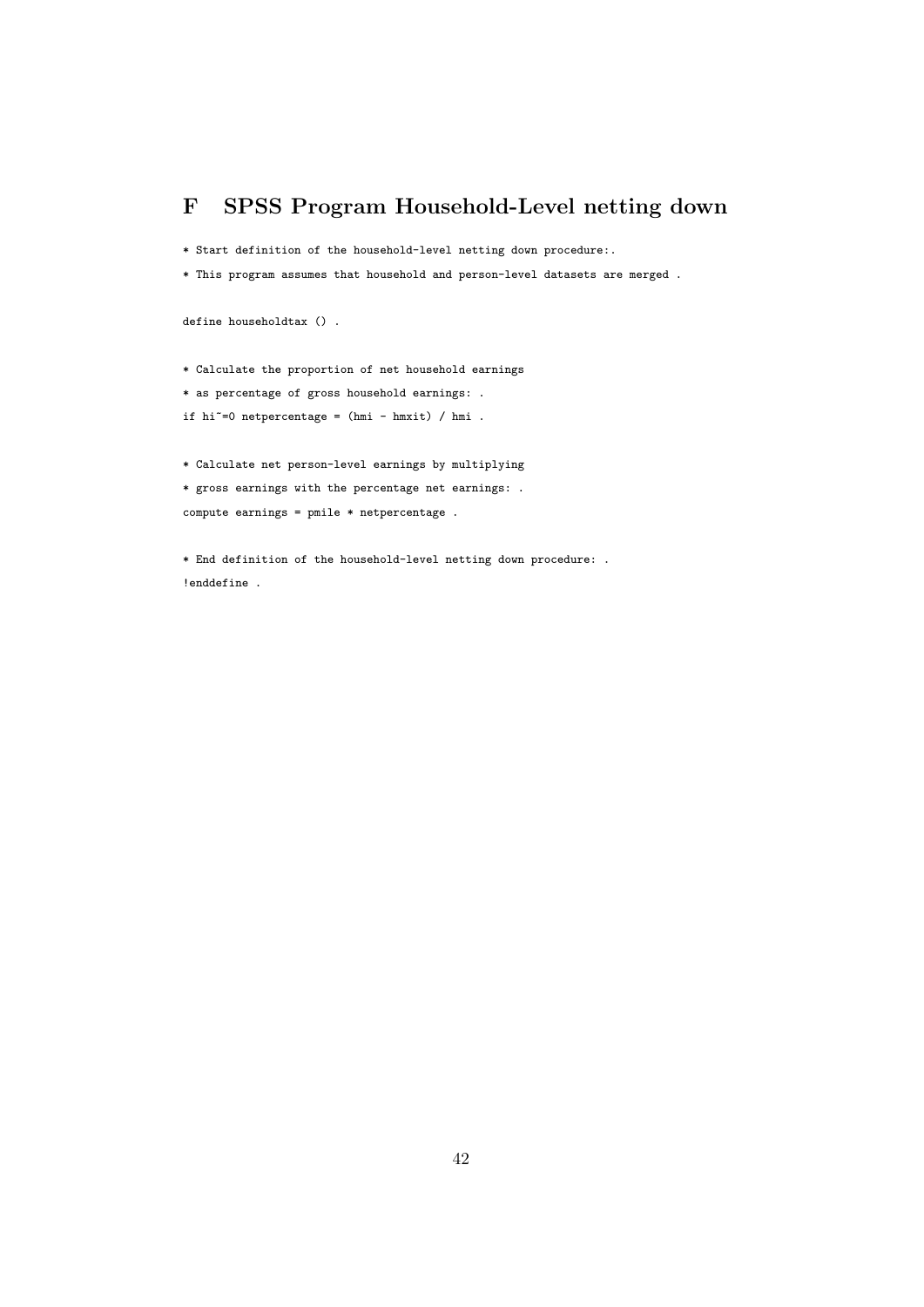## G SAS Program Person-Level netting down

```
%MACRO indNetDown ;
```

```
/*------------------------------------------------------------------*/
/* INDIVIDUAL-LEVEL NETTING DOWN PROCEDURE */
/*------------------------------------------------------------------*/
/* NOTE -- This program assumes that you replace the macro variable */
/* &CCYYp by the valid LIS individual (SAS) dataset name such */
/* as \&i\in 04p. */
/*------------------------------------------------------------------*/
```

```
DATA myPFile (DROP=i j k epmils epmitsisun epmitsissi epmitsisma eppension epmxiti epmxitss totalinc) ;
* Keep the value of the former record ;
RETAIN epmils epmitsisun epmitsissi epmitsisma eppension epmxiti epmxitss ;
* Loop over the entire dataset ;
IF N_ = 1 THEN DO i = 1 TO all;
* Open the dataset ;
SET &CCYYp (KEEP=pmils pmitsisun pmitsissi pmitsisma ppension pmxiti pmxitss pmile) NOBS=all ;
* Create arrays with a new lsit of control variable (VarExist1-varExist7) to count the number of ;
* times a variable is missing ;
ARRAY varList {7} pmils pmitsisun pmitsissi pmitsisma ppension pmxiti pmxitss ;
ARRAY varExist {7} epmils epmitsisun epmitsissi epmitsisma eppension epmxiti epmxitss (7*0) ;
* Count the number of times each selected variable (Array: varList) get a missing value;
DO j = 1 TO DIM(varList) ;
IF varList\{j\} = . THEN varExist\{j\} + 1 ;
END ;
END ;
* Re-open the dataset including the counters ;
SET &CCYYp NOBS = total;
* Replace missing by 0 when the entire variable is not filled;
D0 k = 1 T0 DIM(varList);
IF varExist(k) = total THEN varList(k) = 0 ;
END ;
* Calculate the proportion of earnings into total taxable earnings ;
totalinc = pmile + pmils + pmitsisun + pmitsissi + pmitsisma + ppension;
propwage = . ;
IF (totalinc ne 0) THEN propwage = pmile / totalinc ;
/* Calculate net earnings by subtracting from the gross earnings, */
```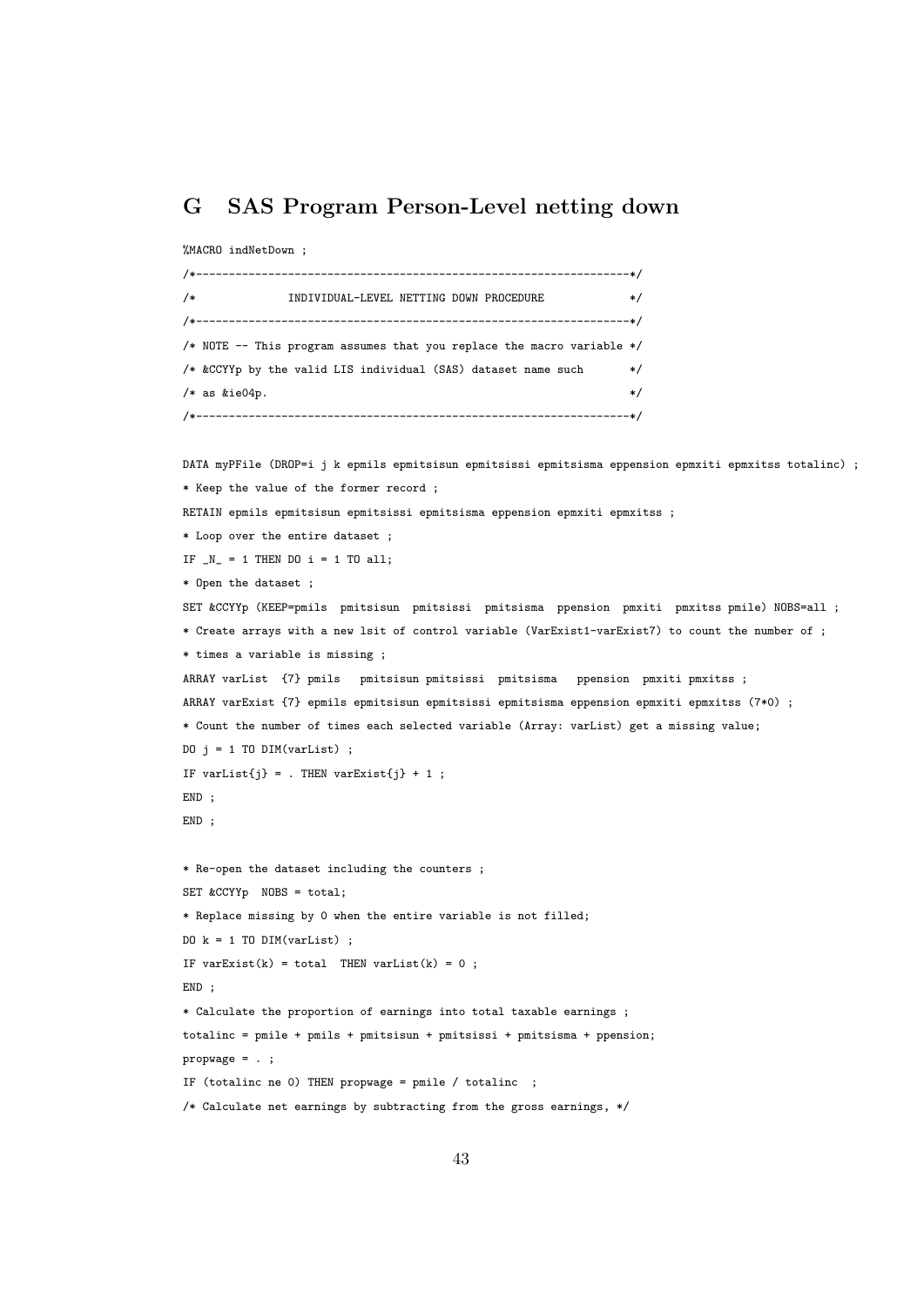```
/* the income taxes and contributions in the same proportion as */
/* earnings into total taxable earnings: */
earnings = . ;
IF (propwage ne .) THEN earnings = pmile - ((pmxiti + pmxitss) * propwage) ;
RUN ;
%MEND indNetDown ;
```